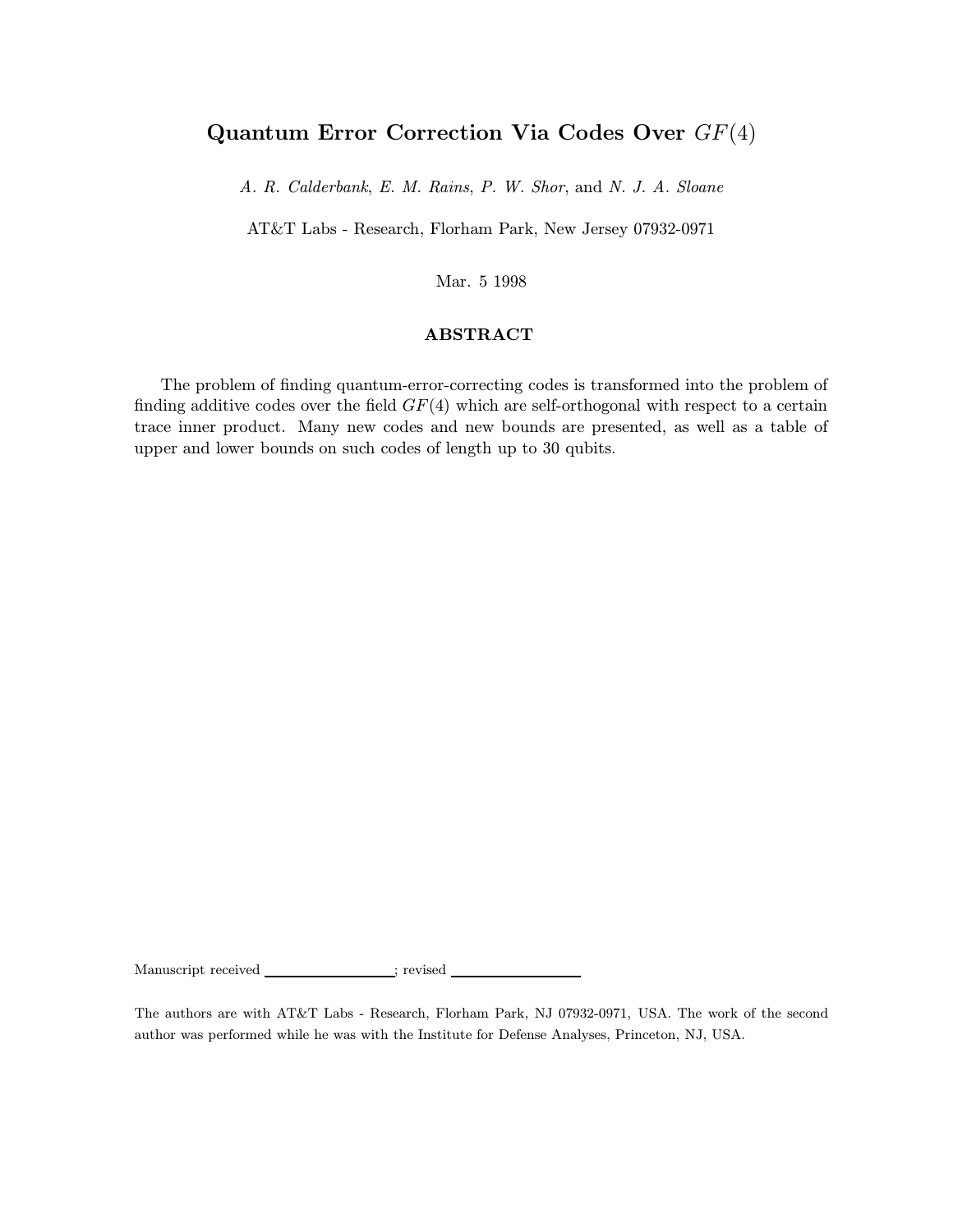## 1. Introduction

The relationship between quantum information and classical information is a subject currently receiving much study. While there are many similarities, there are also substantial differences between the two. Classical information cannot travel faster than light, while quantum information appears to in some circumstances (although proper definitions can resolve this apparent paradox). Classical information can be duplicated, while quantum information cannot [\[29\]](#page-43-0), [[77\]](#page-46-0).

It is well known that classical information can be protected from degradation by the use of classical error-correcting codes [[54\]](#page-45-0). Classical error-correcting codes appear to protect classical information by duplicating it, so because of the theorem that a quantum bit cannot be cloned, it was widely believed that these techniques could not be applied to quantum information. That quantum-error-correcting codes could indeed exist was recently shown by one of us [[65\]](#page-45-0). Two of us [[17](#page-42-0)] then showed that a class of good quantum codes could be obtained by using a construction that starts with a binary linear code C containing its dual  $C^{\perp}$ . Independently, Steane also discovered the existence of quantum codes [[73\]](#page-46-0) and the same construction [[72\]](#page-46-0). At around the same time, Bennett et al. [[4\]](#page-41-0) discovered that two experimenters each holding one component of many noisy Einstein-Podolsky-Rosen (EPR) pairs could purify them using only a classical channel to obtain fewer nearly perfect EPR pairs. The resulting pairs can then be used to teleport quantum information from one experimenter to the other [[3\]](#page-41-0). Although it was not immediately apparent, these two discoveries turned out to be different ways of looking at the same phenomenon. A purification protocol that uses only a one-way classical channel between the experimenters can be converted into a quantum-error-correcting code, and vice versa [[5](#page-41-0)]. After these discoveries, a number of improved quantum codes were soon found by various researchers.

The setting in which quantum-error-correcting codes exist is the quantum state space of  $n$ qubits (quantum bits, or two-state quantum systems). This space is  $\mathbb{C}^{2^n}$ , and it has a natural decomposition as the tensor product of n copies of  $\mathbb{C}^2$ , where each copy corresponds to one qubit. We noticed that the known quantum codes seemed to have close connections to a finite group of unitary transformations of  $\mathbb{C}^{2^n}$ , known as a Clifford group, and denoted here by L. This group contains all the transformations necessary for encoding and decoding quantum codes. It is also the group generated by fault-tolerant bitwise operations performed on qubits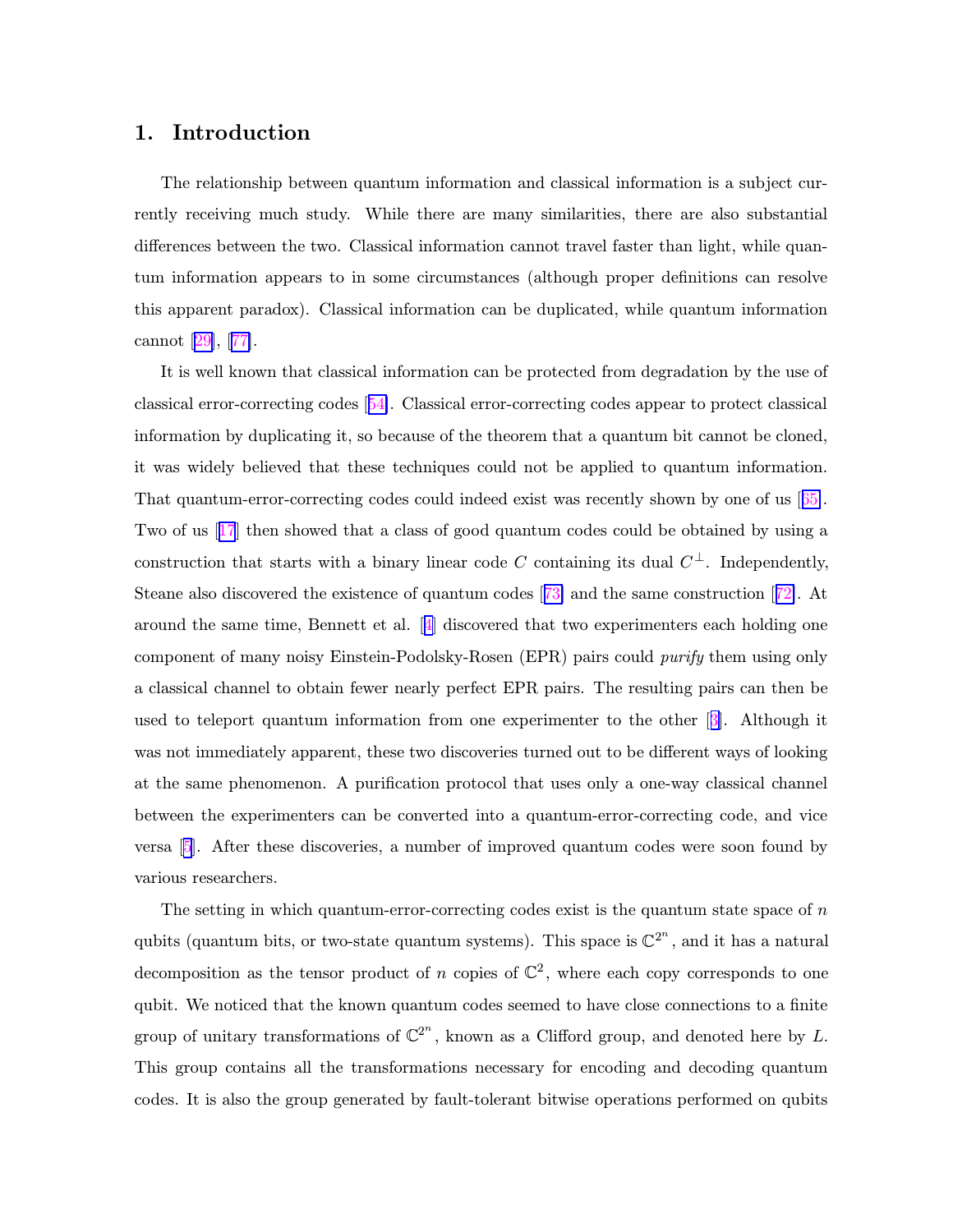that are encoded by certain quantum codes [[17\]](#page-42-0), [[66](#page-45-0)], [[72](#page-46-0)]. Investigation of the connection between this group and existing quantum codes has led us to a general construction for such codes which allows us to generate many new examples. The initial results of this study were reported in  $[16]$  $[16]$ . However, it is very hard to construct codes using the framework of  $[16]$ . In the present paper we develop the theory to the point where it is possible to apply standard techniques from classical coding theory to construct quantum codes. Some of the ideas in [[16\]](#page-42-0) (although neither the connections with the Clifford group nor with finite geometries or fields) were discovered independently by Gottesman [[36\]](#page-43-0).

The paper is arranged as follows. Section 2 transforms the problem into one of constructing a particular type of binary space (Theorem [1\)](#page-4-0). Section 3 shows that these spaces in turn are equivalent to a certain class of additive codes over  $GF(4)$  (Theorem [2\)](#page-10-0). The rest of the paper is then devoted to the study of such codes. Their basic properties are described in the remainder of Section 3, and Section 4 gives a number of general constructions. Sections 5, 6, and 7 then deal with cyclic and related codes, self-dual codes, and bounds. Until now little was known about general bounds for quantum codes. The linear programming bound (Theorems [21](#page-26-0) and [22](#page-27-0)) presented in Section 7 appears to give quite sharp bounds for those codes. This can be seen in the main table of the paper, Table III, given in Section 8, which is based on the results of the earlier sections. Although there are still a large number of gaps in the table, the upper and lower bounds are generally not too far apart and there are a considerable number of entries where the parameters of the best codes are known exactly. Section 9 contains an update on developments that have occurred since the manuscript of this paper was first circulated.

In order to reduce the length of the paper, proofs which either use standard techniques in coding theory or are straightforward will be omitted.

## 2. From quantum codes to binary spaces

Recall from Section 1 that the quantum state space of n qubits is  $\mathbb{C}^{2^n}$ . The idea behind quantum error correction is to encode quantum states into qubits so that errors or decoherence in a small number of individual qubits will have little or no effect on the encoded data. More precisely, an encoding of k qubits into n qubits is taken to be a linear mapping of  $\mathbb{C}^{2^k}$  onto a  $2^k$ -dimensional subspace of  $\mathbb{C}^{2^n}$ . Since the error correction properties of this mapping depend only on the subspace rather than on the mapping, the subspace itself will be called the quantum error correcting code.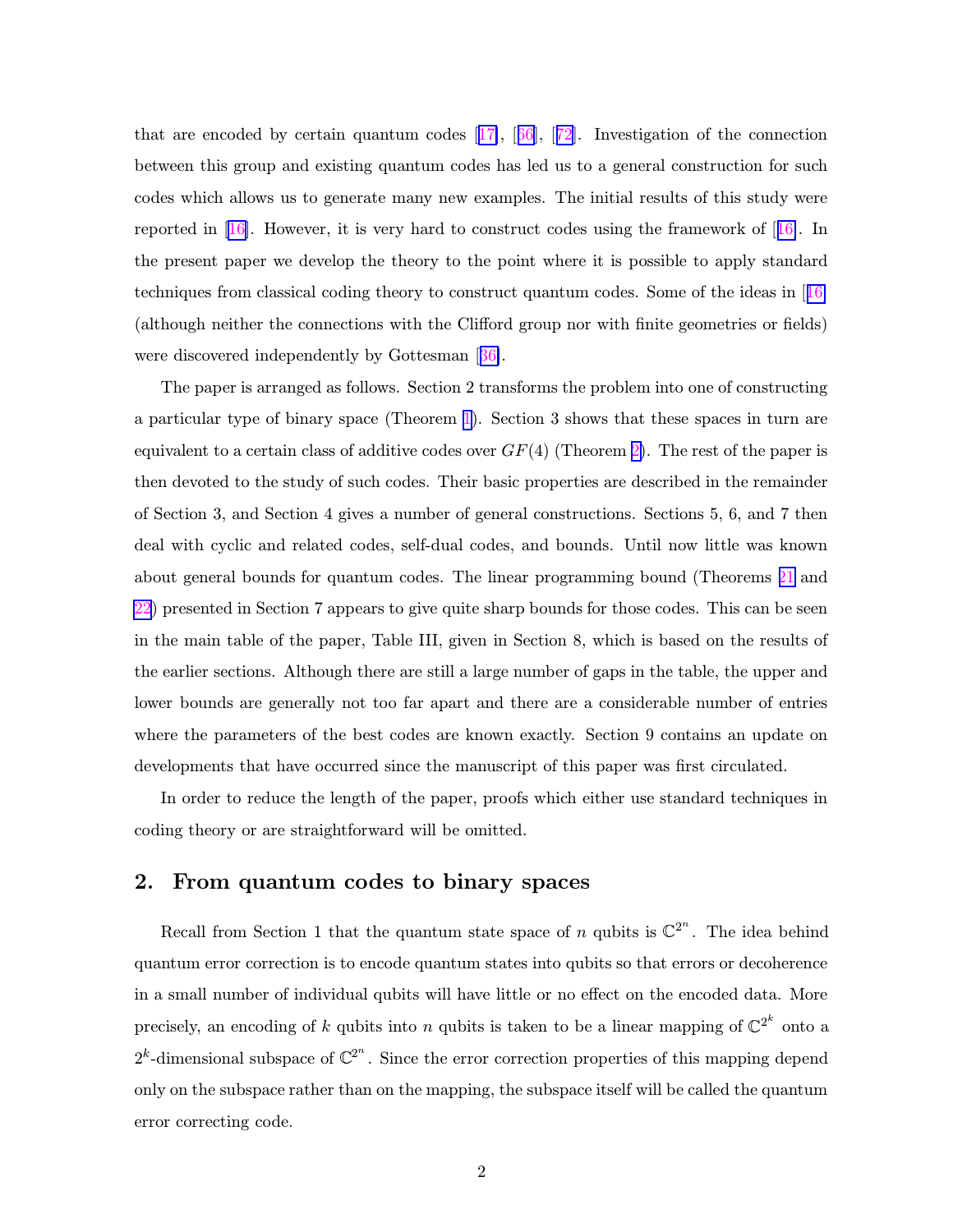Correction of arbitrary errors in an arbitrary  $2<sup>k</sup>$ -dimensional subspace is in general infeasible, since errors which map states in the subspace to other states in the subspace cannot be corrected (because the latter are also permissible states). To overcome this, we make use of the tensor product decomposition of  $\mathbb{C}^{2^n}$  into n copies of  $\mathbb{C}^2$ . Quantum error correcting codes are subspaces oriented so that any error in a relatively small number of qubits moves the state in a direction perpendicular to the coded subspace, and thus can be corrected.

A bit error in an individual qubit corresponds to applying the Pauli matrix  $\sigma_x = \begin{pmatrix} 0 \\ 1 \end{pmatrix}$ 1 1  $\binom{1}{0}$ to that qubit, and a phase error to the Pauli matrix  $\sigma_z = \begin{pmatrix} 1 \\ 0 \end{pmatrix}$ 0 0 −1 . The third Pauli matrix,  $\sigma_y=\left(\begin{smallmatrix} 0 \ 0 \ i \end{smallmatrix}\right)$  $\begin{pmatrix} 0 & -i \\ i & 0 \end{pmatrix} = i\sigma_x \sigma_z$ , corresponds to a combination of bit and phase errors. The group E of tensor products  $\pm w_1 \otimes \cdots \otimes w_n$  and  $\pm iw_1 \otimes \cdots \otimes w_n$ , where each  $w_j$  is one of  $I, \sigma_x, \sigma_y, \sigma_z$ , describes the possible errors in n qubits. E is a subgroup of the unitary group  $U(2^n)$ . In general, there is a continuum of possible errors in qubits, and there are errors in sets of qubits which cannot be described by a product of errors in individual qubits. For the purposes of quantum error correction, however, we need consider only the three types of errors  $\sigma_x$ ,  $\sigma_y$ and  $\sigma_z$ , since any error-correcting code which corrects t of these errors will be able to correct arbitrary errors in t qubits  $[5]$  $[5]$ ,  $[34]$  $[34]$ ,  $[47]$  $[47]$ . We do not go into the details of this result, but essentially it follows from the fact that the matrices I,  $\sigma_x$ ,  $\sigma_y$  and  $\sigma_z$  form a basis for the space of all  $2 \times 2$  matrices, and so the tensor products of t of these errors form a basis for the space of  $2^t \times 2^t$  matrices.

Our codes will thus be tailored for the error model in which each qubit undergoes independent errors, and the three errors  $\sigma_x$ ,  $\sigma_y$  and  $\sigma_z$  are all equally likely. The results of [[5](#page-41-0)], [[34\]](#page-43-0), [\[47](#page-44-0)] show that any code which corrects these types of quantum errors will be able to correct errors in arbitrary error models, assuming the errors are not correlated among large numbers of qubits and that the error rate is small. For other error models it may be possible to find codes which correct errors more efficiently than our codes do; this is not discussed in this paper.

This section and Section 3 show how to convert the problem of finding quantum-errorcorrecting codes into one of finding certain types of classical error-correcting codes. We do this in two stages. The first stage reduces the problem from a quantum (continuous) one to a classical (discrete) problem in finite geometry. The second stage converts the latter to a coding theory problem.

The finite geometry problem can be summarized as follows. Let  $\overline{E}$  denote a 2n-dimensional binary vector space, whose elements are written  $(a|b)$  and which is equipped with the inner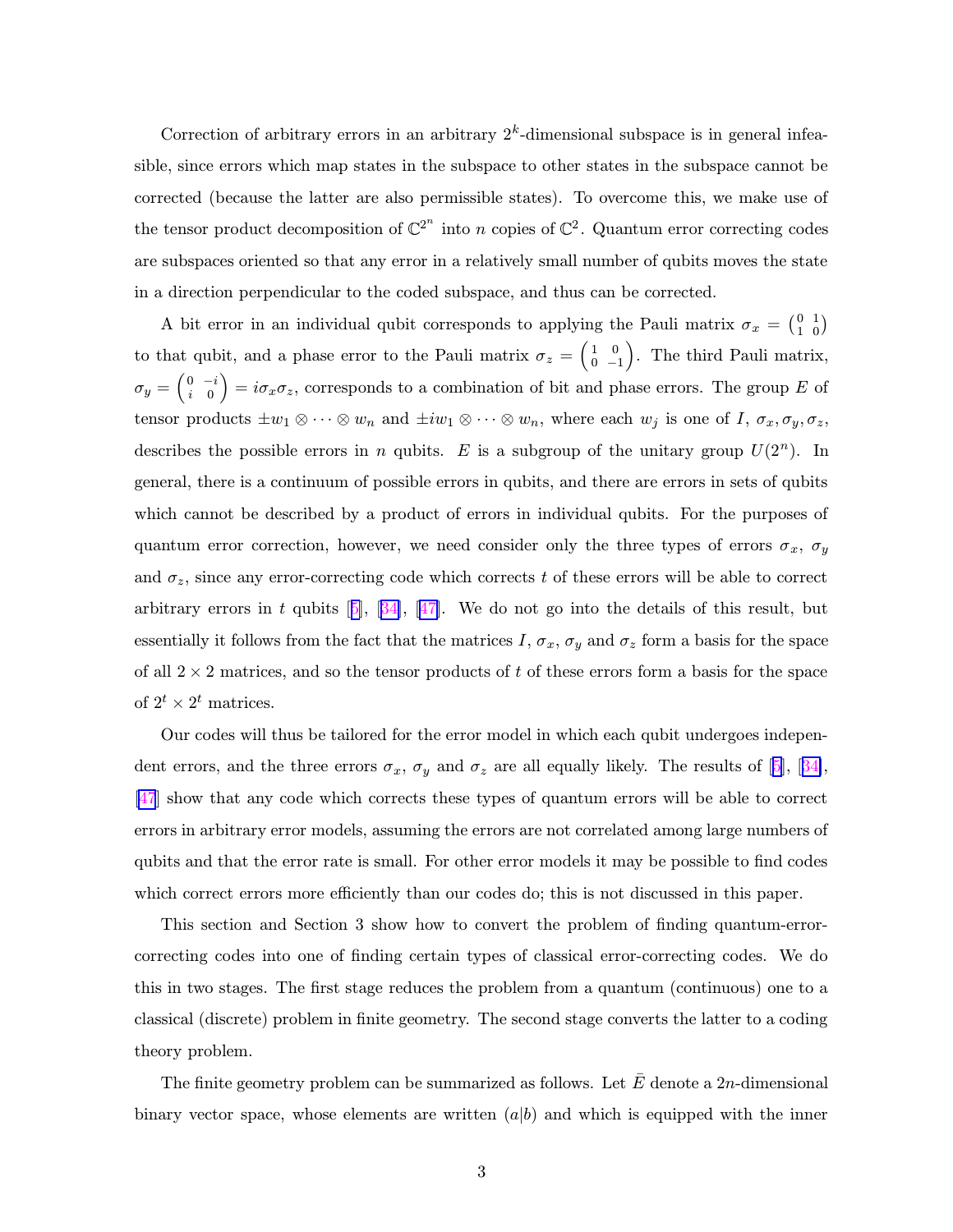<span id="page-4-0"></span>product

$$
((a|b), (a'|b')) = a \cdot b' + a' \cdot b . \tag{1}
$$

This is a symplectic inner product, since it satisfies

$$
((a|b),(a|b))=0.
$$

Define the weight of  $(a|b) = (a_1 \cdots a_n | b_1 \cdots b_n)$  to be the number of coordinates i such that at least one of  $a_i$  and  $b_i$  is 1. The distance between two elements  $(a|b)$ ,  $(a'|b') \in \overline{E}$  is defined to be the weight of their difference.

Then we have the following theorem, which is an immediate consequence of Theorem 1 of  $[16]$  $[16]$ . Since the discussion in  $[16]$  $[16]$  was necessarily very condensed, we give the proof of this theorem below.

**Theorem 1.** Suppose  $\overline{S}$  is an  $(n - k)$ -dimensional linear subspace of  $\overline{E}$  which is contained in its dual  $\bar{S}^{\perp}$  (with respect to the inner product (1)), and is such that there are no vectors of weight  $\langle d \text{ in } \bar{S}^{\perp} \setminus \bar{S}$ . Then there is a quantum-error-correcting code mapping k qubits to n qubits which can correct  $[(d-1)/2]$  errors.

We will describe such a quantum-error-correcting code by saying it has parameters  $[[n, k, d]]$ , and call d the minimal distance of the code. A code obtained via Theorem 1 will be called an additive code. Almost all quantum-error-correcting codes known at the present time are additive. However, we will have occasion to discuss more general codes in this paper, and will use the symbol  $((n, K, d))$  to indicate a code with minimal distance d (see [[67\]](#page-45-0)) that encodes K states into n qubits. Of course, an  $[[n, k, d]]$  code is also an  $((n, 2<sup>k</sup>, d))$  code.

Readers who are most interested in the codes themselves could now proceed directly to Section 3.

**Proof.** To motivate the following discussion we begin by describing classical binary linear codes from a slightly unusual perspective. A linear code C is of course a linear subspace of  $\mathbb{Z}_2^n$ , where  $\mathbb{Z}_2 = \{0, 1\}$ . But  $\mathbb{Z}_2^n$  can also be regarded as the group of possible errors, i.e., C is also a subgroup of the error group. Furthermore, this subgroup  $C$  has the following characterization in terms of the error group: an error  $e$  is in  $C$  precisely when translation by  $e$  takes codewords to codewords and thus cannot be detected. C corrects a set of errors if and only if the sum of any two errors can be detected, i.e. lies outside  $C$ , except that the sum may be the trivial error 0, which, while it cannot be detected, has no effect.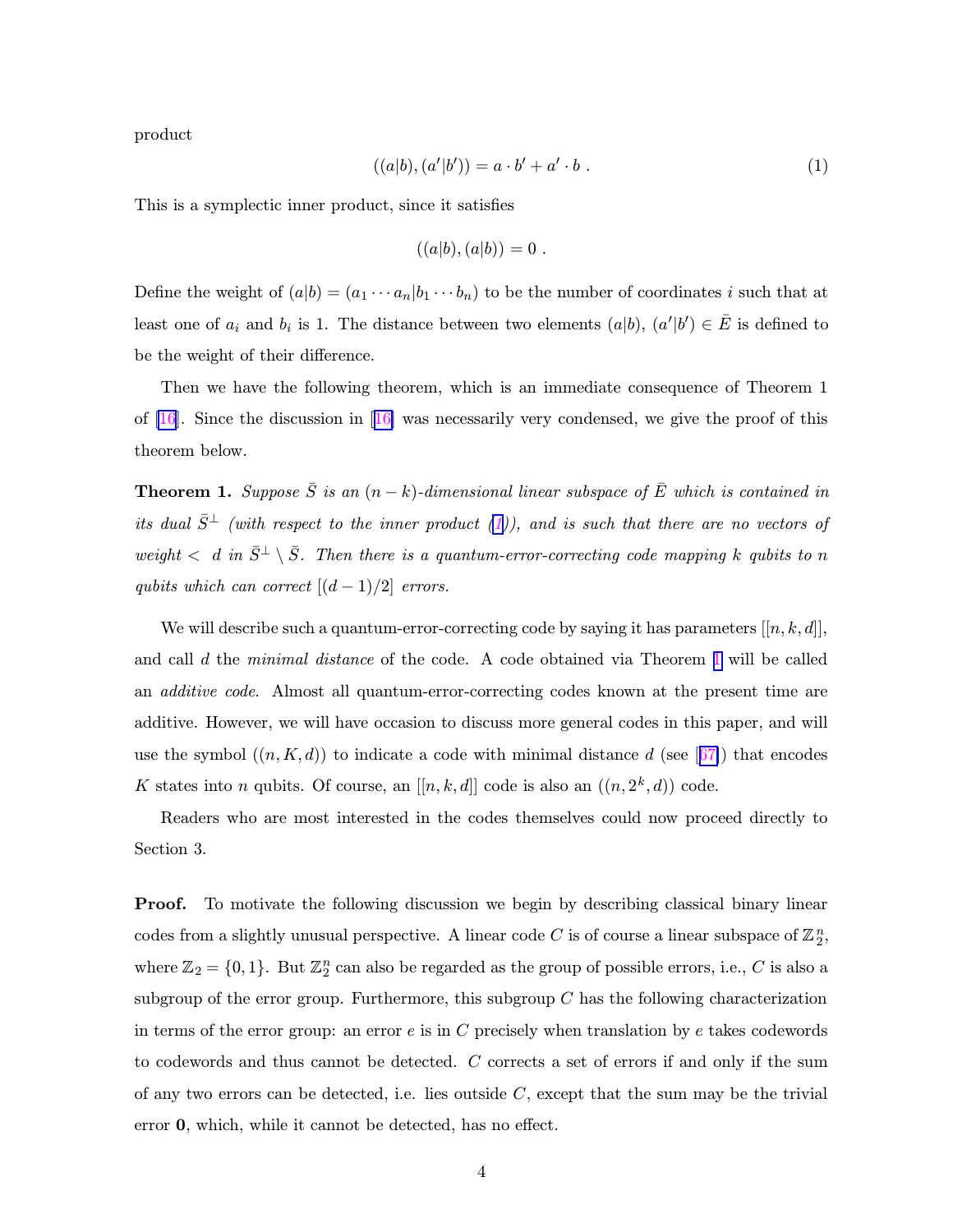In the quantum setting, it is possible for a nontrivial error to be undetectable and yet have no impact on the encoded state. This suggests that we should attempt to construct a quantum code from a pair of subgroups of the quantum error group  $E$ . One subgroup (which we will call  $S'$ ) specifies the undetectable errors, while the other (called S) is the subgroup of  $S'$  consisting of errors that have no effect on the encoded state.  $S$  is the analogue of the zero subgroup in the classical coding case.

It will turn out to be important to require that every element of  $S'$  commutes with  $S$ . This implies in particular that  $S$  is abelian. So we are led to consider when elements of  $E$  commute.

The group<sup>1</sup> E has order  $2^{2n+2}$  and center  $\Xi(E) = {\pm I, \pm iI}.$  The quotient group  $\overline{E} =$  $E/\Xi(E)$  is an elementary abelian group of order  $2^{2n}$ , and hence a binary vector space. Let V denote the vector space  $\mathbb{Z}_2^n$ , and label the standard basis of  $\mathbb{C}^{2^n}$  by  $|v\rangle$ ,  $v \in V$ . Every element  $e \in E$  can be written uniquely in the form

$$
e = i^{\lambda} X(a) Z(b) \tag{2}
$$

where  $\lambda \in \mathbb{Z}_4$ ,  $X(a): |v\rangle \to |v+a\rangle$ ,  $Z(b): |v\rangle \to (-1)^{b\cdot v}|v\rangle$ , for  $a, b \in V$ . The element  $X(a)Z(b)$ indicates that there are bit errors in the qubits for which  $a_j = 1$  and phase errors in the qubits for which  $b_i = 1$ .

If  $e, e' \in E$  are given by (2) then  $ee' = \pm e'e$ , where the sign is  $(-1)^{a \cdot b' + a' \cdot b}$ . This induces the symplectic inner product given in ([1\)](#page-4-0):

$$
((a|b),(a'|b'))=a\cdot b'+a'\cdot b,
$$

where we write (a|b) for the image of  $X(a)Z(b)$  in  $\overline{E}$ . Two elements in E commute if and only if their images in  $\bar{E}$  are orthogonal with respect to this inner product.

A subspace  $\bar{S}$  of  $\bar{E}$  is said to be *totally isotropic* if for all  $\bar{s}_1$ ,  $\bar{s}_2 \in \bar{S}$  the symplectic inner product  $(\bar{s}_1, \bar{s}_2) = 0$ . A subgroup S of E is commutative if and only if its image  $\bar{S}$  in  $\bar{E}$  is totally isotropic. The dimension of a totally isotropic subspace is at most  $n$ . The groups  $X = \{X(a) : a \in V\}$  and  $Z = \{Z(b) : b \in V\}$  are examples of subgroups of E whose images  $X, Z$  have dimension  $n$ .

With S the subgroup of errors that have no effect, we define  $S^{\perp}$  to be the lift of  $(\bar{S})^{\perp}$  to E or, equivalently we define  $S^{\perp}$  to be the centralizer of S in E. We then take S' to be  $S^{\perp}$ , that

 $^{11}E'$  stands for 'error group', but also serves as a reminder that E is essentially an extraspecial 2-group. The association of extraspecial 2-groups with finite orthogonal spaces, underlying all of this section, is a standard one in group theory (cf. [[1](#page-41-0)], Theorem 23.10; [[41\]](#page-44-0), Theorem 13.8). We have made further use of this theory in [[68](#page-45-0)], [[13](#page-42-0)].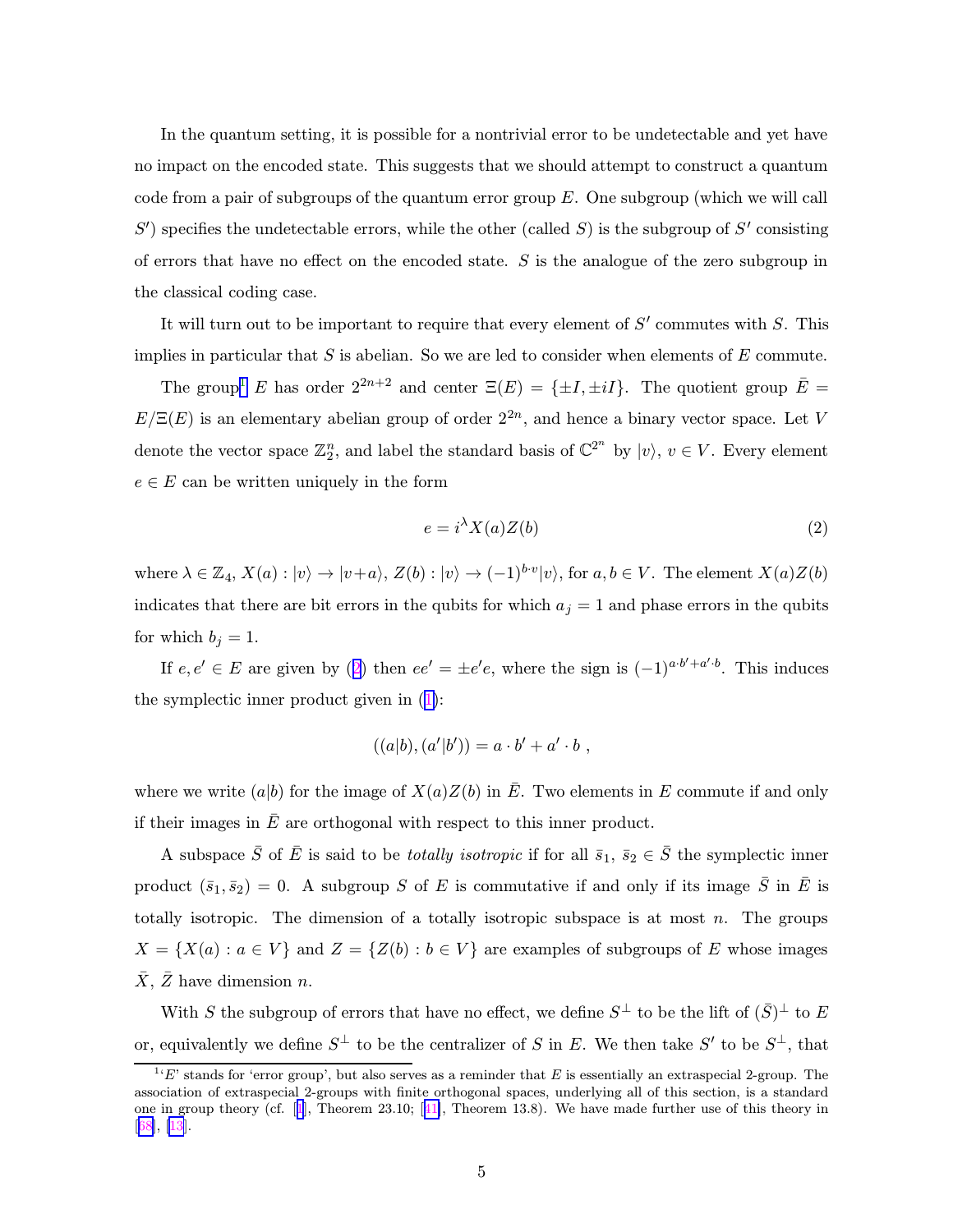is,  $S^{\perp}$  will be the group of undetectable errors.

Since S is abelian, its elements can be simultaneously diagonalized. This induces a decomposition of  $\mathbb{C}^{2^n}$  into orthogonal eigenspaces. In order for S to act trivially on the code, it is necessary for the code to lie entirely in one of these eigenspaces. Since we also want  $S^{\perp}$  to preserve the code, we take the code to be one of the eigenspaces for  $S$ , to be denoted by  $Q$ (say). As already mentioned, we call quantum codes obtained in this way additive codes.

To each eigenspace of S there corresponds a homomorphism  $\chi : S \to \mathbb{C}$ , under which each element of S is mapped to the corresponding eigenvalue. Then  $\chi$  is a character of S, and  $\chi(iI) = i.$ 

Every element  $e \in E$  normalizes S, and so conjugation by e induces an action on characters. Since  $S^{\perp}$  commutes with S, elements of  $S^{\perp}$  induce the trivial action on the characters. Any element outside  $S^{\perp}$  negates the value of the character at each element of S with which it anticommutes. In particular, it induces a nontrivial action on the characters, and so  $E/S^{\perp}$ acts faithfully.

It follows that the orbit of any given character must have size  $|E/S^{\perp}|$ . If  $\bar{S}$  has dimension  $n-k, |E/S^{\perp}| = 2^{n-k}$ . On the other hand there are  $2^{n-k}$  characters of S such that  $\chi(iI) = i$ , since the quotient of any two such characters is a character of  $\bar{S}$ . Thus  $E/S^{\perp}$  acts transitively. It follows that each eigenspace must have the same dimension, namely  $2^k$ .

It remains to determine the error-correcting properties of the code Q. In the classical setting, we can correct a set of errors when the quotient (really, difference) of any pair of the errors lies outside the set  $C \setminus \{0\}$ , that is, either can be detected or acts trivially. Analogously, we have the following lemma.

**Lemma 1.** An additive quantum-error-correcting code Q with associated space  $\bar{S}$  can correct a set of errors  $\Sigma \subseteq E$  precisely when  $\bar{e}_1^{-1} \bar{e}_2 \notin \bar{S}^{\perp} \setminus \bar{S}$  for all  $e_1, e_2 \in \Sigma$ .

**Proof.** Suppose an error  $e \in E$  has occurred. In order to correct e we must find some error  $e_1 \in E$  such that  $e_1^{-1}e$  acts trivially on Q, i.e.,  $e_1^{-1}e \in S$ . In other words, we must determine the coset eS. The hypothesis of the Lemma implies that every coset of  $S^{\perp}$  contains at most one coset of S intersecting  $\Sigma$ . It therefore suffices to determine the coset  $eS^{\perp}$ . Recall that  $E/S^{\perp}$ permutes the eigenspaces of S regularly. If we measure in which eigenspace we now lie (which we can do because distinct eigenspaces are orthogonal) we can immediately read off  $eS^{\perp}$ . This measurement has no effect on the state, since the state lies inside one of the eigenspaces.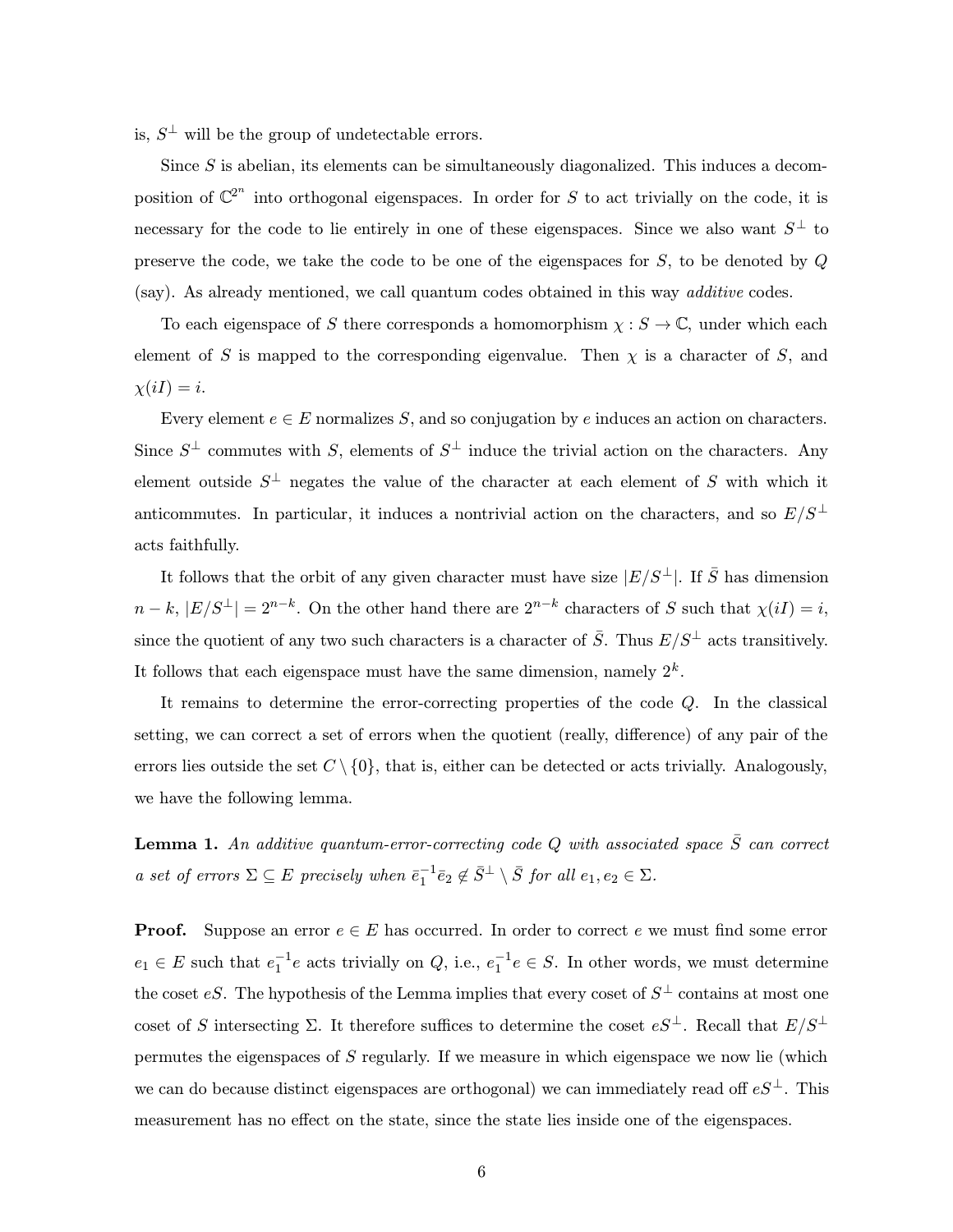On the other hand, suppose  $e_1$  and  $e_2$  are two errors such that  $\bar{e}_1^{-1}\bar{e}_2 \in \bar{S}^{\perp} \setminus \bar{S}$ . Any correction procedure must take any state  $e_1(v) \in e_1(Q)$  to v. Since  $e_1^{-1}e_2 \in S^{\perp}$ ,  $e_2(v) \in e_1(Q)$ , so  $e_2(v)$  is corrected to  $e_1^{-1}e_2(v)$ . However, since  $e_1^{-1}e_2 \notin S$ , there is a state  $v \in Q$  such that  $e_1^{-1}e_2(v)$  is not proportional to v, and we have failed to correct  $e_2$ .

It follows from the Lemma that if we let d be the minimal weight of  $\bar{S}^{\perp} \setminus \bar{S}$ , the code can correct the set of all errors of weight at most  $[(d-1)/2]$ . We have now completed the proof of Theorem [1:](#page-4-0) Q maps k qubits into n qubits and can correct  $[(d-1)/2]$  errors.

**Decoding.** Recall that the eigenspaces of  $S$  are in one-to-one correspondence with characters of S satisfying  $\chi(iI) = i$ . To determine which eigenspace contains a given state it is therefore enough to determine this character. Since  $\chi$  is a homomorphism, it suffices to compute the character on a basis for  $\overline{S}$ . Each element of the basis thus provides one bit of information; the collection of these bits is the syndrome of the error. Of course, as in classical coding theory, identifying the most likely error given the syndrome can be a difficult problem. (There is no theoretical difficulty, since in principle an exhaustive search can always be used.)

The Clifford groups. Encoding is carried out with the help of a family of groups called Clifford groups.<sup>2</sup> There are both complex (denoted by  $L$ ) and real (denoted by  $L_R$ ) versions of these groups.

The complex Clifford group L is defined to be the subgroup of the normalizer of E in  $U(2^n)$ that contains entries from  $\mathbb{Q}[\eta], \eta = (1+i)/\sqrt{2}$ . The full normalizer of E in  $U(2^n)$  has an infinite center consisting of the elements  $e^{2\pi i \theta} I$ ,  $\theta \in \mathbb{R}$ . Although these central elements have no effect quantum-mechanically, we wish to work with a finite group. The smallest coefficient ring we can use is  $\mathbb{Q}[\eta]$ , since

$$
\left\{\frac{1}{\sqrt{2}}\begin{pmatrix}1&1\\1&-1\end{pmatrix}\begin{pmatrix}1&0\\0&i\end{pmatrix}\right\}^3 = \begin{pmatrix}\eta&0\\0&\eta\end{pmatrix}.
$$

The real Clifford group  $L_R$  is the real subgroup of L, or equivalently the subgroup of L with entries from  $\mathbb{Q}[\sqrt{2}]$ . If we define  $E_R$  to be the real subgroup of  $E$ , then  $L_R$  is the normalizer of  $E_R$  in the orthogonal group  $O(2^n)$ . The group  $E_R$  consists of the tensor products  $\pm w_1 \otimes \cdots \otimes w_n$ , where each  $w_j$  is one of I,  $\sigma_x$ ,  $\sigma_z$ ,  $\sigma_x \sigma_z$ .  $E_R$  is an extraspecial 2-group with order  $2^{2n+1}$  and

<sup>&</sup>lt;sup>2</sup>We follow Bolt et al.  $([6], [7])$  $([6], [7])$  $([6], [7])$  $([6], [7])$  $([6], [7])$  in calling these Clifford groups. The same name is used for a different family of groups by Chevalley [[19](#page-42-0)] and Jacobson [[42](#page-44-0)].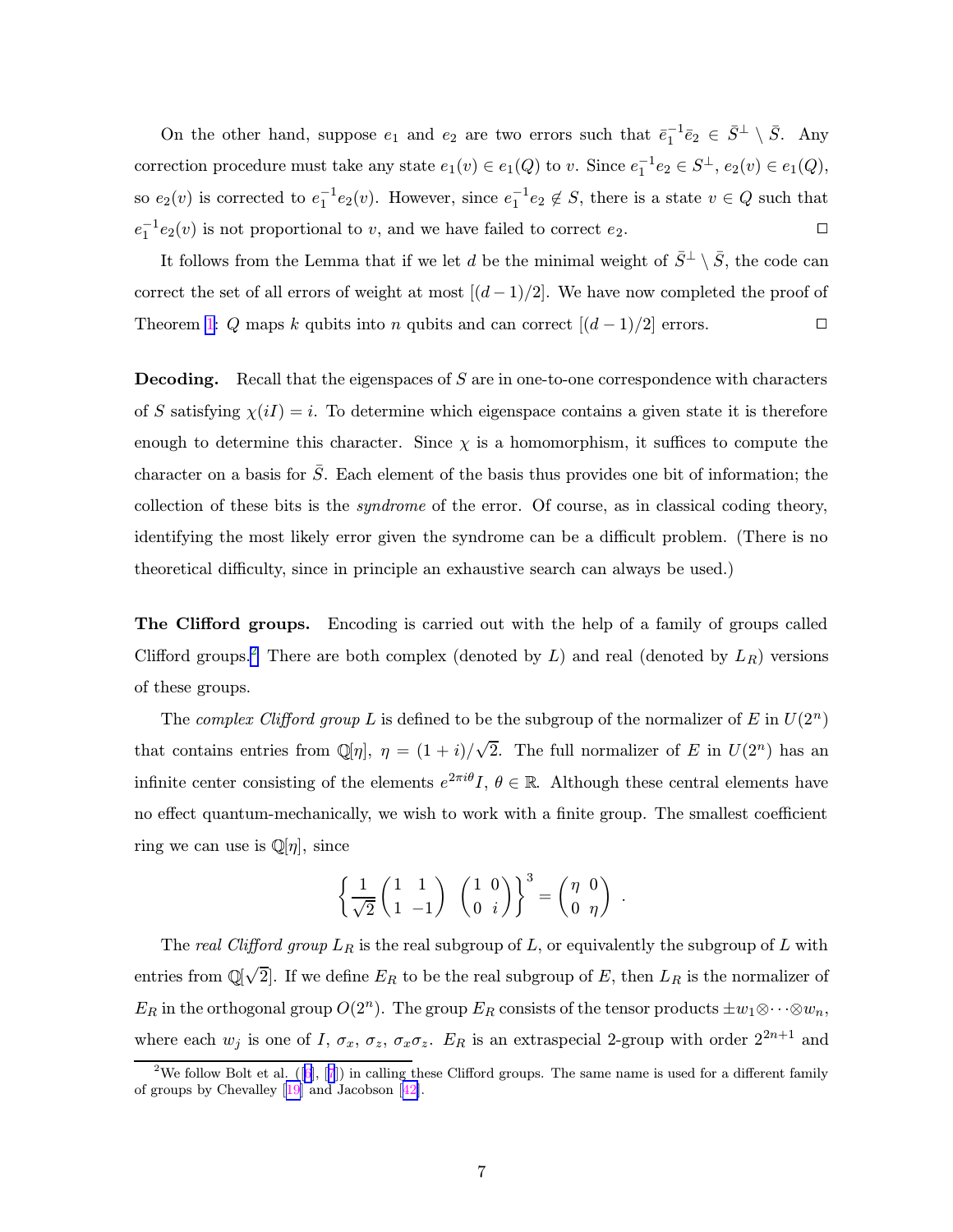center  $\{\pm I\}$ , and  $E_R/\{\pm I\} = E/\Xi(E) = \bar{E}$ . For many applications it is simpler to work with the real groups  $E_R$  and  $L_R$  rather than E and L.

The following are explicit generators for these groups. First,  $L$  is generated by  $E$ , all matrices of the form

$$
I_2 \otimes \cdots \otimes I_2 \otimes H_2 \otimes I_2 \otimes \cdots \otimes I_2 , \qquad (3)
$$

where  $I_2 = \begin{pmatrix} 1 \\ 0 \end{pmatrix}$ 0 0  $\binom{0}{1}, H_2 = \frac{1}{\sqrt{2}}$ 2  $\left(1\right)$ 1 1 −1 ), and all matrices  $\text{diag}(i^{\phi(v)})_{v \in V}$ , where  $\phi$  is any  $\mathbb{Z}_4$ -valued quadratic form on V. Similarly,  $L_R$  is generated by  $E_R$ , (3) and all matrices diag( $(-1)^{\phi(v)}_{v \in V}$ , where  $\phi$  is now any  $\mathbb{Z}_2$ -valued quadratic form on V.

We also record some further properties of L and  $L_R$ :

- $L/\langle E, \eta I \rangle$  is isomorphic to the symplectic group  $Sp_{2n}(2)$  (the group of  $2n \times 2n$  matrices over  $\mathbb{Z}_2$  preserving the inner product (1) [\[23](#page-42-0)]).
- $L$  has order

$$
8|Sp_{2n}(2)|2^{2n} = 2^{n^2+2n+3} \prod_{j=1}^{n} (4^j - 1).
$$

- $L_R/E_R$  is isomorphic to the orthogonal group  $O_{2n}^+(2)$  [[23\]](#page-42-0).
- $L_R$  has order

$$
2|O_{2n}^+(2)|2^{2n} = 2^{n^2+n+2}(2^n-1)\prod_{j=1}^{n-1}(4^j-1).
$$

• L acts on  $\overline{E}$  as the symplectic group  $Sp_{2n}(2)$  and  $L_R$  acts on  $\overline{E}$  as the orthogonal group  $O_{2n}^+(2)$ .

The groups  $L$  and  $L_R$  have arisen in several different contexts, and provide a link between quantum codes, the Barnes-Wall lattices [[6\]](#page-41-0), [[7\]](#page-41-0), [[76\]](#page-46-0), the construction of orthogonal spreads and Kerdock sets [[12\]](#page-42-0), the construction of spherical codes [[43\]](#page-44-0), [[69\]](#page-46-0), [[70\]](#page-46-0), and the construction of Grassmannian packings [\[68](#page-45-0)], [[13](#page-42-0)]. They have also occurred in several purely group-theoretic contexts — see  $\lfloor 12 \rfloor$  for references. These groups are discussed further in the final paragraphs of the present paper (see Section 9, item (xv)).

**Encoding an additive code Q.** Since  $Sp_{2n}(2)$  acts transitively on isotropic subspaces, and  $E$  acts transitively on eigenspaces for a given subspace, the Clifford group  $L$  acts transitively on additive codes. One such code is the trivial code corresponding to the subspace  $\bar{S}$  with generators  $(0|e_i)$ ,  $i = k + 1, ..., n$ . By transitivity we can find an element  $\lambda \in L$  which takes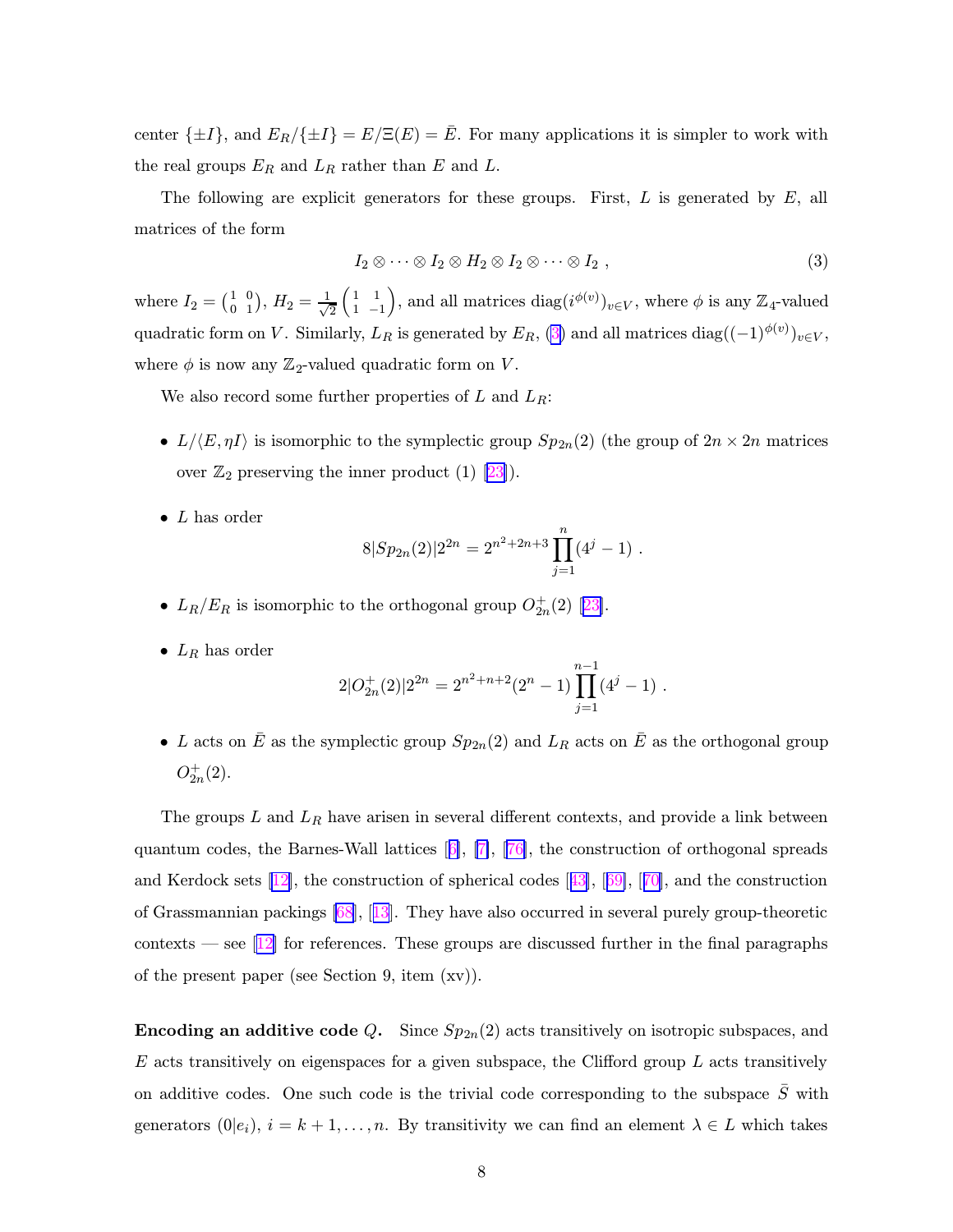the trivial code to Q. Of course  $\lambda$  is not unique. Cleve and Gottesman [[21\]](#page-42-0) have given explicit gate descriptions for doing this.

Pure vs. degenerate. In the quantum coding literature there is an important distinction made between degenerate and nondegenerate codes. A nondegenerate code is one for which different elements of the set of correctable errors produce linearly independent results when applied to elements of the code. We will find it convenient to introduce a second dichotomy, between pure and impure codes. We will say that a code is pure if distinct elements of the set of correctable errors produce orthogonal results.

It is straightforward to verify that, for additive codes, 'pure' and 'nondegenerate' coincide. In general, however, a pure code is nondegenerate but the converse need not be true.

For many purposes the pure/impure distinction is the correct one to use for generalizing results from additive to nonadditive codes, and we will therefore use this terminology throughout the paper.

Bases. To find an explicit basis for Q we may proceed as follows. Choose a maximal isotropic subspace  $\overline{T}$  containing  $\overline{S}$ , and consider the 1-dimensional eigenspaces of T. We obtain a basis for Q by selecting those eigenspaces for which the corresponding character agrees with the given character on S. (Equivalently, we may take all the eigenspaces lying inside  $Q$ .) The choice of T is of course not unique, and we have the same freedom in choosing a basis as we did earlier when choosing the element  $\lambda$  of the Clifford group.

We conclude this section by restating Theorem [1](#page-4-0) in more detail.

**Theorem 1'.** Suppose  $\overline{S}$  is an n – k-dimensional linear subspace of  $\overline{E}$  which is contained in its dual  $\bar{S}^{\perp}$  (with respect to the inner product ([1\)](#page-4-0)), and is such that there are no vectors of weight  $\langle d \text{ in } \overline{S}^{\perp} \setminus \overline{S}$ . Then by taking an eigenspace (for any chosen linear character) of  $\overline{S}$ , we obtain a quantum-error-correcting code mapping k qubits to n qubits which can correct  $[(d-1)/2]$  errors.

# 3. From binary spaces to codes over  $GF(4)$

As is customary (cf.  $[54]$  $[54]$  $[54]$ ) we take the Galois field  $GF(4)$  to consist of the elements  $\{0, 1, \omega, \bar{\omega}\}\$ , with  $\omega^2 = \omega + 1$ ,  $\omega^3 = 1$ , and conjugation defined by  $\bar{x} = x^2$ ; the trace map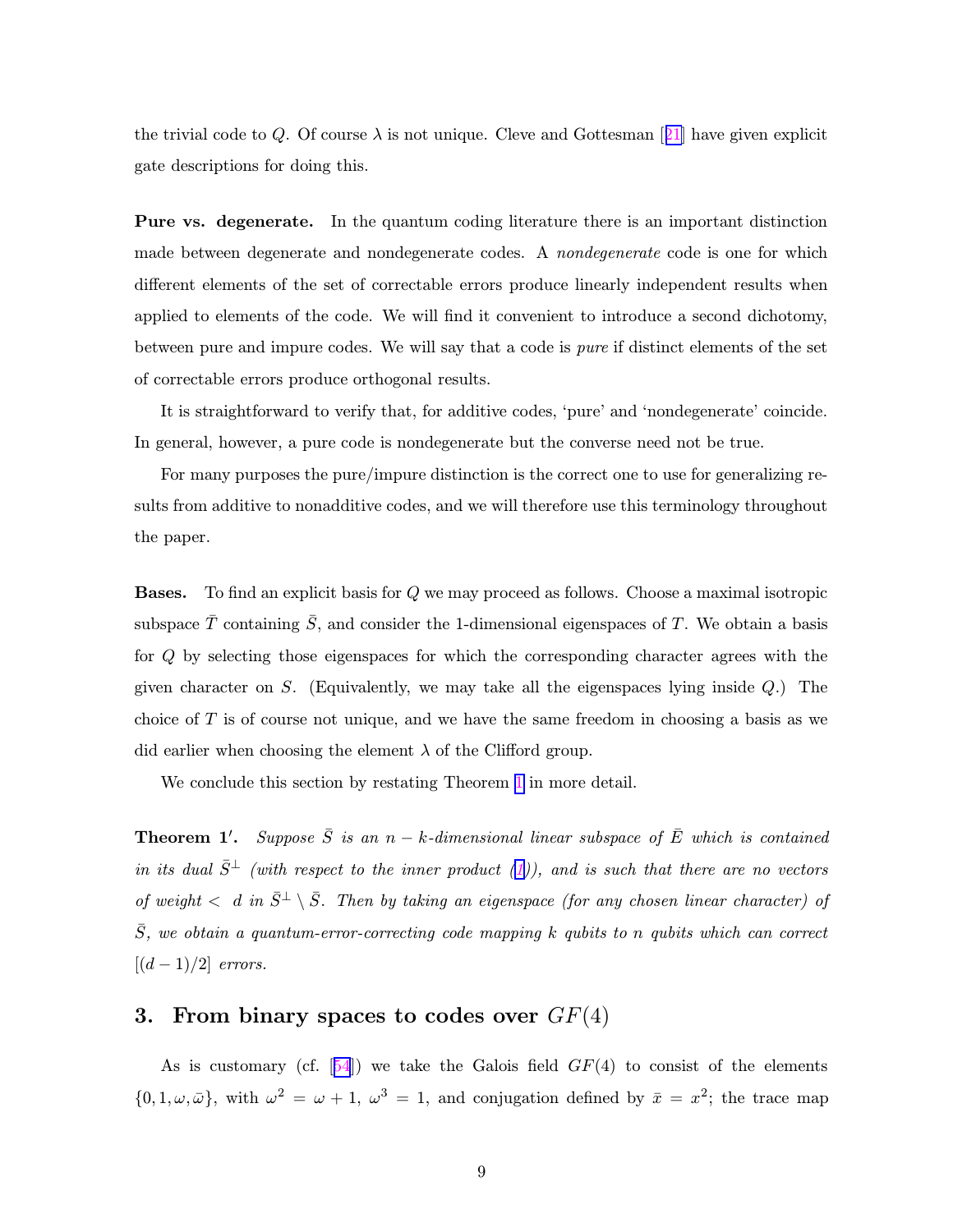<span id="page-10-0"></span>Tr :  $GF(4) \rightarrow \mathbb{Z}_2$  takes x to  $x+\bar{x}$ . The *Hamming weight* of a vector  $u \in GF(4)^n$ , written wt $(u)$ , is the number of nonzero components, and the *Hamming distance* between  $u, u' \in GF(4)^n$  is  $dist(u, u') = wt(u - u')$ . The minimal Hamming distance between the members of a subset C of  $GF(4)^n$  will be denoted by dist(C).

To each vector  $v = (a|b) \in \overline{E}$  we associate the vector  $\phi(v) = \omega a + \overline{\omega}b \in GF(4)^n$ . It is immediate that the weight of v is equal to the Hamming weight of  $\phi(v)$ , and the distance between vectors  $v = (a|b), v' = (a'|b') \in \overline{E}$  is equal to  $dist(\phi(v), \phi(v'))$ . The symplectic inner product of v and v' (see ([1](#page-4-0))) is equal to  $\text{Tr}(\phi(v) \cdot \phi(v'))$ , where the bar denotes conjugation in  $GF(4)$ , since

$$
Tr(\phi(v) \cdot \overline{\phi(v')}) = Tr((\omega a + \bar{\omega}b) \cdot (\bar{\omega}a' + \omega b'))
$$
  
=  $(a \cdot a')Tr(1) + (a \cdot b')Tr(\bar{\omega}) + (a' \cdot b)Tr(\omega) + (b \cdot b')Tr(1)$   
=  $a \cdot b' + a' \cdot b$ .

If  $\bar{S}$  is a linear subspace of  $\bar{E}$  then  $C = \phi(\bar{S})$  is a subset of  $GF(4)^n$  which is closed under addition. We shall refer to C as an *additive* code over  $GF(4)$ , and refer to it as an  $(n, 2<sup>k</sup>)$  code if it contains  $2^k$  vectors. If C is also closed under multiplication by  $\omega$ , we say it is *linear*.

The trace inner product of vectors  $u, v \in GF(4)^n$  will be denoted by

$$
u * v = \text{Tr } u \cdot \bar{v} = \sum_{j=1}^{n} (u_j \bar{v}_j + \bar{u}_j v_j) . \tag{4}
$$

If C is an  $(n, 2^{n-k})$  additive code, its trace-dual, or simply dual, is defined to be

$$
C^{\perp} = \{ u \in GF(4)^n : u * v = 0 \text{ for all } v \in C \} .
$$
 (5)

Then  $C^{\perp}$  is an  $(n, 2^{n+k})$  code. If  $C \subseteq C^{\perp}$  we say C is self-orthogonal, and if  $C = C^{\perp}$  then C is self-dual.

Theorem 1' can now be reformulated.

**Theorem 2.** Suppose C is an additive self-orthogonal subcode of  $GF(4)^n$ , containing  $2^{n-k}$ vectors, such that there are no vectors of weight  $\langle d \nvert$  and  $C^{\perp} \setminus C$ . Then any eigenspace of  $\phi^{-1}(C)$  is an additive quantum-error-correcting code with parameters  $[[n, k, d]].$ 

We say that C is *pure* if there are no nonzero vectors of weight  $\langle d \text{ in } C^{\perp}$ ; otherwise we call  $C$  *impure*. Note that the associated quantum-error-correcting code is pure in the sense of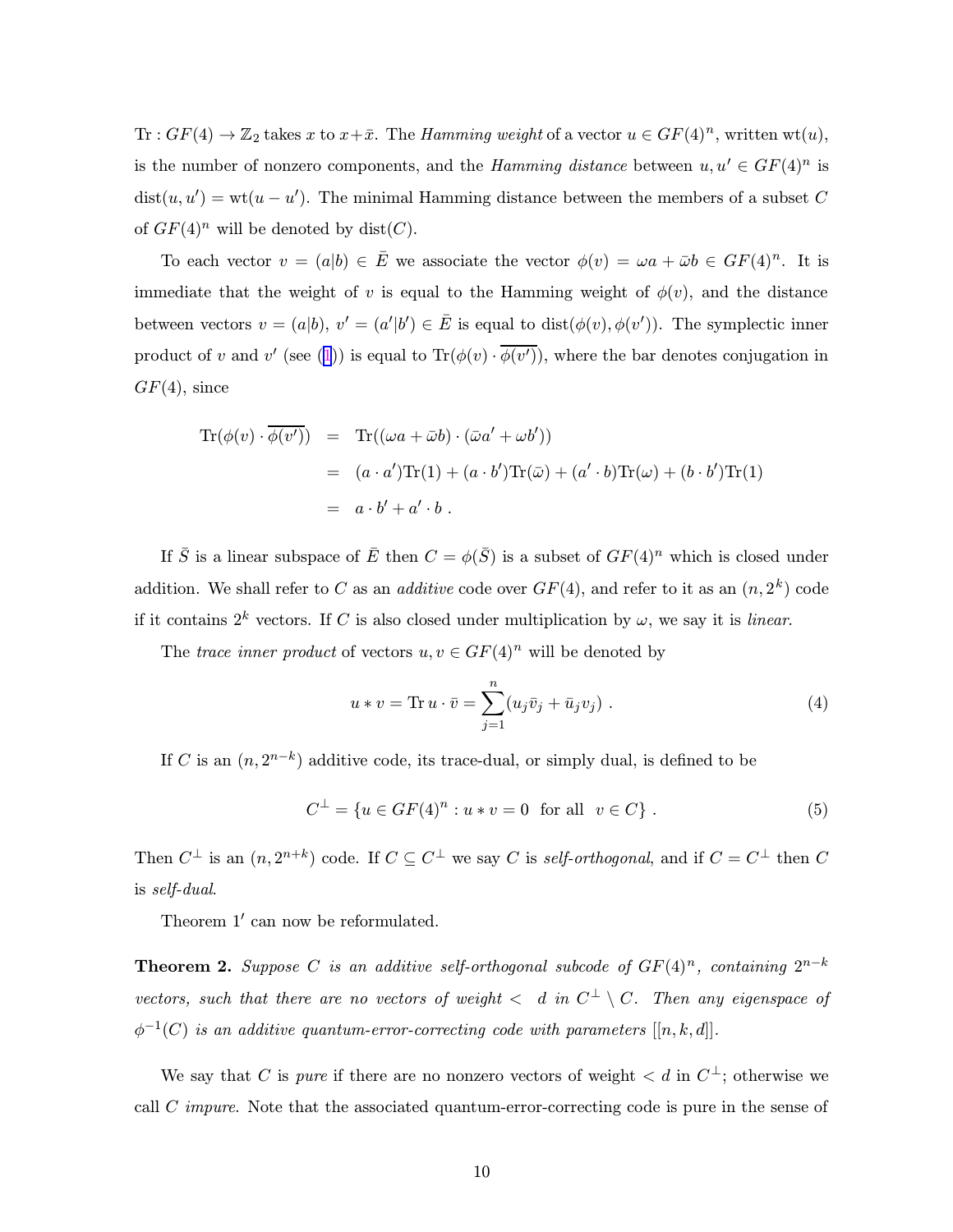Section 2 if and only if  $C$  is pure. We also say that an additive quantum-error-correcting code is *linear* if the associated additive code  $C$  is linear.

When studying  $[[n, k, d]]$  codes we allow  $k = 0$ , adopting the convention that this corresponds to a self-dual  $(n, 2<sup>n</sup>)$  code C in which the minimal nonzero weight is d. In other words, an  $[[n, 0, d]]$  code is "pure" by convention. An  $[[n, 0, d]]$  code is then a single quantum state with the property that, when subjected to a decoherence of  $[(d-1)/2]$  coordinates, it is possible to determine exactly which coordinates were decohered. Such a code might be useful for example in testing whether certain storage locations for qubits are decohering faster than they should. These codes are the subject of Section 6.

Most codes over  $GF(4)$  that have been studied before this have been linear and duality has been defined with respect to the hermitian inner product  $u \cdot \bar{v}$ . We shall refer to such codes as classical.

**Theorem 3.** A linear code C is self-orthogonal (with respect to the trace inner product  $\binom{4}{4}$ ) if and only if it is classically self-orthogonal with respect to the hermitian inner product.

**Proof.** The condition is clearly sufficient. Suppose C is self-orthogonal. For  $u, v \in C$  let  $u \cdot \overline{v} = \alpha + \beta \omega$ ,  $\alpha, \beta \in \mathbb{Z}_2$ . Then  $\text{Tr}(u \cdot \overline{v}) = 0$  implies  $\beta = 0$ , and  $\text{Tr}(u \cdot \overline{\omega} \overline{v}) = 0$  implies  $\alpha = 0$ , so  $u \cdot \bar{v} = 0$ .

The following terminology applies generally to additive codes over  $GF(4)$ . We specify an  $(n, 2<sup>k</sup>)$  additive code by giving either a  $k \times n$  generator matrix whose rows are generators for the code, i.e. span the code additively, or by listing such generators inside diamond brackets  $\langle \rangle$ . If the code is linear a  $k/2 \times n$  generator matrix will suffice, whose rows are a  $GF(4)$ -basis for the code.

Let  $\mathcal{G}_n$  denote the group of order  $6<sup>n</sup>n!$  generated by permutations of the n coordinates, multiplication of any coordinates by  $\omega$ , and conjugation of any coordinates. Equivalently,  $\mathcal{G}_n$ is the wreath product of  $S_3$  by  $S_n$  generated by permutations of the coordinates and arbitrary permutations of the nonzero elements of  $GF(4)$  in each coordinate.  $\mathcal{G}_n$  preserves weights and trace inner products. Two additive codes over  $GF(4)$  of length n are said to be *equivalent* if one can be obtained from the other by applying an element of  $\mathcal{G}_n$ . The subgroup of  $\mathcal{G}_n$  fixing a code C is its *automorphism group*  $Aut(C)$ . The number of codes equivalent to C is then equal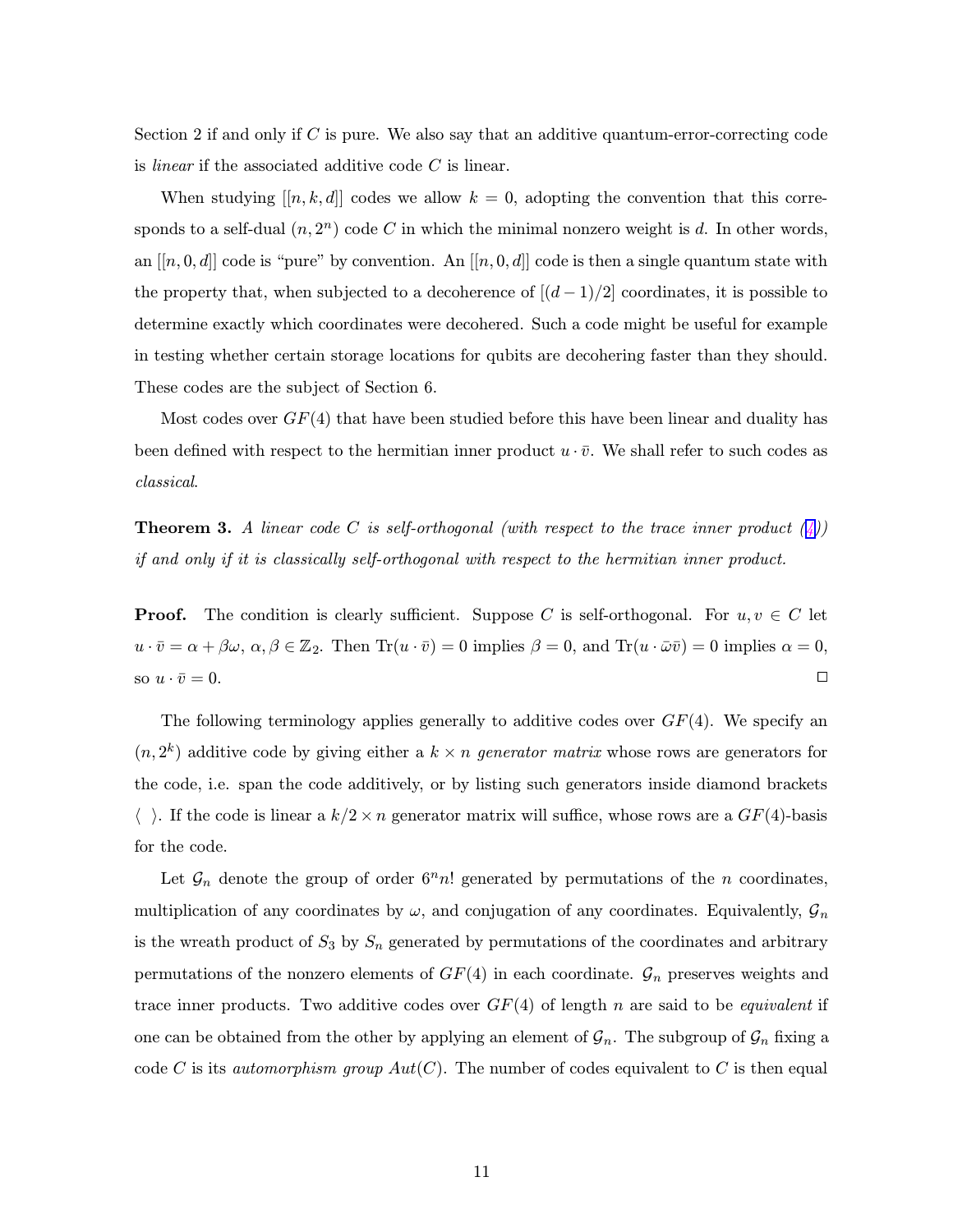<span id="page-12-0"></span>to

$$
\frac{6^n n!}{Aut(C)} \tag{6}
$$

We determine the automorphism group of an  $(n, 2<sup>k</sup>)$  additive code C by the following artifice. We map C to a [3n, k] binary linear code  $\beta(C)$  by applying the map  $0 \rightarrow 000$ ,  $1 \to 011$ ,  $\omega \to 101$ ,  $\bar{\omega} \to 110$  to each generator of C. Let  $\Omega$  denote the  $(n, 2^{2n})$  code containing all vectors, and form  $\beta(\Omega)$ . Using a program such as MAGMA [[8](#page-41-0)], [[9\]](#page-41-0), [[10\]](#page-41-0) we compute the automorphism groups of the binary linear codes  $\beta(C)$  and  $\beta(\Omega)$ ; their intersection is isomorphic to  $Aut(C).$ 

Any  $(n, 2<sup>k</sup>)$  additive code is equivalent to one with generator matrix of the form

$$
\begin{bmatrix} I_{k_0} & \omega B_1 & A_1 \ \omega I_{k_0} & \omega B_2 & A_2 \ 0 & I_{k_1} & B_3 \end{bmatrix},
$$

where  $I_r$  denotes an identity matrix of order r,  $A_j$  is an arbitrary matrix,  $B_j$  is a binary matrix, and  $k = 2k_0 + k_1$ . An  $(n, 2^k)$  code is called *even* if the weight of every codeword is even, and otherwise odd.

Theorem 4. An even additive code is self-orthogonal. A self-orthogonal linear code is even.

Proof. The first assertion holds because

$$
wt(u+v) \equiv wt(u) + wt(v) + u * v \pmod{2}
$$
 (7)

for all  $u, v \in GF(4)^n$ , and the second because

$$
u * (\omega u) \equiv \text{wt}(u) \pmod{2} . \tag{8}
$$

 $\Box$ 

The weight distribution of an  $(n, 2^k)$  additive code C is the sequence  $A_0, \ldots, A_n$ , where  $A_j$ is the number of vectors in  $C$  of weight j. It is easy to see that the weight distribution of any translate  $u+C$ , for  $u\in C$ , is the same as that of C, and so the minimal distance between vectors of C is equal to the minimal nonzero weight in C. The polynomial  $W(x, y) = \sum_{j=0}^{n} A_j x^{n-j} y^j$ is the *weight enumerator* of C (cf.  $[54]$  $[54]$ ).

**Theorem 5.** If C is an  $(n, 2^k)$  additive code with weight enumerator  $W(x, y)$ , the weight enumerator of the dual code  $C^{\perp}$  is given by  $2^{-k}W(x+3y, x-y)$ .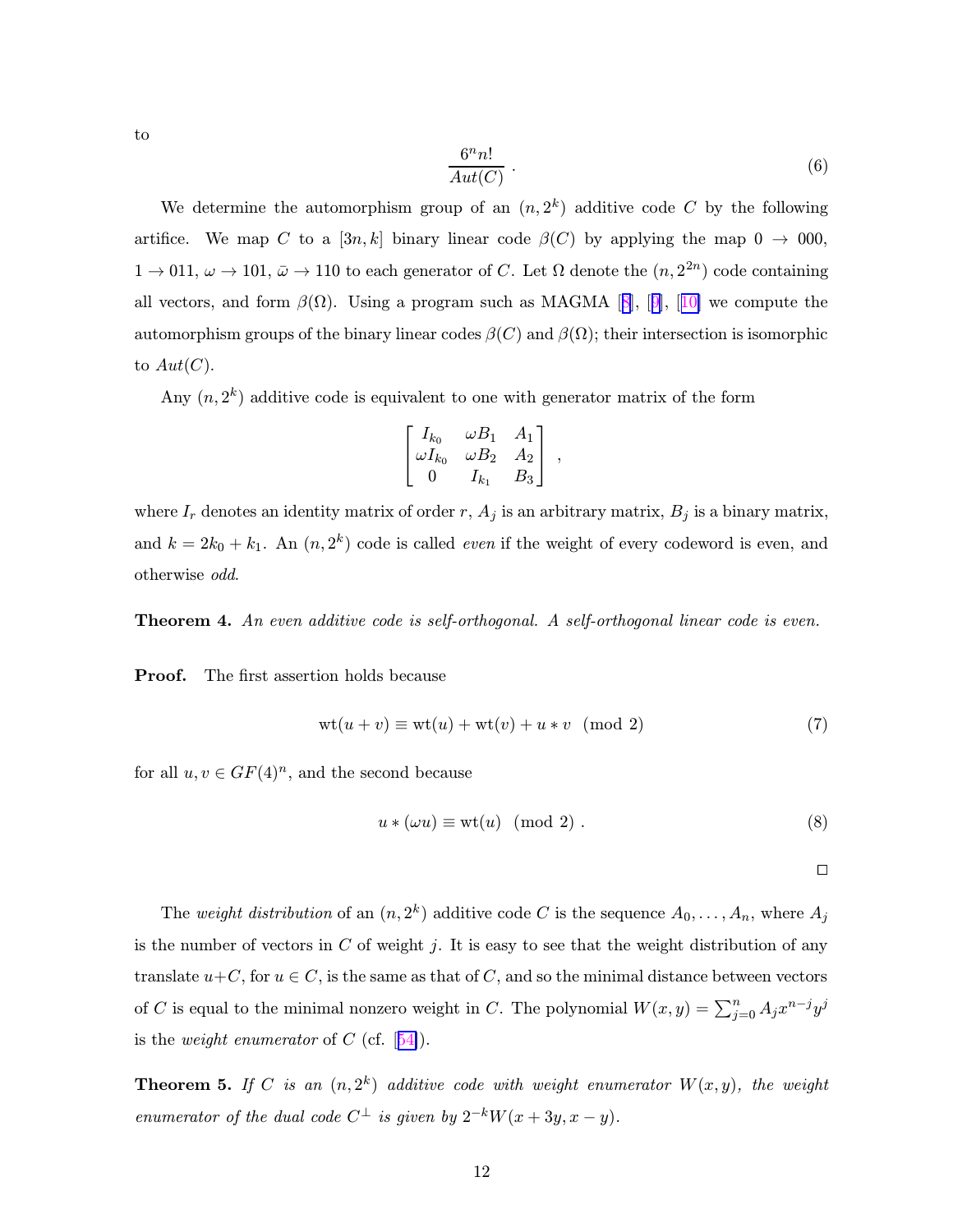<span id="page-13-0"></span>Proof. This result, analogous to the MacWilliams identity for linear codes, follows from the general theory of additive codes developed by Delsarte [[28\]](#page-43-0), since our trace inner product is a special case of the symmetric inner products considered in [[28\]](#page-43-0).

## 4. General constructions

In this section we describe some general methods for modifying and combining additive codes over  $GF(4)$ .

The *direct sum* of two additive codes is defined in the natural way:  $C \oplus C' = \{uv : u \in C, v \in C\}$  $C'$ . In this way we can form the direct sum of two quantum-error-correcting codes, combining  $[[n, k, d]]$  and  $[[n', k', d']]$  codes to produce an  $[[n + n', k + k', d'']]$  code, where  $d'' = \min\{d, d'\}.$ An additive code which is not a direct sum is called indecomposable.

**Theorem 6.** Suppose an  $[[n, k, d]]$  code exists. (a) If  $k > 0$  then an  $[[n + 1, k, d]]$  code exists. (b) If the code is pure and  $n \geq 2$  then an  $[[n-1, k+1, d-1]]$  code exists. (c) If  $k > 1$  or if  $k = 1$ and the code is pure, then an  $[[n, k - 1, d]]$  code exists. (d) If  $n \geq 2$  then an  $[[n - 1, k, d - 1]]$ code exists. (e) If  $n \geq 2$  and the associated code C contains a vector of weight 1 then an  $[[n-1, k, d]]$  code exists.

**Proof.** Let C and  $C^{\perp}$  be the associated  $(n, 2^{n-k})$  and  $(n, 2^{n+k})$  additive codes, respectively, with  $C \subset C^{\perp}$ . (a) Form the direct sum of C with  $c_1 = \{0, 1\}$ . The resulting  $[[n+1, k, d]]$  code is impure (which is why the construction fails for  $k = 0$ ). (b) Puncture  $C^{\perp}$  (cf. [[54](#page-45-0)]) by deleting the first coordinate, obtaining an  $(n-1, 2^{n+k})$  code  $B^{\perp}$  (say) with minimal distance at least d − 1. The dual of  $B^{\perp}$  consists of the vectors u such that  $0u \in C$ , and so is contained in  $B^{\perp}$ . (c) There are  $(n, 2^{n-k+1})$  and  $(n, 2^{n+k-1})$  additive codes B and  $B^{\perp}$  with  $C \subset B \subset B^{\perp} \subset C^{\perp}$ . (d) Take  $B = \{u : 0u \text{ or } 1u \in C\}$ , so that  $B^{\perp} = \{v : 0v \text{ or } 1v \in C^{\perp}\}$ . The words in  $B^{\perp} \setminus B$ arise from truncation of words in  $C^{\perp} \setminus C$ . Any words in  $C^{\perp} \setminus C$  of weight less than d either begin with  $\omega$  or  $\bar{\omega}$ , and so are not in  $B^{\perp}$ , or begin with a 0 or 1, and so (after truncation) are in  $B^{\perp} \setminus B$ . Words of weight d in  $C^{\perp}$  beginning with 1 become words of weight  $d-1$ , so the minimal distance in general is reduced by 1. The proof of  $(e)$  is left to the reader.  $\Box$ 

To illustrate Part (a) of the theorem, from the [[5, 1, 3]] Hamming code (see Section 5) we obtain an impure  $[6, 1, 3]$  code. On the other hand exhaustive search (or integer programming, see Section 7) shows that no pure  $[6, 1, 3]$  exists. This is the first occasion when an impure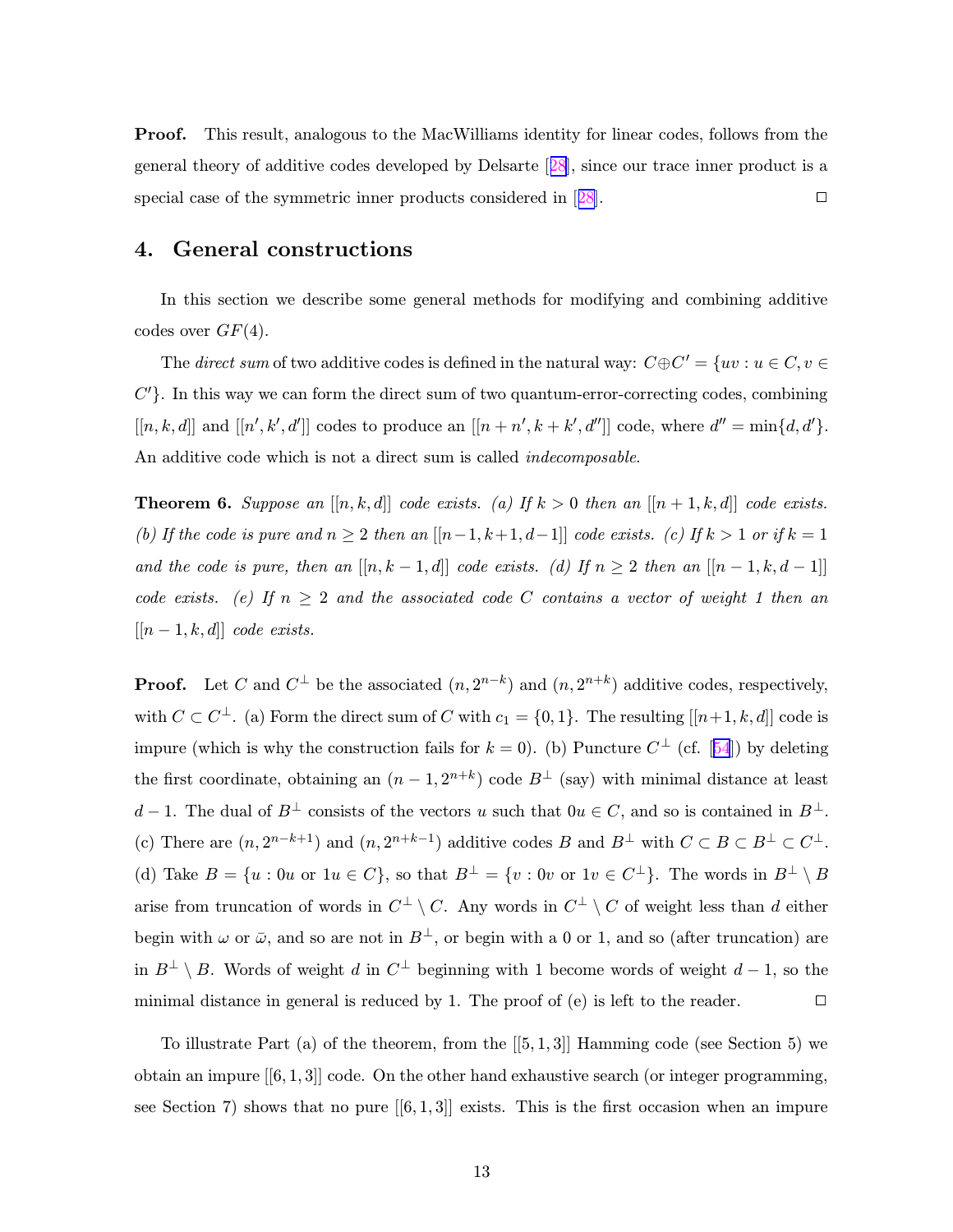<span id="page-14-0"></span>code exists but a pure one does not.

A second [[6, 1, 3]] code, also impure not equivalent to the first, is generated by 000011, 011110,  $0\omega\omega\omega\omega\omega$ ,  $101\omega\bar{\omega}\omega$ ,  $\omega0\omega\bar{\omega}10$ . Up to equivalence, there are no other [[6, 1, 3]] codes.

If we have additional information about  $C$  then there is a more powerful technique (than that in Theorem  $6(d)$  $6(d)$  for shortening a code.

**Lemma 2.** Let C be a linear self-orthogonal code over  $GF(4)$ . Suppose S is a set of coordinates of  $C$  such that every codeword of  $C$  meets  $S$  in a vector of even weight. Then the code obtained from C by deleting the coordinates in S is also self-orthogonal.

**Proof.** Follows from Theorem [4.](#page-12-0)

**Theorem 7.** Suppose we have a linear  $[[n, k, d]]$  code with associated  $(n, 2^{n-k})$  code C. Then there exists a linear  $[[n-m, k', d']]$  code with  $k' \geq k-m$  and  $d' \geq d$ , for any m such that there exists a codeword of weight m in the dual of the binary code generated by the supports of the codewords of C.

**Proof.** Let S be the support of such a word of weight m. Then S satisfies the conditions of the Lemma, and deleting these coordinates gives the desired code.

For example, consider the [[85, 77, 3]] Hamming code given in the following section. The code C is an  $(85, 2^8)$  code, and the supports of the codewords in C generate a binary code with weight enumerator

$$
x^{85} + 3570x^{53}y^{32} + 38080x^{45}y^{40} + 23800x^{37}y^{48} + 85x^{21}y^{64}
$$
.

The MacWilliams transform of this ([[54\]](#page-45-0), Theorem 1, p. 127) shows that the dual binary code contains vectors of weights 0, 5 through 80, and 85. From Theorem 7 we may deduce the existence of  $[[9, 1, 3]], [[10, 2, 3]], \ldots, [[80, 72, 3]]$  codes (see the entries labeled S in the main table in Section 8).

There is an analogue of Theorem 7 for additive codes, but the construction of the corresponding binary code is somewhat more complicated.

The direct sum construction used in Theorem  $6(a)$  $6(a)$  can be generalized.

**Theorem 8.** Given two codes  $[[n_1, k_1, d_1]]$  and  $[[n_2, k_2, d_2]]$  with  $k_2 \leq n_1$  we can construct an  $[[n_1 + n_2 - k_2, k_1, d]]$  code, where  $d \ge \min\{d_1, d_1 + d_2 - k_2\}.$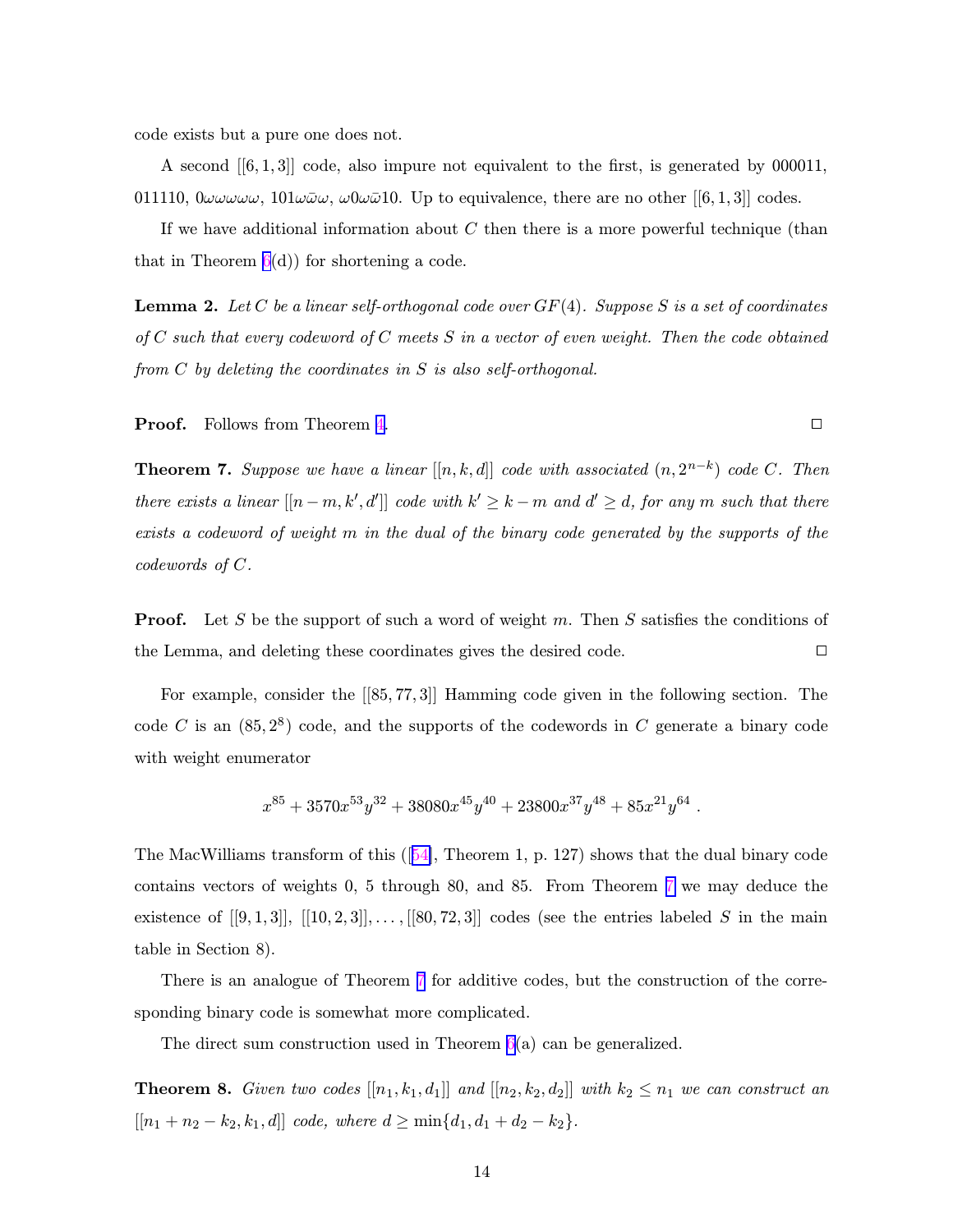<span id="page-15-0"></span>**Proof.** Consider the associated codes  $C_1, C_1^{\perp}$  with parameters  $(n_1, 2^{n_1-k_1})$ ,  $(n_1, 2^{n_1+k_1})$  and  $C_2, C_2^{\perp}$  with parameters  $(n_2, 2^{n_2-k_2})$ ,  $(n_2, 2^{n_2+k_2})$ . Let  $\rho$  be the composition of the natural map from  $C_2^{\perp}$  to  $C_2^{\perp}/C_2$  with any inner-product preserving map from  $C_2^{\perp}/C_2$  to  $GF(4)^{k_2}$ . Then we form a new code  $C = \{ uv : v \in C_2^{\perp}, u \rho(v) \in C_1 \},\$  with  $C^{\perp} = \{ uv : v \in C_2^{\perp}, u \rho(v) \in C_1^{\perp} \}.$ If  $\rho(v) \neq 0$ , v contributes at least  $d_2$  to the weight of uv, but u need have weight only  $d_1 - k_2$ . If  $\rho(v) = 0$ , and  $uv \neq 0$ ,  $wt(u) \geq d_1$ .

Different choices for  $\rho$  may produce inequivalent codes. Choosing  $\rho$  corresponds to choosing an encoding method for  $C_2$ .

For example, if the second code is the  $[[1, 0, 1]]$  code with generator matrix [1], the new code has parameters  $[[n_1 + 1, k_1, d_1]],$  as in Theorem [6\(](#page-13-0)a). A different  $[[n_1 + 1, k, d_1]]$  code is obtained if we take the second code to be the  $[[2,1,1]]$  code with generator matrix [11]. In particular, the second  $[[6,1,3]]$  code mentioned above may be obtained in this manner.

Theorem [8](#page-14-0) can be used to produce an analogue of concatenated codes in the quantum setting. If  $Q_1$  is an  $[[nm, k]]$  code such that the associated  $(nm, 2^{nm+k})$  code has minimal nonzero weight d in each m-bit block, and  $Q_2$  is an  $[[n_2, m, d_2]]$  code, then encoding each block of  $Q_1$  using  $Q_2$  (as in Theorem [8](#page-14-0)) produces an  $[[nn_2, k, dd_2]]$  concatenated code.

A particularly interesting example is obtained by concatenating the [[5, 1, 3]] Hamming code (see Section 5) with itself. We take  $Q_1 = Q_2$ , and let the associated linear  $(5, 2^4)$  code have generator matrix  $\begin{bmatrix} 0 & 1 & 1 & 1 & 1 \\ 1 & 0 & 1 & \cdots \end{bmatrix}$  $1 \t0 \t1 \t\t\omega \t\bar{\omega}$ . Then we obtain a  $[[25,1,9]]$  code for which the associated  $(25, 2^{24})$  and  $(25, 2^{26})$  linear codes have the generator matrices shown in Fig. 1. Although the Hamming code is pure, the concatenated code is not.

The construction of quantum codes used in [\[17\]](#page-42-0) and [[72\]](#page-46-0) can be restated in the present terminology (and slightly generalized):

**Theorem 9.** Let  $C_1 \subseteq C_2$  $C_1 \subseteq C_2$  be binary linear codes. By taking  $C = \omega C_1 + \bar{\omega} C_2^{\perp}$  in Theorem 2 we obtain an  $[[n, k_2 - k_1, d]]$  code, where  $d = \min\{\text{dist}(C_2 \setminus C_1), \ \text{dist}(C_1^{\perp} \setminus C_2^{\perp})\}.$ 

**Proof.** It is easily verified that C is additive and that  $C \subseteq C^{\perp} = \bar{\omega}C_1^{\perp} + \omega C_2$ .

Another construction based on binary codes due to Gottesman [[36\]](#page-43-0) can be generalized as follows.

**Theorem 10.** Let  $\mathcal{S}_m$  be the classical binary simplex code of length  $n = 2^m - 1$ , dimension m and minimal distance  $2^{m-1}$  (Chapter 14 of [\[54](#page-45-0)]). Let f be any fixed-point-free automorphism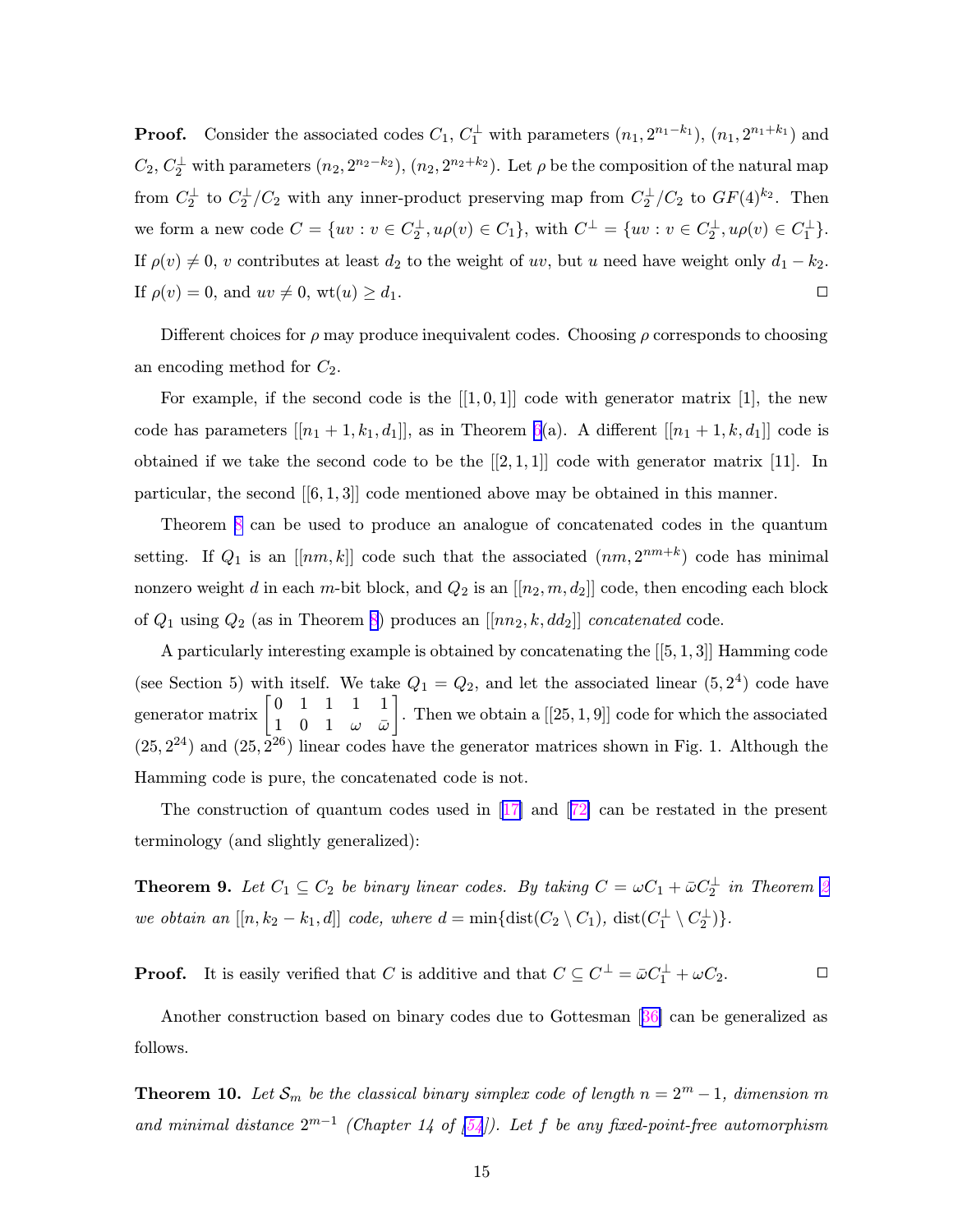Figure 1: Generator matrices for a  $(25, 2^{24})$  linear code (above the line) and its dual, a  $(25, 2^{26})$ linear code (all rows), corresponding to a  $[[25, 1, 9]]$  quantum code.



of  $S_m$  and let  $\mathcal{G}_m$  be the  $(2^m, 2^{m+2})$  additive code generated by the vectors  $u + \omega f(u)$ ,  $u \in \mathcal{S}_m$ , with a 0 appended, together with the vectors  $11...1$ ,  $\omega\omega...\omega$  of length  $2^m$ . This yields a  $[[2^m, 2^m - m - 2, 3]]$  quantum code.

We omit the proof.

We can show that  $\mathcal{G}_m$  has the following properties (again, to save space, the proofs are omitted).

(i) For any choice of  $f, \mathcal{G}_m$  has weight enumerator

$$
x^{2^m} + 4(2^m - 1)x^{2^{m-2}}y^{3 \cdot 2^{m-2}} + 3y^{2^m}.
$$

- (ii) The vectors of weight  $2^m$  generate a subcode of dimension 2.
- (iii) Suppose  $\mathcal{G}_m$  is constructed using the automorphism f, and  $\mathcal{G}'_m$  using f'. Then  $\mathcal{G}'_m$  is equivalent to  $\mathcal{G}_m$  if and only if  $f'$  is conjugate under  $Aut(\mathcal{S}_m)$  to one of

$$
\{f, 1 - f, \frac{1}{f}, \frac{1 - \frac{1}{f}, \frac{1}{1 - f}, \frac{1}{1 - f}}{1 - f}\}.
$$
\n(9)

- (iv) The automorphism group of  $\mathcal{G}_m$  has a normal subgroup H which is a semidirect product of the centralizer of f in  $Aut(\mathcal{S}_m)$  with  $\mathcal{S}_m$ , the index  $[Aut(\mathcal{G}_m) : H]$  being the number of elements of  $(9)$  that are conjugate to f.
- (v)  $\mathcal{G}_m$  is linear precisely when f satisfies  $f^2 + f + 1 = 0$ .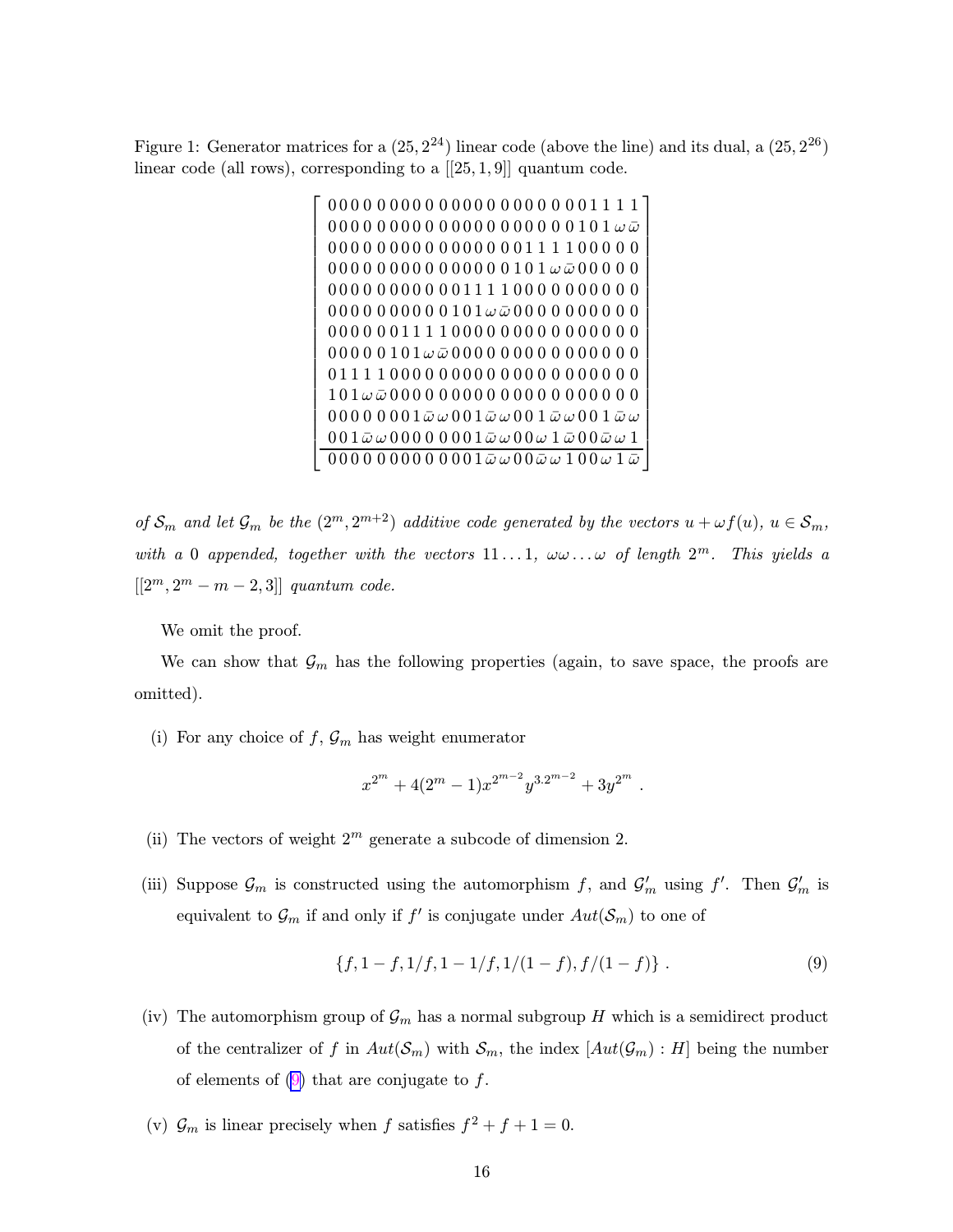<span id="page-17-0"></span>Before giving some examples, we remark that  $Aut(\mathcal{S}_m)$  is isomorphic to the general linear group  $GL_m(2)$ , and conjugacy classes of  $GL_m(2)$  are determined by their elementary divisors. So the most convenient way to specify  $f$  is by listing its elementary divisors.

For  $m = 3$ , there is a unique choice for f, with elementary divisor  $x^3 + x + 1$ , and so there is a unique  $\mathcal{G}_3$ , with parameters [[8, 3, 3]]. Then  $Aut(\mathcal{G}_3)$  has order 168, and is a semidirect product of a cyclic group  $C_3$  with the general affine group  $GA_1(8)$ .

For  $m = 4$  there are three distinct codes  $\mathcal{G}_4$ , with parameters [[16, 10, 3]]. The corresponding elementary divisors for f are:

(a)  $x^2 + x + 1$  (twice). This produces a linear code, with  $|Aut(\mathcal{G}_4)| = 17280$ . (In general the code is linear precisely when all the elementary divisors are equal to  $x^2 + x + 1$ .

(b)  $(x^2 + x + 1)^2$ , with  $|Aut(\mathcal{G}_4)| = 1152$ .

(c)  $x^4 + x + 1$ , with  $|Aut(\mathcal{G}_4)| = 480$ .

For  $m = 5$  there are two distinct  $\mathcal{G}_5$  codes, with parameters [[32, 25, 3]]. The corresponding elementary divisors are

(a)  $x^3 + x + 1$  and  $x^2 + x + 1$ , with  $|Aut(\mathcal{G}_5)| = 2016$ .

(b)  $x^5 + x^2 + 1$ , with  $|Aut(\mathcal{G}_5)| = 992$ .

Gottesman [\[38](#page-44-0)] used just a single f, which he took to be (if m is even)

| $\begin{bmatrix} 0 \\ 0 \end{bmatrix}$ |  | $\begin{bmatrix} 1 & 0 & 0 & \cdots & 0 \\ 0 & 1 & 0 & \cdots & 0 \end{bmatrix}$ |  |
|----------------------------------------|--|----------------------------------------------------------------------------------|--|
|                                        |  |                                                                                  |  |
|                                        |  |                                                                                  |  |
|                                        |  | $\begin{bmatrix} 0 & 0 & 0 & 0 & \cdots \\ 1 & 1 & 1 & 1 & \cdots \end{bmatrix}$ |  |

while if  $m$  is odd the first row is complemented. Gottesman's codes correspond to those labeled (c) (for  $m = 4$ ) and (b) (for  $m = 5$ ).

The codes in Theorem [10](#page-15-0) can be extended.

**Theorem 11.** For  $m \geq 2$ , there exists an  $[[n, n-m-2, 3]]$  code, where n is

$$
\sum_{i=0}^{m/2} 2^{2i} \quad (m \ \ even), \quad \sum_{i=1}^{(m-1)/2} 2^{2i+1} \quad (m \ \ odd) \ .
$$

**Sketch of proof.** The corresponding  $(n, 2^{m+2})$  additive code C (say) has weight enumerator

$$
x^{n} + (2^{m+2} - 1)x^{n-2^{m}}y^{2^{m}}
$$
 (m even)

or

$$
x^{n} + (2^{m+2} - 2^{m})x^{n-2m+2}y^{2m-2} + (2^{m} - 1)x^{n-2^{m}}y^{2^{m}}
$$
 (m odd).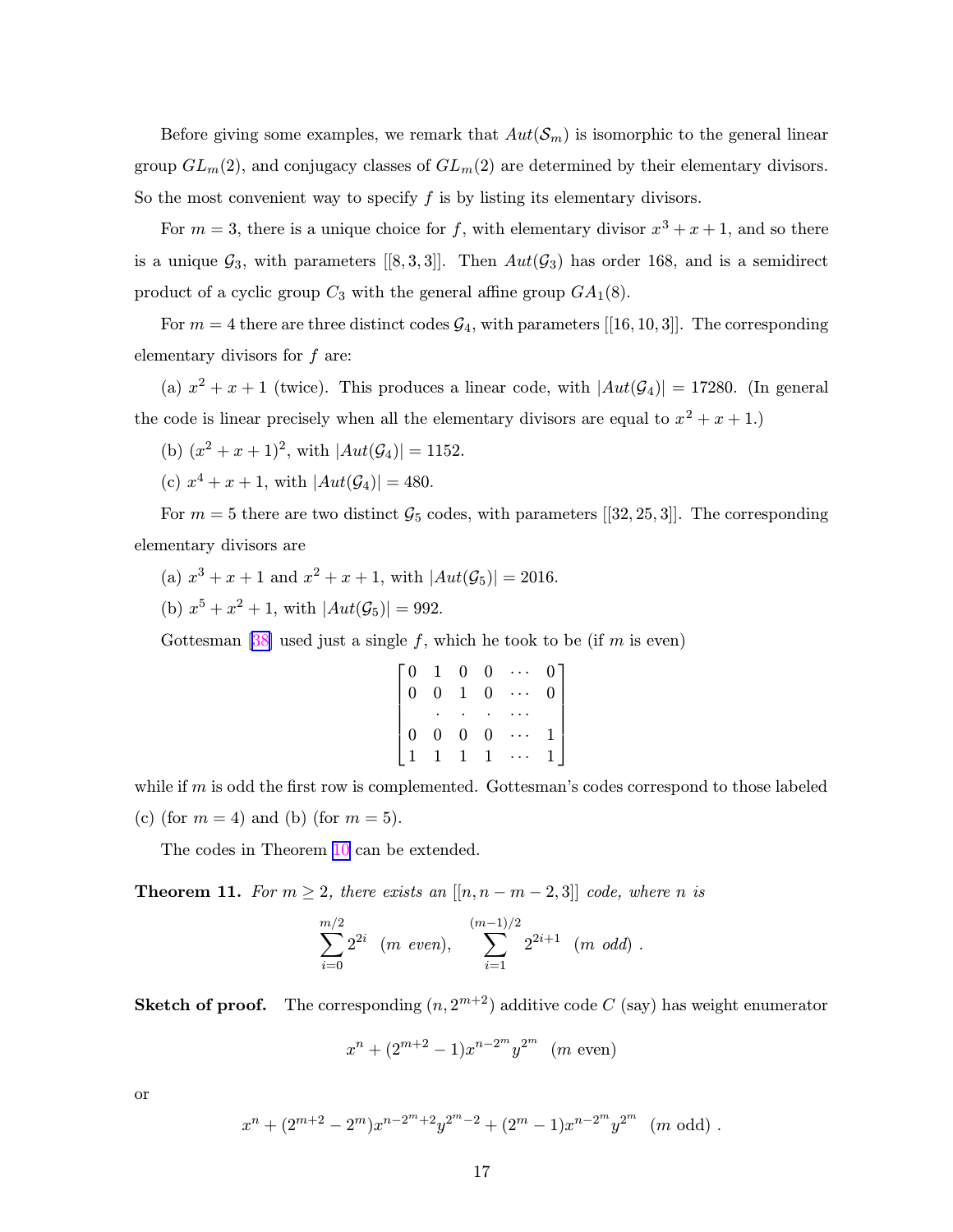<span id="page-18-0"></span>We take  $C_2$  and  $C_3$  to be the additive codes corresponding to the  $[[5,1,3]]$  and  $[[8,3,3]]$  codes already mentioned. For  $m > 3$ , let  $\mathcal{G}_m$  be as in Theorem [10,](#page-15-0) and let  $\mathcal{G}'_m$  be the subcode consisting of the weight  $2^m$  codewords in  $\mathcal{G}_m$ . Finally, let  $\phi$  be any isomorphism between  $C_{m-2}$ and  $\mathcal{G}_m/\mathcal{G}'_m$  (note that both are spaces of dimension m). Define a new code  $C_m$  to consist of all vectors  $v_1v_2$ , where  $v_1 \in C_{m-2}$  and  $\phi(v_1) = v_2 + \mathcal{G}'_m$ . A simple counting argument verifies that  $C_m$  has the claimed weight distribution. By applying Theorem [5](#page-12-0) we find that  $C_m^{\perp}$  has minimal distance 3.  $\Box$ 

Theorem [11](#page-17-0) was independently discovered by Gottesman [[38\]](#page-44-0).

The resulting codes, like those constructed in Theorem [10,](#page-15-0) are pure and additive but in general are not linear. For even  $m$  we obtain the Hamming codes of Section 5 as well as nonlinear codes with the same parameters. For odd m we obtain  $[[8, 3, 3]], [[40, 33, 3]],$  $[[168, 159, 3]], \ldots$  codes. A generator matrix for the  $(40, 2^7)$  additive code corresponding to a  $[[40, 33, 3]]$  code is shown in Fig. 2.

Figure 2: Generator matrix for  $(40,2^7)$  additive code, producing a  $[[40,33,3]]$  quantum code.

 $\lceil$  $\overline{\phantom{a}}$  $\vert$  $\vert$  $\overline{1}$  $\vert$  $\overline{1}$  $\vert$  $\overline{\phantom{a}}$  $\overline{ }$ 0 0 0 0 0 0 0 0 1 1 1 1 1 1 1 1 1 1 1 1 1 1 1 1 1 1 1 1 1 1 1 1 1 1 1 1 1 1 1 1 0 0 0 0 0 0 0 0ωωωωωωωωωωωωωωωωωωωωωωωωωωωωωωωω  $0.01$  $\bar{\omega}\omega$ w $\bar{\omega}1\omega0101\bar{\omega}\omega$ w $\bar{\omega}1010\bar{\omega}\omega\bar{\omega}1001\bar{\omega}\omega$ w $\bar{\omega}1001\bar{\omega}\omega$ w $\bar{\omega}$ u $01\bar{\omega}$  $01\omega\omega1\\ 0\bar{\omega}\omega0\omega\\ 0\omega\bar{\omega}1\bar{\omega}11\bar{\omega}1\bar{\omega}11\bar{\omega}1\bar{\omega}1\bar{\omega}1\bar{\omega}1\bar{\omega}0\omega\\ 0\omega\\ 0\omega\omega$  $0\omega0\bar\omega1\bar\omega1\omega011$   $0$   $0$   $1$   $1\omega$  $\omega$  $\bar\omega$  $\bar\omega$  $\omega$  $\bar\omega\bar\omega0$  0  $0$   $1$   $1$   $0$   $0$   $1$   $1\omega$  $\omega$  $\bar\omega$  $\bar\omega$  $\omega$  $\bar\omega$  $\bar\omega$  $1\,0\omega$  $0\omega$ ພ $\bar\omega$   $1\bar\omega$   $0\,0$   $0\omega$ ω $\omega$   $1\,1$   $1\,1$   $\bar\omega$ ພ $\bar\omega$   $0$   $0$   $0$   $0$   $\omega$ ω $\omega$ ω $\omega$   $1\,1$   $1\,$   $\bar\omega$ ພົພ $\bar\omega$   $0$ ω0ω1ω¯ 1ω¯ 0 0 0 0 1 1 1 1 0 0 0 0 1 1 1 1ωωωωω¯ω¯ω¯ω¯ωωωωω¯ω¯ω¯ω¯ 0 1  $\overline{1}$  $\overline{1}$  $\overline{1}$  $\overline{1}$  $\overline{1}$  $\overline{1}$  $\overline{1}$  $\vert$ 

The "u|u + v" construction for binary codes ([[54\]](#page-45-0), page 76) has an analogue for quantum codes.

**Theorem 12.** Suppose there is a pure  $[[n, k_1, d_1]]$  code with associated  $(n, 2^{n-k_1})$  additive code  $C_1$ , and a pure  $[[n, k_2, d_2]]$  code with associated code  $C_2$ , such that  $C_1 \subseteq C_2$ . Then there exists a pure  $[[2n, k_1 - k_2, d]]$  code, where  $d = \min\{2d_1, \delta\}, \delta = \text{dist}(C_2)$ .

**Proof.** Take C to be the  $(2n, 2^{2n-k_1+k_2})$  additive code consisting of the vectors  $u|u + v$ ,  $u \in C_2^{\perp}$ ,  $v \in C_1$ , where the bar denotes concatenation. Then  $C^{\perp} = \{u|u+v : u \in C_1^{\perp}$ ,  $v \in C_2\}$ has minimal distance min $\{2d_1, \delta\}$ , by Theorem 33 of [[54](#page-45-0)], Chapter 1.

For example, by combining the  $[[14, 8, 3]]$  and  $[[14, 0, 6]]$  codes shown in Table II of the next section we obtain a  $[[28, 8, 6]]$  code.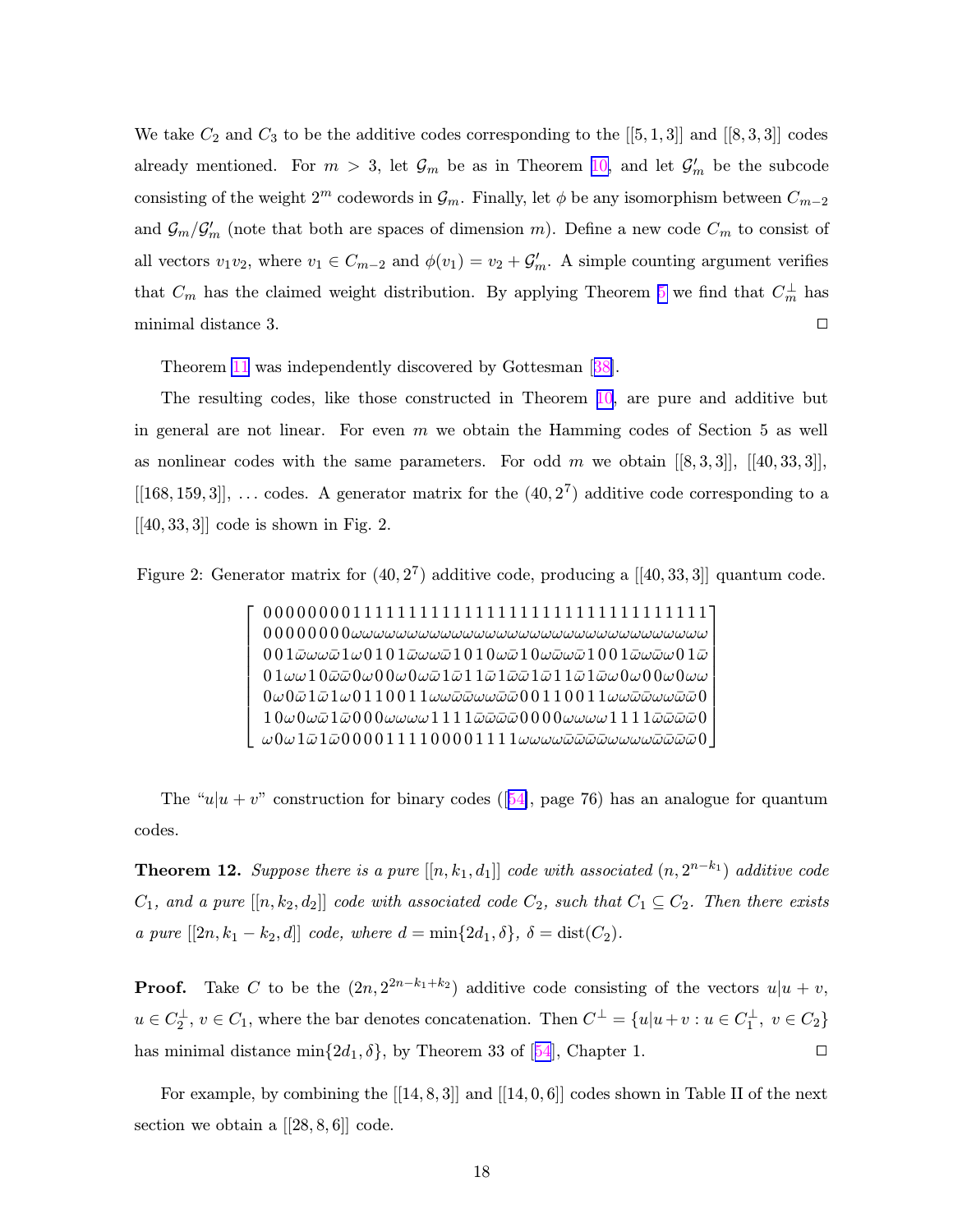<span id="page-19-0"></span>Concerning the structure of additive but nonlinear codes, it is pointless to simply add one generator to a linear code. For if D is an  $(n, 2^{n+k})$  linear code, and  $D' = \langle D, v \rangle$  is an  $(n, 2^{n+k+1})$  additive code with minimal distance d, then it is easy to show that the linear code  $D'' = \langle D, v, \omega v \rangle$  also has minimal distance d.

We end this section by listing some trivial codes. An  $[[n, k, 1]]$  code exists for all  $0 \le k \le n$ ,  $n \geq 1$ . An [[n, k, 2]] code exists provided  $0 \leq k \leq n-2$ , if  $n \geq 2$  is even, or provided  $0 \leq k \leq n-3$  if  $n \geq 3$  is odd.

# 5. Cyclic and related codes

An  $(n, 2<sup>k</sup>)$  additive code C is *constacyclic* if there is a constant  $\kappa$  (which in our case will be  $1, \omega$  or  $\bar{\omega}$ ) such that  $(u_0, u_1, \ldots, u_{n-1}) \in C$  implies  $(\kappa u_{n-1}, u_0, u_1, \ldots, u_{n-2}) \in C$ . If  $\kappa = 1$ the code is *cyclic*. Besides these standard terms from the classical theory, we also need a new concept: if  $(u_0, u_1, \ldots, u_{n-1}) \in C$  implies  $(\bar{u}_{n-1}, u_0, u_1, \ldots, u_{n-2}) \in C$ , the code will be called conjucyclic.

We begin with linear codes. If vectors are represented by polynomials in the natural way, a *linear* constacyclic code is represented by an ideal in the ring of polynomials modulo  $x^n - \kappa$ ([[54](#page-45-0)], [[49](#page-44-0)]). The latter is a principal ideal ring, so the code consists simply of all multiples of a single generator polynomial  $g(x)$ , which must divide  $x^n - \kappa$ . We assume n is odd.

**Theorem 13.** A linear cyclic or constacyclic code with generator polynomial  $g(x)$  is selforthogonal if and only if

$$
g(x)g^{\dagger}(x) \equiv 0 \pmod{x^{n} - \kappa},
$$

where if  $g(x) = \sum_{j=0}^{n-1} g_j x^j$ ,

$$
g^{\dagger}(x) = \kappa \bar{g}_0 + \sum_{j=1}^{n-1} \bar{g}_{n-j} x^j . \qquad (10)
$$

We omit the elementary proof (cf.  $[15]$  $[15]$ ). Note that

$$
g^{\dagger}(x) \equiv \kappa \overline{g(x^{-1})} \pmod{x^n - \kappa}.
$$

The  $\dagger$  operation induces an involution on factors of  $x^n - \kappa$ , so we can write

$$
x^{n} - \kappa = \prod_{i} p_{i}(x) \prod_{j} (q_{j}(x) q_{j}^{\dagger}(x)), \qquad (11)
$$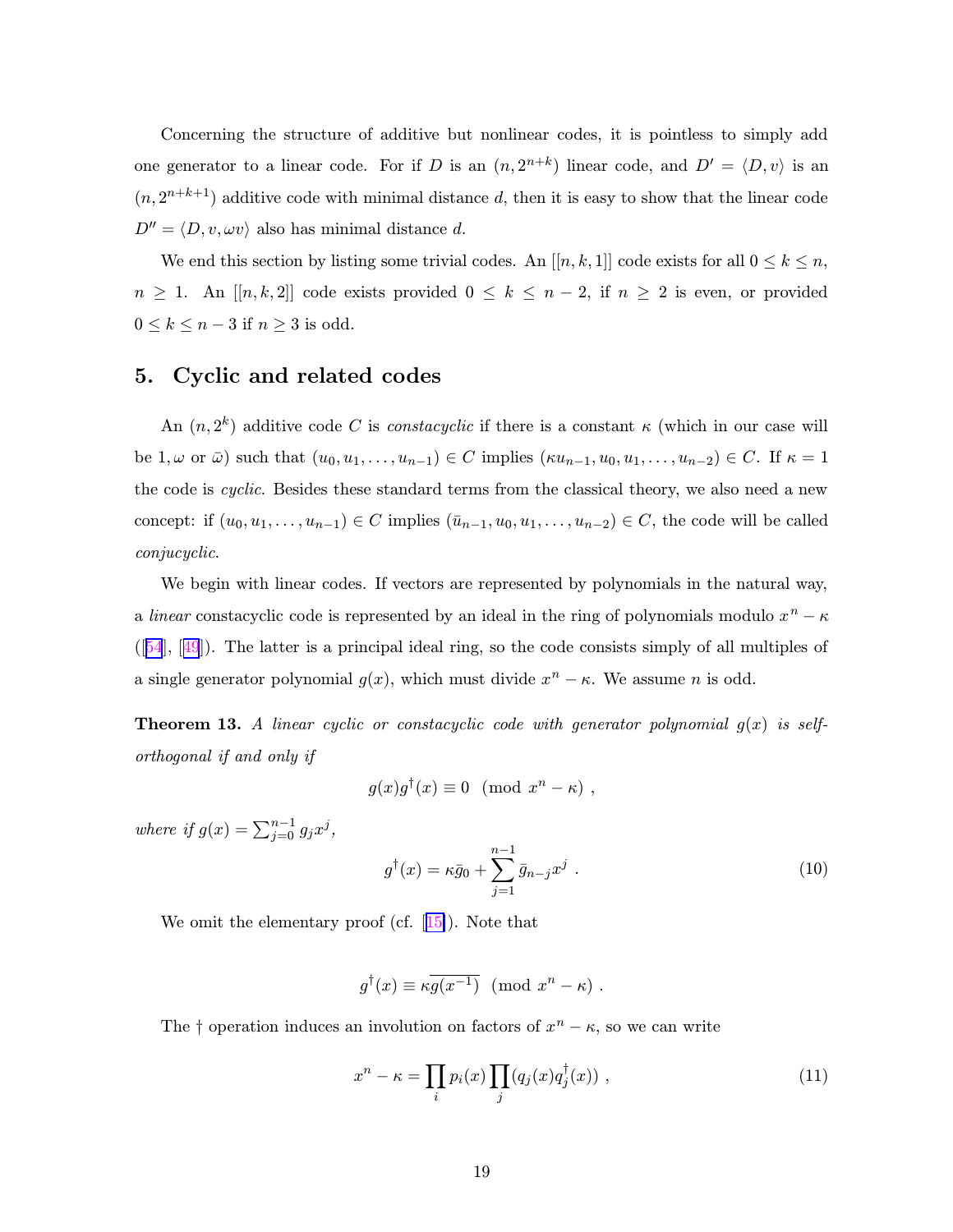where the  $p_i$ ,  $q_j$  and  $q_j^{\dagger}$  are all distinct and  $p_i^{\dagger} = p_i$ . Then a divisor  $g(x)$  of  $x^n - \kappa$  generates a self-orthogonal linear constacyclic code if and only if  $g(x)$  is divisible by each of the  $p_i$ 's and by at least one from each  $q_j, q_j^{\dagger}$  pair.

**Example.** The classical Hamming code H over  $GF(4)$  has length  $n = (4^m - 1)/3$ , contains  $4^{n-m}$  codewords and has minimal distance 3, for  $m \ge 1$  [[54](#page-45-0)], [[52\]](#page-44-0). The dual code  $C = H^{\perp}$  is a self-orthogonal linear code, and the corresponding quantum code has parameters  $[[n, n-2m, 3]],$ where  $n = (4^m - 1)/3$ . C and H are cyclic if m is even, constacyclic if m is odd. For example when  $m = 2$  we can take H to have generator polynomial  $g(x) = x^2 + \omega x + 1$ , a divisor of  $x^5 - 1$ , and when  $m = 3$  we take  $g(x) = x^3 + x^2 + x + \omega$ , a divisor of  $x^{21} - \omega$ . These codes meet the sphere-packing bound  $(14)$  $(14)$  (see Section 7) with equality. The smallest Hamming code, a  $[5, 1, 3]$  code, was independently discovered in the present context by  $[5]$  $[5]$  and  $[50]$  $[50]$ . See also  $\vert 16 \vert$ .

Hamming codes correct single errors. In the classical theory the generalizations of Hamming codes that correct multiple errors are known as BCH codes [[54\]](#page-45-0). A similar generalization yields multiple-error correcting quantum codes.

Rather than giving a complete analysis of these codes, which involves a number of messy details, we simply outline the construction and give some examples. These quantum BCH codes may be cyclic or constacyclic.

In the cyclic case we let  $\xi$  be a primitive n-th root of unity in some extension field of  $GF(4)$ , and write each factor  $q_j$  in ([11](#page-19-0)) as  $q_j(x) = \prod_{s \in S_j}(x - \xi^s)$ , the zero set  $S_j$  being a cyclotomic coset modulo *n* under multiplication by 4 (see [[54\]](#page-45-0), Chap. 7). The zero set associated with  $q_j^{\dagger}$ is then  $-2S_j$ . We choose a minimal subset of the  $q_j$ 's subject to the conditions that (a) there is an arithmetic progression of length  $d-1$  in the union of its zero sets, for which the step size is relatively prime to n, and (b) if  $q_j$  is chosen,  $q_j^{\dagger}$  is not. Let B be the cyclic code whose generator polynomial is the product of the  $q_j$ 's. Then (a) guarantees that B has minimal distance at least d and (b) guarantees that  $B \supset B^{\perp}$ . In this way we obtain a quantum error-correcting code with parameters  $[[n, k, d]],$  where  $k = n - 2 \deg g$ .

A similar construction works in the constacyclic case, only now we choose  $\xi$  to be a primitive  $(3n)$ -th root of unity.

In the special case when  $n = (4^m - 1)/3$ , most of the  $q_j$  have degree m, and we obtain a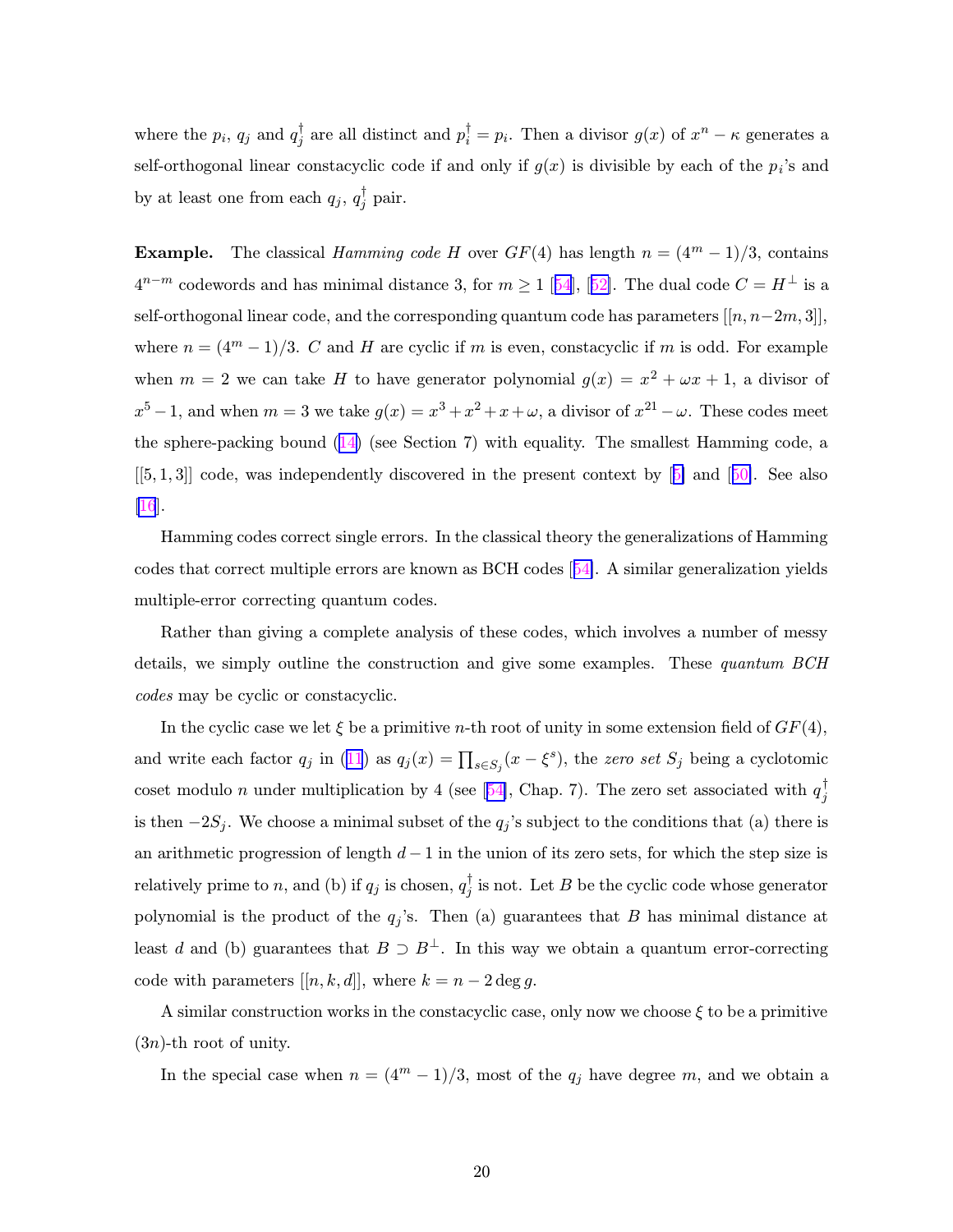sequence of cyclic or constacyclic codes which provided  $m$  is at least 4, begins

$$
[[n, n-2m, 3]], [[n, n-4m, 4]], [[n, n-6m, 5]], [[n, n-8m, 7]], \ldots
$$

For example when  $m = 4$  we obtain  $[[85, 77, 3]$ ],  $[[85, 69, 4]$ ],  $[[85, 61, 5]]$  and  $[[85, 53, 7]$ ] codes.

We now discuss additive (but not necessarily linear) codes. Note that an additive constacyclic code (with  $\kappa = \omega$  or  $\bar{\omega}$ ) is necessarily linear.

**Theorem 14.** (a) Any  $(n, 2^k)$  additive cyclic code C has two generators, and can be represented as  $\langle \omega p(x) + q(x), r(x) \rangle$ , where  $p(x), q(x), r(x)$  are binary polynomials,  $p(x)$  and  $r(x)$ divide  $x^n - 1 \pmod{2}$ ,  $r(x)$  divides  $q(x)(x^n - 1)/p(x) \pmod{2}$ , and  $k = 2n - \deg p - \deg r$ . (b) If  $\langle \omega p'(x) + q'(x), r'(x) \rangle$  is another such representation, then  $p'(x) = p(x), r'(x) = r(x)$ and  $q'(x) \equiv q(x) \pmod{r(x)}$ . (c) C is self-orthogonal if and only if

$$
p(x)r(x^{n-1}) \equiv p(x^{n-1})r(x) \equiv 0 \pmod{x^{n}-1},
$$
  

$$
p(x)q(x^{n-1}) \equiv p(x^{n-1})q(x) \pmod{x^{n}-1}.
$$

**Proof.** (a) Consider the map Tr :  $C \rightarrow \mathbb{Z}_2[x]/(x^n-1)$  obtained by taking traces componentwise. The kernel of this map is a binary cyclic code, so can be represented uniquely as  $\langle r(x) \rangle$ , where  $r(x)$  divides  $x^n - 1$ . The image of the map is similarly a binary cyclic code  $\langle p(x)\rangle$ . The original code is generated by  $r(x)$  and some inverse image of  $p(x)$ , say  $\omega p(x)+q(x)$ . Finally, if  $r(x)$  did not divide  $q(x)(x^n - 1)/p(x)$ , then  $((x^n - 1)/p(x))(\omega p(x) + q(x))$  would be a binary vector of C not in  $\langle r(x)\rangle$ , a contradiction. We omit the proof of (b). (c) One readily verifies that the inner product of the vectors corresponding to  $\omega f(x) + g(x)$  and  $\omega h(x) + i(x)$ is given by the constant coefficient of

$$
f(x)i(x^{n-1}) + g(x)h(x^{n-1}) \pmod{x^{n}-1}.
$$

But then the inner product of the vectors corresponding to  $\omega f(x) + g(x)$  and  $x^m(\omega h(x) + i(x))$ is given by the coefficient of  $x^m$  in  $f(x)i(x^{n-1})+g(x)h(x^{n-1})$ . The result follows immediately.  $\Box$ 

We remark without giving a proof that if C is self-orthogonal we may assume that  $q(x)$ satisfies

$$
q(x^{n-1}) = \frac{\pi(x)}{p(x)} + \frac{\sigma(x)(x^n - 1)}{p(x)},
$$
\n(12)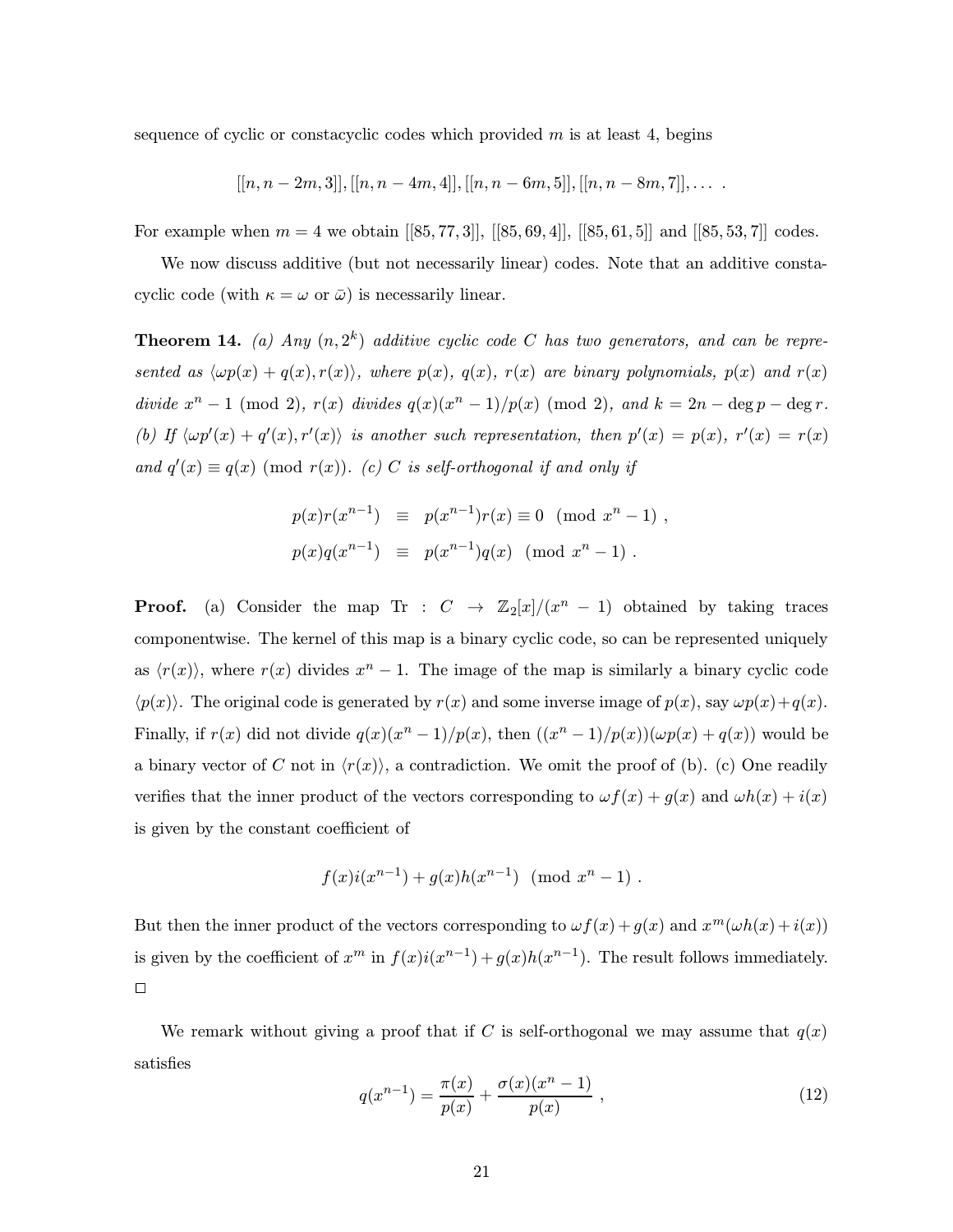and  $r(x)$  divides  $q(x)(x^n-1)/p(x)$ , where  $\pi(x) \equiv \pi(x^{n-1})$  (mod  $x^n-1$ ),  $\pi(x) \equiv 0$  (mod  $p(x)$ ), and deg  $\sigma < \deg r + \deg p - n$ . This makes it possible to search through all self-orthogonal additive cyclic codes of a given dimension:  $r(x)$  ranges over all divisors of  $x^n - 1$ ,  $p(x)$  ranges over all divisors of  $(x^{n} - 1)/gcd{r(x^{n-1}), x^{n} - 1}$  of the appropriate degree, and finally all choices for  $\pi(x)$  and  $\sigma(x)$  must be considered.

Table I lists some additive cyclic codes that were found in this way.

### Table I: Cyclic codes.

| Parameters    | Generators for additive code                                                                                       |
|---------------|--------------------------------------------------------------------------------------------------------------------|
| [[15, 0, 6]]  | $\omega$ 11010100101011                                                                                            |
| [[21, 0, 8]]  | $\bar{\omega}\bar{\omega}1\omega00111101011011000, 101110010111001011100$                                          |
| [[21, 5, 6]]  | $\omega 0 \bar{\omega} \bar{\omega} \omega \bar{\omega} \bar{\omega} 0 \omega 100100001001, 101110010111001011100$ |
| [[23, 0, 8]]  | $\omega$ 0101111000000001111010                                                                                    |
| [[23, 12, 4]] | $\bar{\omega}\bar{\omega}\omega\bar{\omega}\omega$ 11 $\bar{\omega}$ 11 $\omega$ 1 $\omega$ 1011000000             |
| [[25, 0, 8]]  | $111010\omega010111000000000000$                                                                                   |

**Theorem 15.** Let C be an  $(n, 2^k)$  additive conjucyclic code, and form the binary code

$$
C' = \{ \text{Tr}(\omega u) | \text{Tr}(\bar{\omega}u) : u \in C \},
$$

when the trace is applied componentwise and the bar denotes concatenation. Then  $C'$  is a binary cyclic code of length  $2n$ , which is self-orthogonal if and only if C is self-orthogonal.

We omit the proof. Note that  $C'$  determines  $C$ , since

$$
\omega \text{Tr}(\omega u) + \bar{\omega} \text{Tr}(\bar{\omega} u) = u
$$

Theorem 15 makes it possible to search for codes of this type. So far no record codes have been found.

We now return to linear codes. A quasicyclic code is a code of length  $n = ab$  on which the group acts as a cycles of length b. T. A. Gulliver of Carleton University (Canada) and the University of Canterbury (New Zealand) has extensively studied quasicyclic codes over small fields [\[39](#page-44-0)]. The last five examples in Table II were found by him. Double parentheses indicate the cycles of the permutation that is to be applied.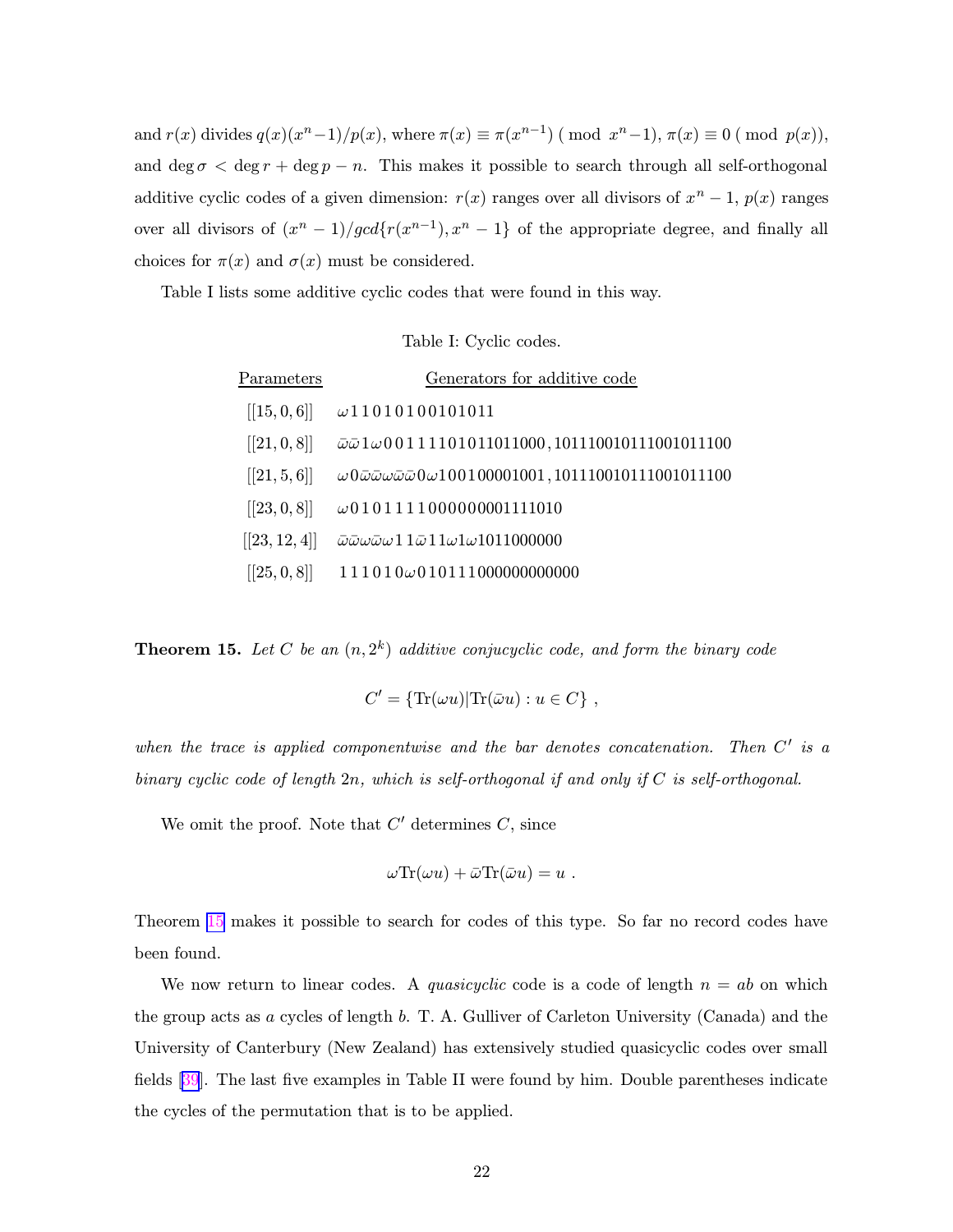### Table II: Linear quasicyclic codes.

<span id="page-23-0"></span>

| Generator<br><b>Parameters</b>                                                                                                                                                        |  |
|---------------------------------------------------------------------------------------------------------------------------------------------------------------------------------------|--|
| [[14, 0, 6]]<br>$((1000000)) ((\bar{\omega}1\bar{\omega}\omega 00\omega))$                                                                                                            |  |
| $((1000001)) ((1\omega 101\omega 1))$<br>[[14, 2, 5]]                                                                                                                                 |  |
| [[14, 8, 3]]<br>$((1011100)) ((1\bar{\omega}\omega\omega 10\bar{\omega}))$                                                                                                            |  |
| [[15, 5, 4]]<br>$((10000)) ((11\bar{\omega}00)) ((11\omega\omega 0))$                                                                                                                 |  |
| $((110000)) ((101\bar{\omega}00)) ((11\omega1\omega0))$<br>[[18, 6, 5]]                                                                                                               |  |
| $((10000)) ((1\bar{\omega}100)) ((1111\omega)) ((11\bar{\omega}\omega\bar{\omega}))$<br>[[20, 10, 4]]                                                                                 |  |
| $((10000)) ((1\omega 1\omega 0)) (0101\bar{\omega})) ((1\omega \bar{\omega} \omega 1)) ((10\omega \omega 0))$<br>[[25, 15, 4]]                                                        |  |
| $((\omega\omega\bar{\omega}1000))((\bar{\omega}0\bar{\omega}1000))((1\bar{\omega}\bar{\omega}1\omega\bar{\omega}0))((\bar{\omega}\omega\bar{\omega}\omega\omega00))$<br>[[28, 14, 5]] |  |
| $((11100)) ((10\omega 00)) ((11\bar{\omega}\omega 0)) ((1\omega 1\omega \bar{\omega})) ((10\omega 10)) ((1\omega 100))$<br>[[30, 20, 4]]                                              |  |

 $\left[ [40, 30, 4] \right]$   $\left( (001\omega\omega) \right) \left( (011\omega1) \right) \left( (0010\overline{\omega}) \right) \left( (001\omega1) \right) \left( (0010\overline{\omega}) \right) \left( (111\overline{\omega}\omega) \right) \left( (01\omega1\overline{\omega}) \right)$ 

# 6. Self-dual codes

In this section we study  $[[n, 0, d]]$  quantum-error-correcting codes and their associated  $(n, 2<sup>n</sup>)$  self-dual codes C. These codes are of interest in their own right — for instance, the unique [[2, 0, 2]] code corresponds to the quantum state  $\frac{1}{\sqrt{2}}$  $\frac{1}{2}(|01\rangle - |10\rangle)$ , that is, an EPR pair. They are also important for constructing  $[[n, k, d]]$  codes with  $k > 0$ , as we will see in Section 8.

We begin with some properties of weight enumerators of self-dual codes.

**Theorem 16.** (a) The weight enumerator of a self-dual code is fixed under the transformation

replace 
$$
\begin{pmatrix} x \\ y \end{pmatrix}
$$
 by  $\frac{1}{2} \begin{pmatrix} 1 & 3 \\ 1 & -1 \end{pmatrix} \begin{pmatrix} x \\ y \end{pmatrix}$ , (13)

and is therefore a polynomial in  $x + y$  and  $x^2 + 3y^2$ . (b) The minimal distance of a self-dual code of length  $n$  is  $\leq [n/2]+1$ .

Proof. (a) (13) follows from Theorem [5](#page-12-0), and the proof of the second assertion is parallel to that of Theorem 13 of [\[53](#page-44-0)]. (b) Parallel to the proof of Corollary 3 of [[55\]](#page-45-0).

(The result in (b) has since been improved — see Section 9.)

**Theorem 17.** (a) The weight enumerator of an even self-dual code is a polynomial in  $x^2+3y^2$ and  $y^2(x^2-y^2)^2$ . (b) The minimal distance of an even self-dual code of length n is  $\leq 2[n/6]+2$ .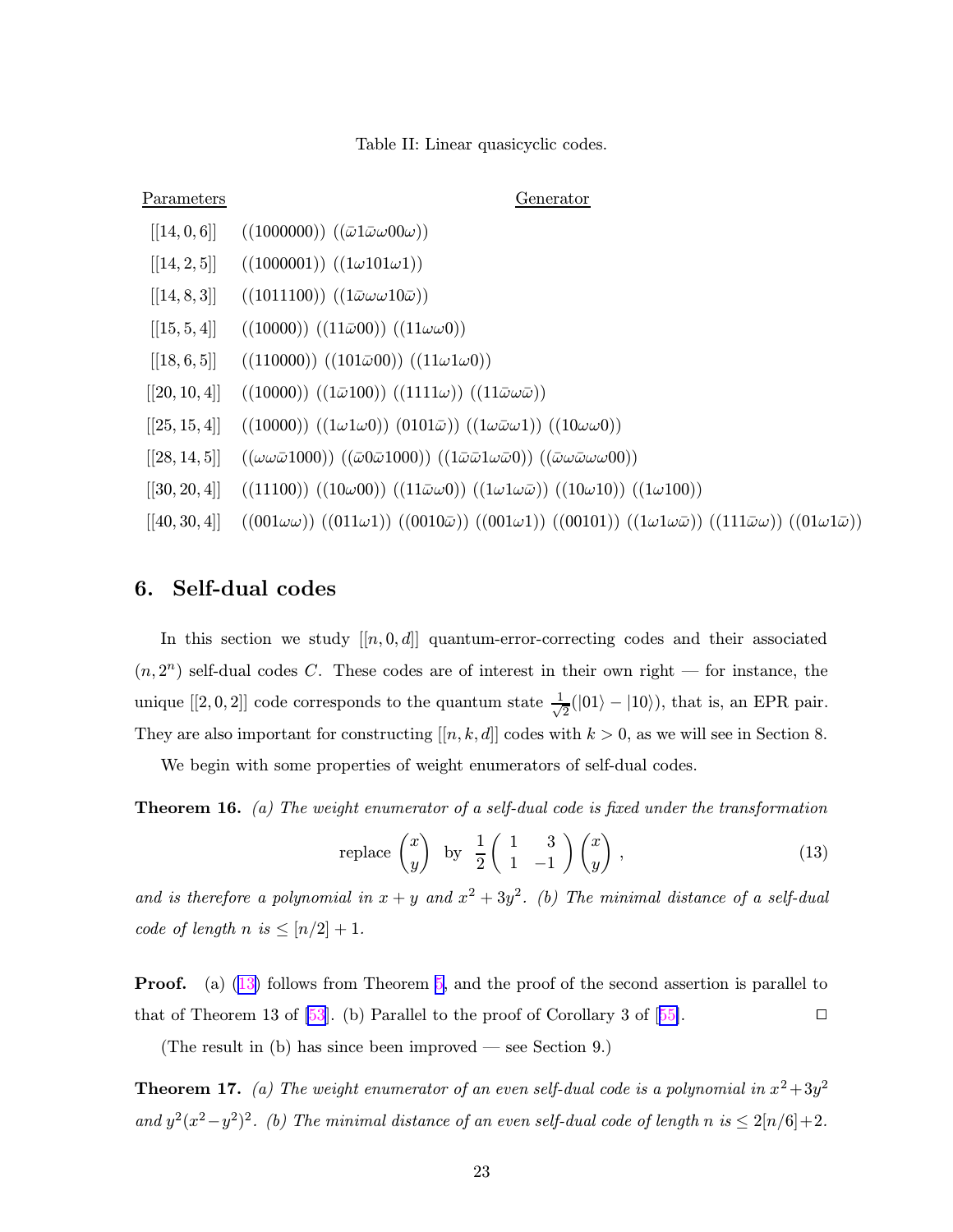**Proof.** (a) This is an immediate consequence of Theorem 13 of [[53\]](#page-44-0). (b) From Corollary 15 of  $[53]$  $[53]$ .

In view of the importance of *doubly-even* self-dual codes in binary coding theory, we also note the following result.

**Theorem 18.** If there is an integer constant  $c > 1$  such that the weight of every vector in a self-dual code is divisible by c, then  $c = 2$ .

Proof. The proof of the Gleason-Prange theorem for classical self-dual codes over an alphabet of size 4 as given in [\[71\]](#page-46-0) applies unchanged.  $\square$ 

(Note that applying the Calderbank-Shor-Steane construction (cf. Theorem 9) to a doublyeven binary code does not give a code with weights divisible by 4. For example, the  $GF(4)$ -span of the Golay code of length 24 contains words of weight 14.)

It is possible to give a complete enumeration of all self-dual codes of modest length, following the methods of [[53](#page-44-0)] and [\[24](#page-43-0)].

**Theorem 19.** (a) The total number of self-dual codes of length n is  $\prod_{j=1}^{n}(2^{j}+1)$ .

(b) 
$$
\sum \frac{1}{|Aut(C)|} = \frac{\prod_{j=1}^{n} (2^{j} + 1)}{6^{n} n!},
$$

where the sum is over all inequivalent self-dual codes  $C$  of length  $n$ .

**Proof.** (a) Parallel to that of Theorem 19 of [[53\]](#page-44-0). (b) From (a) and ([6\)](#page-12-0).

Let  $d_n$  be the  $(n, 2^{n-1})$  code spanned by all even-weight binary vectors of length  $n, n \geq 2$ , and let  $d_n^+ = \langle d_n, \omega \omega \dots \omega \rangle$ .

**Theorem 20.** Suppose C is a self-orthogonal additive code, in which no coordinate is identically zero, and which is generated by words of weight 2. Then C is equivalent to a direct sum  $d_2^+ \oplus \ldots \oplus d_2^+ \oplus d_i \oplus d_j \oplus d_k \oplus \ldots, i, j, k \geq 2.$ 

### **Proof.** Analogous to that of Theorem 4 of [[24\]](#page-43-0).  $\Box$

With the help of Theorems 19 and 20 we find that the numbers  $t_n$  (respectively  $i_n$ ) of inequivalent (respectively inequivalent indecomposable) self-dual codes of length n for  $n \leq 5$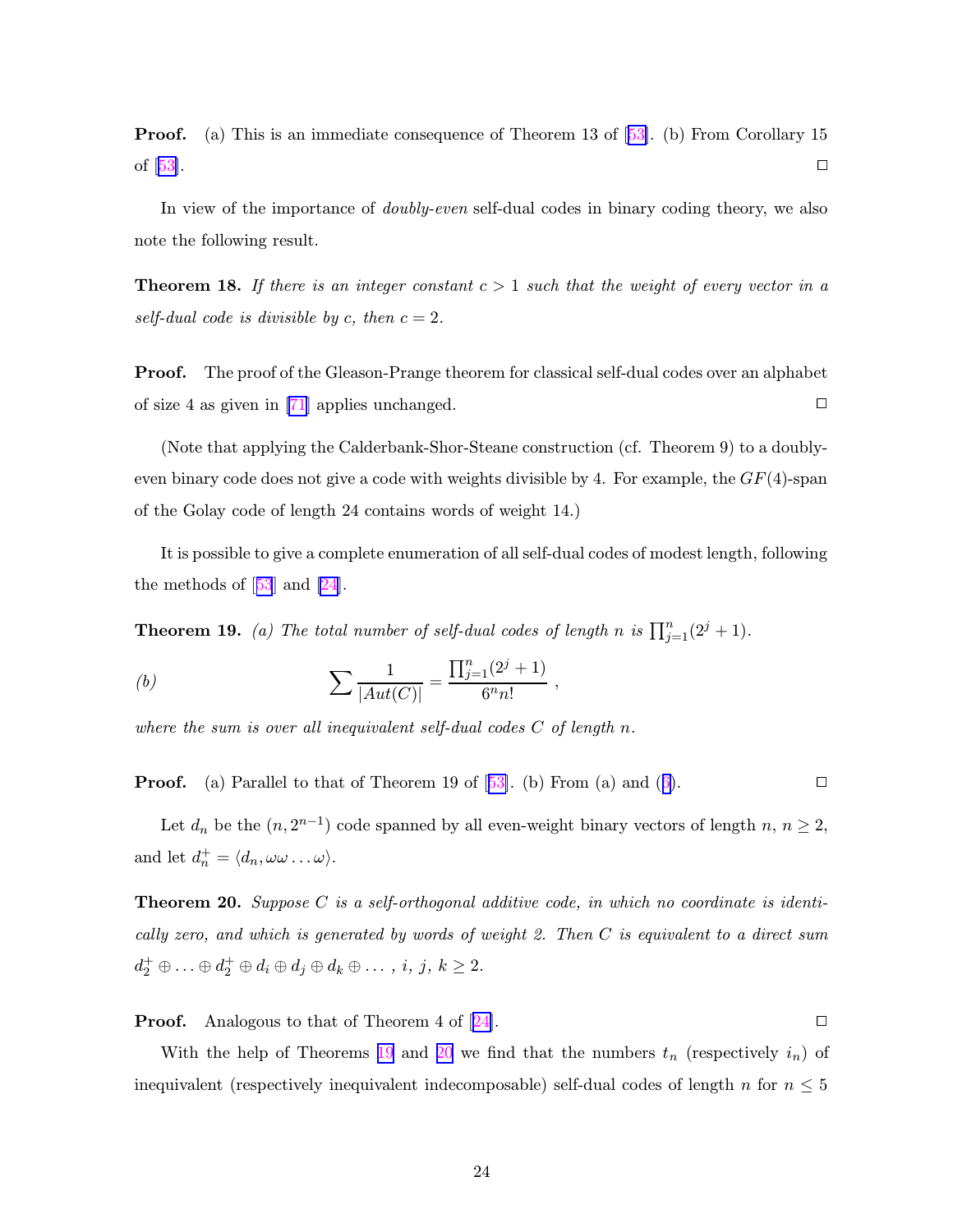$$
\begin{array}{cccccc}\nn & 1 & 2 & 3 & 4 & 5 \\
t_n & 1 & 2 & 3 & 6 & 11 \\
i_n & 1 & 1 & 1 & 2 & 4\n\end{array}
$$

This enumeration could be extended to larger values of n without too much difficulty.

The indecomposable codes mentioned in the above table are the trivial code  $c_1$ , the codes  $d_n^+$  for  $n \geq 2$ , the length 4 code  $\langle 1100, 0011, \omega \omega \omega \omega, 01 \omega \bar{\omega} \rangle$ , the length 5 codes

$$
\langle 11000, 00110, 00101, 01\omega\omega\omega, \omega\omega001 \rangle
$$

and

# $\langle 11000, 00110, 10101, \omega\omega 00\omega, 00\omega\omega\omega \rangle$  ,

and a  $(5, 2^5)$   $d = 3$  code obtained from the hexacode (see Section 8) using Theorem [6.](#page-13-0)

We have also investigated the highest achievable minimal distance of any self-dual code of length n, or equivalently of any  $[[n, 0, d]]$  quantum-error-correcting code. The results are shown in the  $k = 0$  column of the main table (Section 8). Of course in view of Theorem [6\(](#page-13-0)c) this also gives bounds on the minimal distance of any pure  $[[n, k, d]]$  code.

We see from that table that the bound in Theorem [17](#page-23-0) for even self-dual codes is met with equality at lengths  $2, 4, \ldots, 22, 28$  and 30. In all but one of those cases the code can be taken to be a classical self-dual linear code over  $GF(4)$ . The exception is at length 12, where although no classical self-dual codes exists with minimal distance 6 [[24](#page-43-0)], there is a unique additive code. This is the  $(12, 2^{12})$   $d = 6$  additive code having generator matrix

$$
\left[\begin{array}{c} 0000001111111 \\ 000000\omega\omega\omega\omega\omega \\ 111111000000 \\ \omega\omega\omega\omega\omega0000000 \\ 0001\omega\bar{\omega}0001\omega\bar{\omega} \\ 000\omega\bar{\omega}1000\omega\bar{\omega}1 \\ 1\bar{\omega}\omega0001\bar{\omega}\omega000 \\ \omega1\bar{\omega}000\omega1\bar{\omega}000 \\ 0001\bar{\omega}\omega\omega\bar{\omega}1000 \\ 0001\bar{\omega}\omega\omega\bar{\omega}1000 \\ 000\omega1\bar{\omega}1\omega\bar{\omega}000 \\ 1\omega\bar{\omega}000000\bar{\omega}\omega1 \\ \bar{\omega}1\omega0000001\bar{\omega}\omega \end{array}\right]
$$

,

which we will call the *dodecacode*. This code is equivalent to the cyclic code with generator  $\omega$ 10100100101. It has weight distribution  $A_0 = 1$ ,  $A_6 = 396$ ,  $A_8 = 1485$ ,  $A_{10} = 1980$ ,  $A_{12} = 234$ , and its automorphism group has order 648 and acts transitively on the coordinates.

are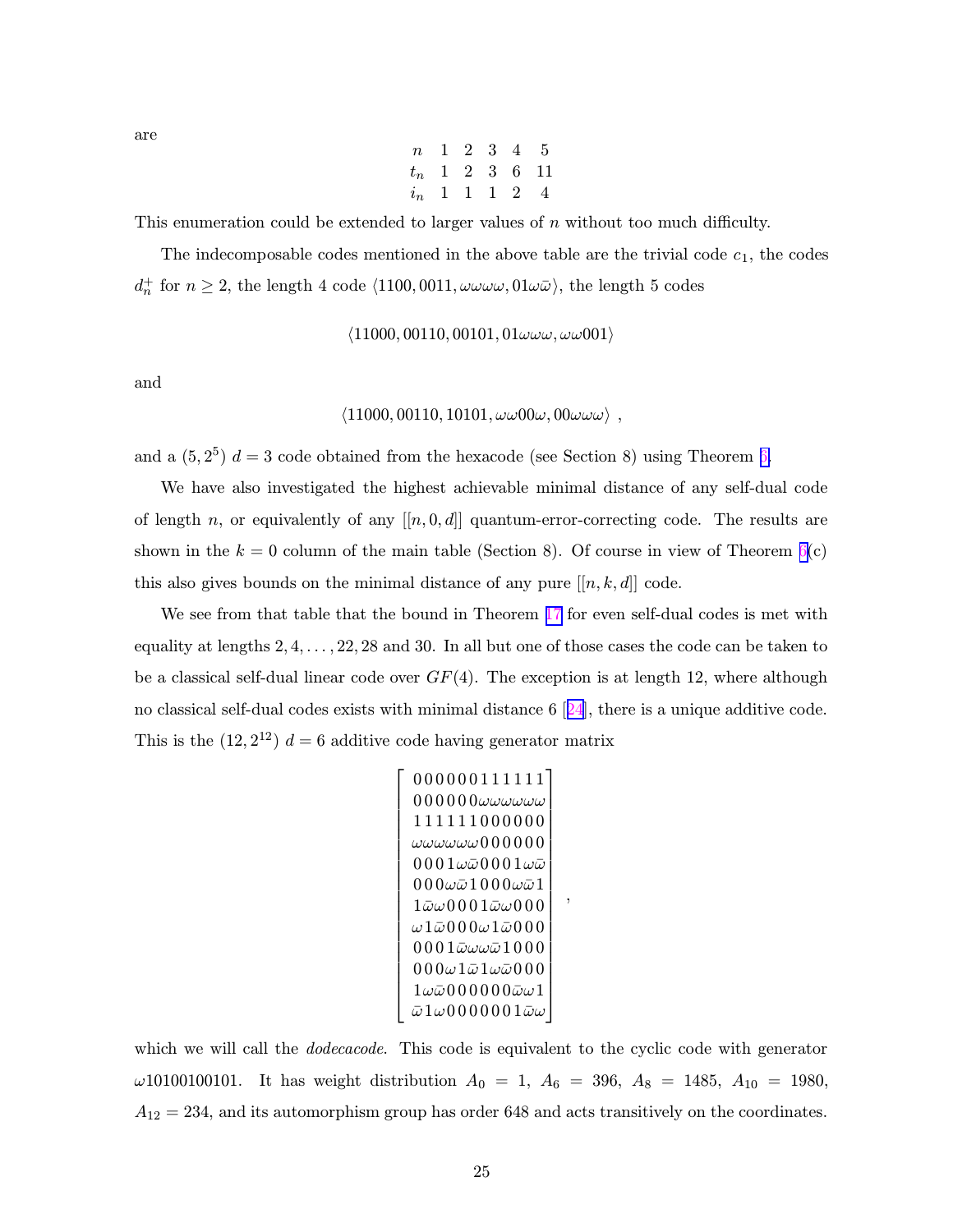<span id="page-26-0"></span>There is an interesting open question concerning length 24. There exists a  $(24, 2^{24})$   $d = 8$ classical code over  $GF(2)$ , the Golay code, and at least two  $(24, 3^{12})$   $d = 9$  classical codes over  $GF(3)$ , all meeting the analogous bounds to Theorem [17\(](#page-23-0)b) [[54\]](#page-45-0). It is known [[51\]](#page-44-0) that there is no  $(24, 4^{12})$   $d = 10$  classical code over  $GF(4)$ , but the possibility of a  $(24, 2^{24})$   $d = 10$  additive self-dual code remains open. Linear programming shows that if such a code exists then it must be even. However, all our attempts so far to construct this code have failed, so it may not exist.

## 7. Linear programming and other bounds

Gottesman [[36\]](#page-43-0) showed that any nondegenerate  $[[n, k, 2t+1]]$  code must satisfy the spherepacking bound

$$
\sum_{j=0}^{t} 3^{j} \binom{n}{j} \le 2^{n-k} \tag{14}
$$

Knill and Laflamme [[47\]](#page-44-0) have shown that any (pure or impure) code must satisfy the following version of the Singleton bound (cf. [\[54](#page-45-0)]):

$$
n \ge 4e + k,\tag{15}
$$

where  $e = \lfloor (d - 1)/2 \rfloor$  is the number of errors correctable by the code. In this section we first establish a linear programming bound which applies to all  $[[n, k, d]]$  codes, and then give a slightly stronger version of the Singleton bound for pure codes.

Suppose an  $[[n, k, d]]$  code exists, let C be the corresponding  $(n, 2^{n-k})$  code over  $GF(4)$ and let  $C^{\perp}$ , an  $(n, 2^{n+k})$  $(n, 2^{n+k})$  $(n, 2^{n+k})$  code, be its dual (see Theorem 2). Let  $A_0, \ldots, A_n$  and  $A'_0, \ldots, A'_n$  be the weight distributions of C and  $C^{\perp}$  respectively.

In view of Theorem [6\(](#page-13-0)e), we may assume that  $A_1 = 0$ . (Only minor modifications to Theorem 21 are required if this assumption is not made.)

The Krawtchouk polynomials appropriate for studying a code of length n over  $GF(4)$  will be denoted by

$$
P_j(x,n) = \sum_{s=0}^j (-1)^s 3^{j-s} {x \choose s} {n-x \choose j-s} ,
$$

for  $j = 0, \ldots, n$  (see Chapter 6 of [[54](#page-45-0)]).

**Theorem 21.** If an  $[[n, k, d]]$  quantum-error-correcting code exists such that the associated  $(n, 2^{n-k})$  code C contains no vectors of weight 1, then there is a solution to the following set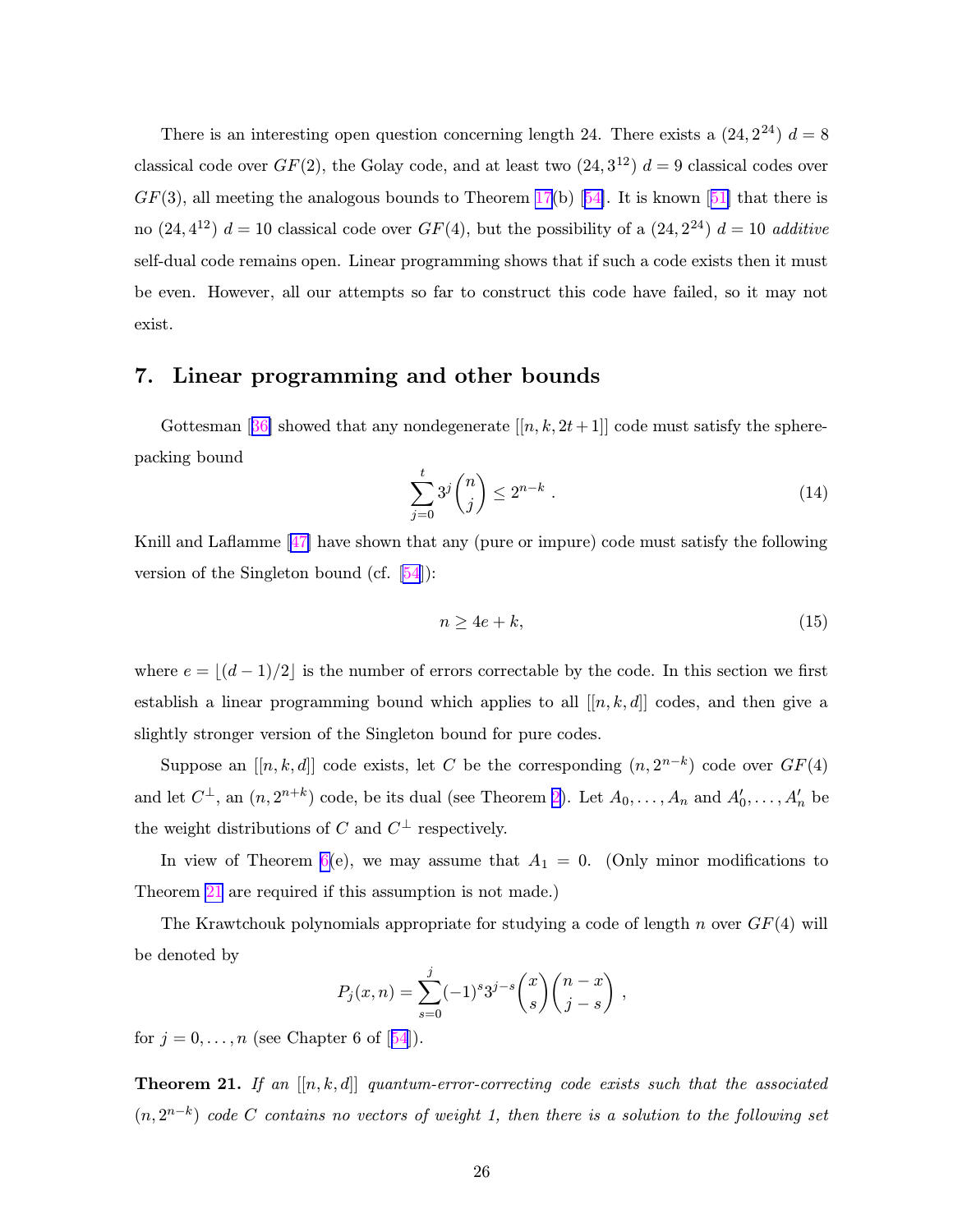<span id="page-27-0"></span>of linear equations and inequalities:

$$
A_0 = 1, A_1 = 0, A_j \ge 0 \ (2 \le j \le n) \tag{16}
$$

$$
A_0 + A_1 + \dots + A_n = 2^{n-k} \tag{17}
$$

$$
A'_{j} = \frac{1}{2^{n-k}} \sum_{r=0}^{n} P_{j}(r,n) A_{r} \quad (0 \le j \le n) ,
$$
 (18)

$$
A_j = A'_j \ (0 \le j \le d-1), \ A_j \le A'_j \ (d \le j \le n) \ , \tag{19}
$$

$$
\sum_{j\geq 0} A_{2j} = 2^{n-k-1} \quad \text{or} \quad 2^{n-k} \tag{20}
$$

$$
\frac{1}{2^{n-k-1}}\sum_{r=0}^{n}P_j(2r,n)A_{2r}\geq A'_j\ (0\leq j\leq n)\ .
$$
 (21)

(If the second possibility obtains in (20), (21) just says that  $2A'_j \ge A'_j$  and can be omitted.)

**Proof.** (18) is a consequence of Theorem [5](#page-12-0), and (19) follows from the facts that  $C \subset C^{\perp}$ and any vectors in  $C^{\perp}$  of weights between 1 and  $d-1$  inclusive must also be in C. From ([7\)](#page-12-0), the even weight vectors in C form an additive subcode  $C'$ , which is either half or all of  $C$ ; (20) then follows. If C' is half of C, then  $C' \subset C \subset C^{\perp} \subset (C')^{\perp}$ , which yields (21). The other constraints are clear.

A more compact statement of the linear programming bound may be obtained by rephrasing Theorem [21](#page-26-0) in terms of weight enumerators.

**Theorem 22.** If an  $[[n, k, d]]$  quantum-error-correcting code exists then there are homogeneous polynomials  $W(x, y)$ ,  $W^{\perp}(x, y)$  and  $S(x, y)$  of degree n such that the following conditions hold:

$$
W(1,0) = W^{\perp}(1,0) = 1 , \qquad (22)
$$

$$
W^{\perp}(x,y) = 2^k W\left(\frac{x+3y}{2}, \frac{x-y}{2}\right) , \qquad (23)
$$

$$
S(x, y) = 2k W\left(\frac{x + 3y}{2}, \frac{y - x}{2}\right), \qquad (24)
$$

$$
W^{\perp}(1,y) - W(1,y) = O(y^d) , \qquad (25)
$$

and

$$
W(x, y), W^{\perp}(x, y) - W(x, y), S(x, y) \ge 0,
$$
\n(26)

where  $P(x, y) \geq 0$  indicates that the coefficients of  $P(x, y)$  are nonnegative.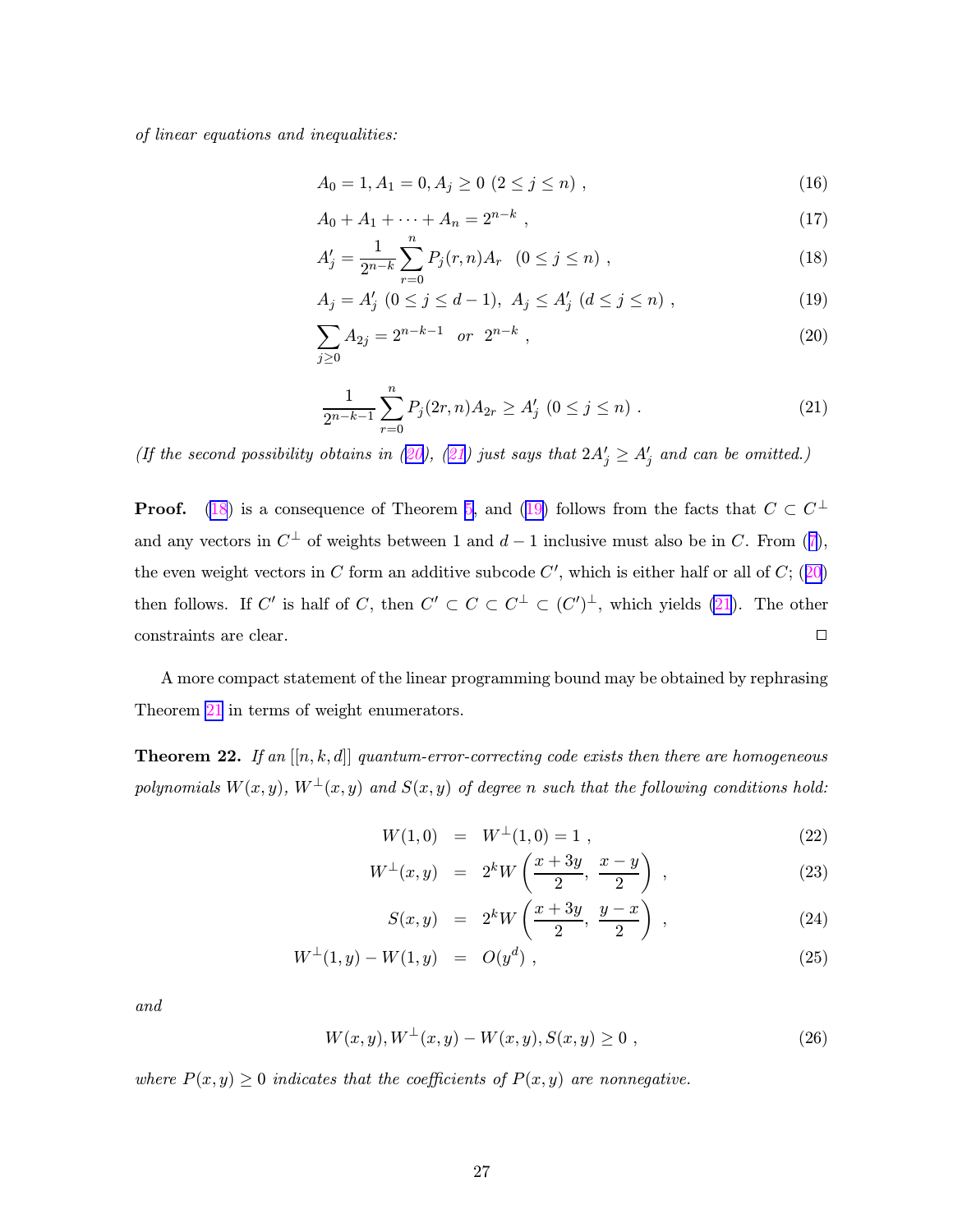**Proof.** Take  $W(x, y)$  to be the weight enumerator of C and  $W^{\perp}(x, y)$  to be the weight enumerator of  $C^{\perp}$ .  $S(x, y)$  is the *shadow enumerator* (by analogy with [[25](#page-43-0)]) and is nonnegative by Eq.  $(21)$  $(21)$  $(21)$ .

We have implemented Theorems [21](#page-26-0) and [22](#page-27-0) on the computer in two different ways.

(i) We attempt to minimize  $A_1 + \cdots + A_{d-1}$  subject to  $(16)-(21)$  $(16)-(21)$  $(16)-(21)$  $(16)-(21)$  $(16)-(21)$  using an optimization program such as CPLEX [[27\]](#page-43-0) or CONOPT [[32\]](#page-43-0). The AMPL language [[35\]](#page-43-0) makes it easy to formulate such problems and to switch from one package to another.

If all goes well, the program either finds a solution (which may lead to additional discoveries about the code, such as that there must exist a vector of a particular weight), or else reports that no feasible solution exists, in which case we can conclude that no  $[[n, k, d]]$  code exists.

Unfortunately, for values of  $n$  around 30, the coefficients may grow too large for the problems to be handled using double precision arithmetic, and the results cannot be trusted.<sup>3</sup>

(ii) Alternatively, using a symbolic manipulation program such as MAPLE [[18\]](#page-42-0), we may ask directly if there is a feasible solution to  $(16)-(21)$  $(16)-(21)$  $(16)-(21)$  or to  $(22)-(26)$  $(22)-(26)$  $(22)-(26)$  $(22)-(26)$  (the latter being easier to implement). Since the calculations are performed in exact arithmetic, the answers are (presumably) completely reliable. On the other hand the calculations are much slower than when floating point arithmetic is used.

Most of the upper bounds in the main table were independently calculated using both methods.

When investigating the possible existence of a pure  $[[n, k, d]]$  code, we may set  $A_2$  through  $A_{d-1}$  equal to 0. In all cases within the range of table III below, this had no effect; that is, the LP bound for pure codes was the same as that for impure codes. We handle  $(20)$  $(20)$  by running the problem twice, once for each choice of the right-hand side.

For example, using Theorem [21](#page-26-0) we find that there are no  $[[n,1,5]]$  codes of length  $n \leq 10$ for which C has  $A_1 = 0$ . From Theorem [6](#page-13-0) we conclude that no  $[[n, 1, 5]]$  code of any type exists with  $n \leq 10$ . On the other hand an [[11, 1, 5]] code does exist — see the following section.

Additional constraints can be included in Theorem [21](#page-26-0) to reflect special knowledge about particular codes, or to attempt to narrow the range of a particular  $A_i$ . Many variations are the basic argument are possible, as illustrated in the following examples.

(i) No [[13, 0, 6]] code exists. Let C be a  $(13, 2^{13})$  additive code with  $d \geq 5$ , and let C' be

<sup>&</sup>lt;sup>3</sup>It is hoped that the multiple precision linear programming package being developed by David Applegate of Rice University will soon remove this difficulty.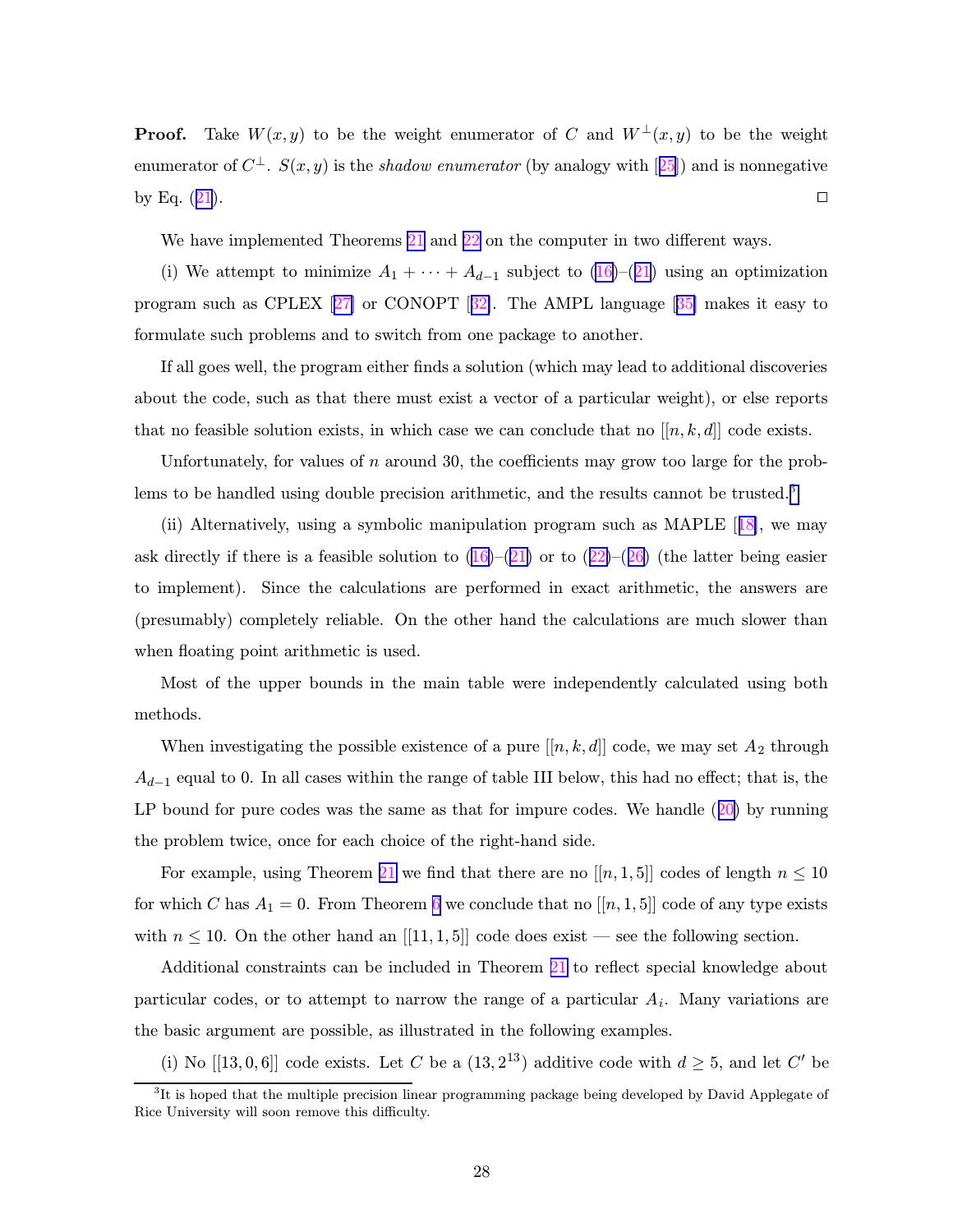its even subcode. The linear constraints in Theorem [21](#page-26-0) enable us to express all the unknowns in terms of  $A_5$  and  $A_6$ . The condition that the weight distribution of  $(C')^{\perp}$  be integral implies certain congruence conditions on  $A_5$  and  $A_6$ , from which it is possible to eliminate  $A_6$ . The resulting congruence implies  $A_5 \equiv 1 \pmod{2}$ . In particular  $A_5 \neq 0$ , and so  $d = 5$ .

(ii) No  $[[18, 12, 3]]$  code exists. Consider the  $(18, 2^6)$  additive code C. Linear programming shows that  $C$  must contain a vector of weight 12, which without loss of generality we may take to be  $u_0 = 0^6 1^{12}$ . We define the refined weight enumerator of C with respect to  $u_0$  to be

$$
R_C(x_0, x_1, y_0, y_1, y_2) = \sum_{u \in C} x_0^{6-a(u)} x_1^{a(u)} y_0^{12-b(u)-c(u)} y_1^{b(u)} y_2^{c(u)},
$$

where  $a(u)$  is the weight of u in the first 6 coordinates, and  $b(u)$  (resp.  $c(u)$ ) is the number of 1's (resp.  $\omega$ 's or  $\bar{\omega}$ 's) in u in the last 12 coordinates. The conditions on C imply that  $c(u) \equiv 0$ (mod 2),

$$
(a(u+u_0), b(u+u_0), c(u+u_0)) = (a(u), 12 - b(u) - c(u), c(u)),
$$

and

$$
R_{C^{\perp}} = \frac{1}{|C|} R_C(x_0 + 3x_1, x_0 - x_1, y_0 + y_1 + 2y_2, y_0 + y_1 - 2y_2, y_0 - y_1).
$$

By applying linear programming, we find that the weight distribution of C must be either  $A_0 = 1, A_{12} = 9, A_{14} = 54$  or  $A_0 = 1, A_{12} = 1, A_{13} = 24, A_{14} = 30, A_{15} = 8$ . In either case, adding these constraints to the refined weight enumerator produces a linear program with no feasible solution.

(iii) Similar arguments eliminate the parameters  $[[7, 0, 4]], [[15, 4, 5]], [[15, 7, 4]], [[16, 8, 4]],$ [[19, 0, 8]], [[19, 3, 3]], [[22, 14, 4]] and [[25, 0, 10]].

In the remainder of this section we briefly discuss another version of the Singleton bound  $(cf. (15))$  $(cf. (15))$  $(cf. (15))$ :

**Theorem 23.** If a pure  $[[n, k, d]]$  code exists then  $k \leq n - 2d + 2$ .

**Proof.** The associated code  $C^{\perp}$  is then an additive  $(n, 2^{n+k})$  code with minimal distance d. From Theorem 15 of [[28\]](#page-43-0), we have

$$
2^{n+k} \leq 4^{n-d+1},
$$

which implies  $k \leq n - 2d + 2$ .

If  $d$  is odd this coincides with the Knill and Laflamme bound  $(15)$  $(15)$ , but is slightly stronger if  $d$  is even.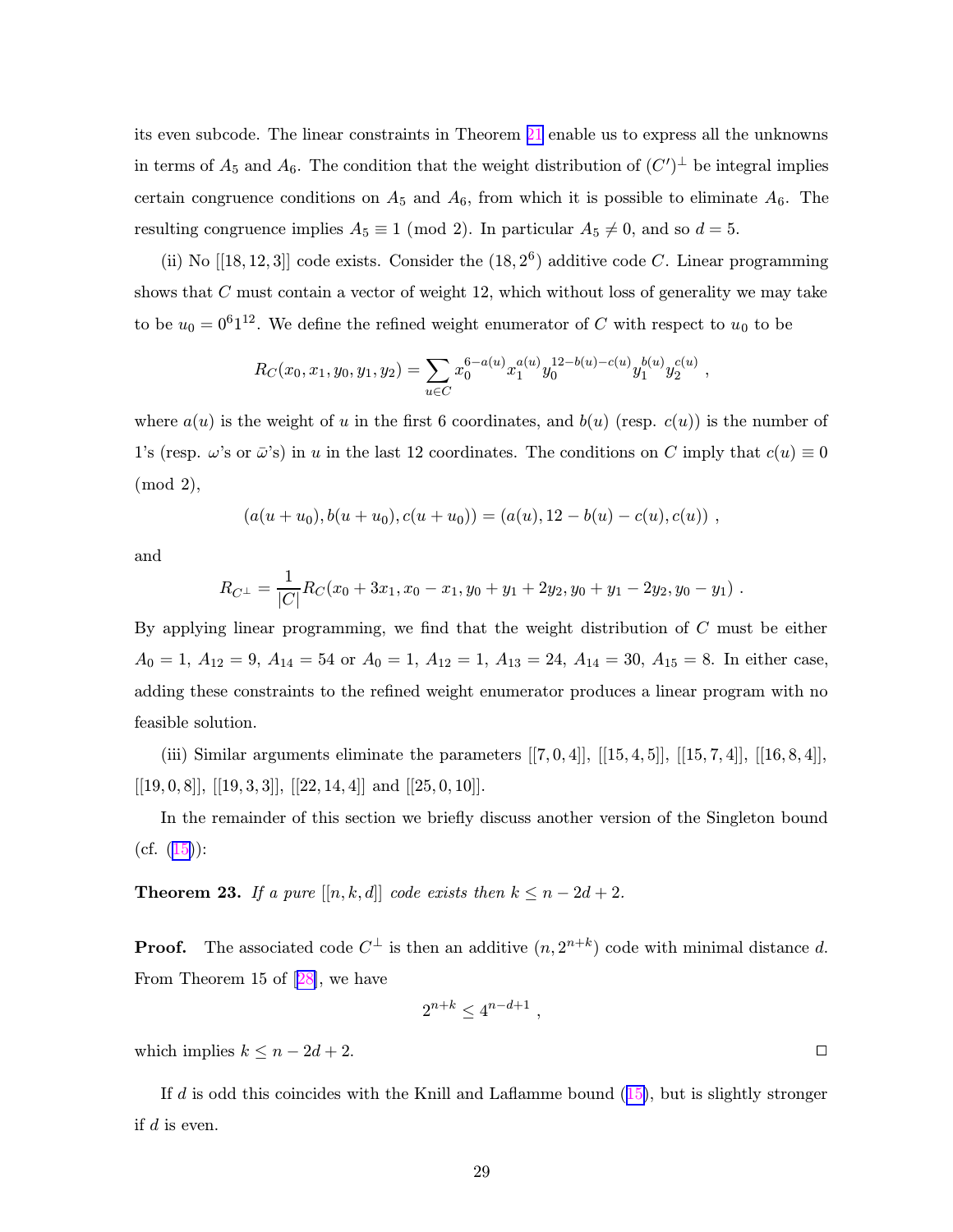<span id="page-30-0"></span>We have determined all codes that meet this bound — these are analogues of the classical MDS codes (cf. Chapter 11 of  $[54]$  $[54]$ ). Since the results are somewhat disappointing we simply state the answer and omit the rather lengthy proof.

**Theorem 24.** A pure  $[[n, n - 2d + 2, d]]$  code has parameters  $[[n, n, 1]]$   $(n \ge 1)$ ,  $[[n, n - 2, 2]]$  $(n \text{ even } \geq 2), [[5,1,3]] \text{ or } [[6,0,4]].$  Up to equivalence there is a unique code in each case.

Even allowing  $k = n - 2d + 1$  does not appear to lead to any new codes. Further analysis shows that any pure  $[[n, n - 2d + 1, d]]$  code has parameters  $[[n, n - 1, 1]]$   $(n \ge 1)$ ,  $[[n, n - 3, 2]]$  $(n \geq 3), [[5, 0, 3]]$  or  $[[8, 3, 3]].$ 

# 8. A table of quantum-error-correcting codes

Table III, obtained by combining the best upper and lower bounds given in the previous sections, shows our present state of knowledge about the highest minimal distance  $d$  in any  $[[n, k, d]]$  code of length  $n \leq 30$ .

### Table III about here

### Notes on Table III

When the exact value of  $d$  is not known, the lower and upper bounds are separated by a dash.

All unmarked upper bounds in the table come from the linear programming bound of Theorem [21.](#page-26-0) (A few of these bounds can also be obtained from Eq. ([14\)](#page-26-0) or from Theorem [16.](#page-23-0)) Unmarked lower bounds are from Theorem [6.](#page-13-0) Note in particular that, except in the  $k = 0$ column, once a particular value of  $d$  has been achieved, the same value holds for all lower entries in the same column using Theorem  $6(a)$  $6(a)$ .

- $\alpha$ . A code meeting this upper bound must be impure (this follows from integer programming by an argument similar to that used in Section 7 to show that no [[13, 0, 6]] code exists).
- $\beta$ . A special upper bound given in Section 7. These bounds do not apply to nonadditive codes, for which the upper bound must be increased by 1.
- γ. This is the unique other entry in the table (besides those marked 'β') where the known upper bound for nonadditive codes is different from the bound for additive codes: if we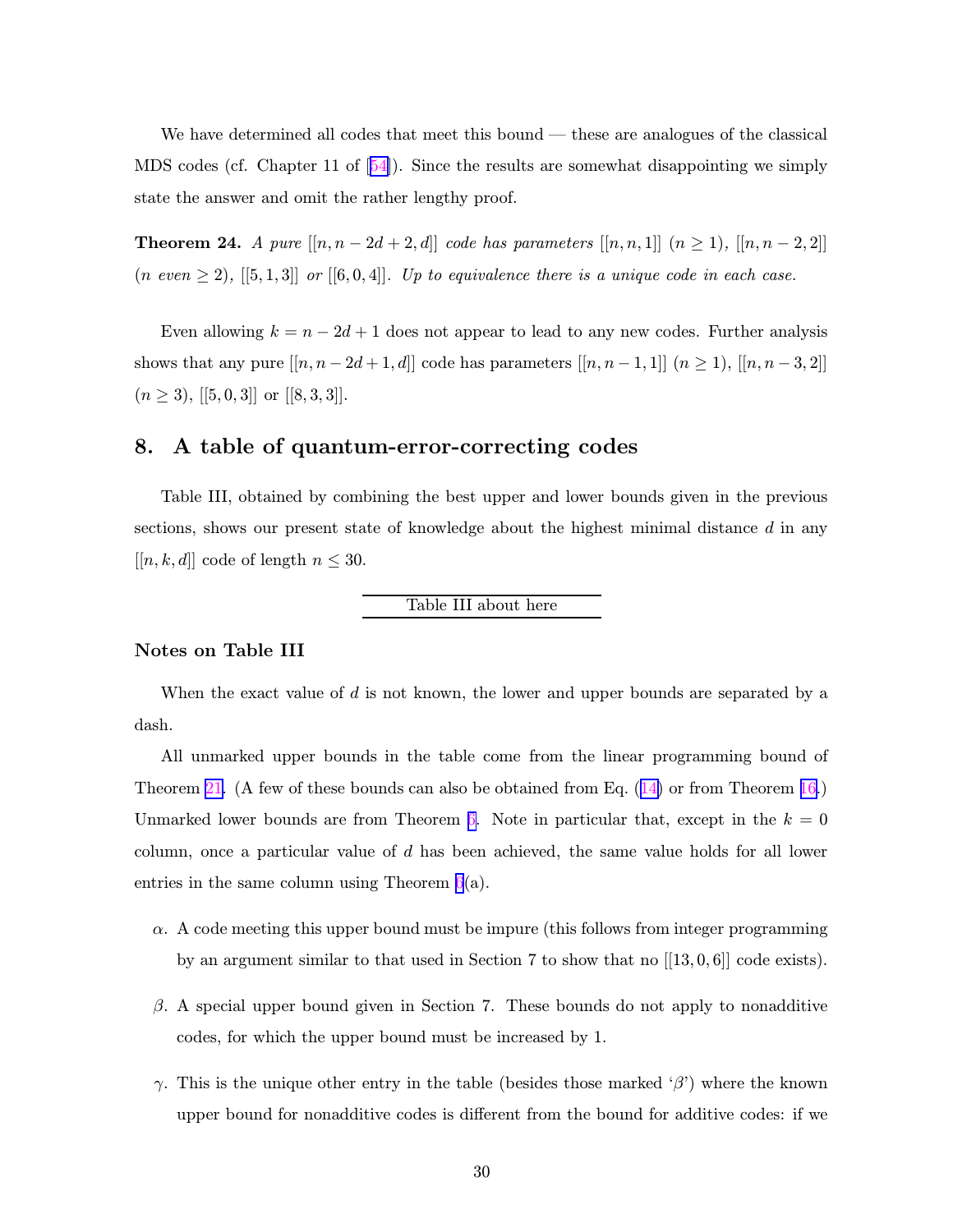omit  $(21)$  $(21)$  (which says that the code is either odd or even) from the linear program, the bound increases by 1. In all other entries in the table, condition ([21\)](#page-27-0) is superfluous. However, we will be surprised if a  $((19, 2^8, 5))$  nonadditive code exists.

Most of the following lower bounds are specified by giving the associated  $(n, 2^{n-k})$  additive code.

- a. The hexacode, a  $(6,2^6)$  d = 4 classical code that can be taken to be the  $GF(4)$  span of  $\langle 001111, 0101\omega\bar{\omega}, 1001\bar{\omega}\omega \rangle$  (see Chapter 3 of [[26\]](#page-43-0)).  $Aut(h_6) = 3.S_6$ , of order 2160.
- b. A classical self-dual code over  $GF(4)$  see [[53\]](#page-44-0), [[24\]](#page-43-0).
- c. A cyclic code, see Table I.
- d. A  $[[25,1,9]]$  code obtained by concatenating the  $[[5,1,3]]$  Hamming code with itself (Fig. 1) of Section 4).
- e. The dodecacode defined in Section 6.
- f. An  $[[8,3,3]]$  code, discovered independently in  $[16]$  $[16]$ ,  $[36]$  $[36]$  $[36]$  and  $[73]$  $[73]$ . The  $(8,2^5)$  additive code may be generated by vectors  $((01\omega\omega\bar{\omega}1\bar{\omega}))0, 11111111, \omega\omega\omega\omega\omega\omega\omega\omega$  (where the double parentheses mean that all cyclic shifts of the enclosed string are to be used). Exhaustive search shows that this code is unique. Another version is obtained from Theorem [10.](#page-15-0) The automorphism group has order 168, and is the semidirect product of a cyclic group of order 3 and the general affine group  $\{x \to ax + b : a, b, x \in GF(8), a \neq 0\}.$
- g. A quasicyclic code found by T. A. Gulliver see Table II of Section 5.
- h. A Hamming code, see Section 5.
- i. Use the  $(12, 2^8)$  and  $(14, 2^8)$  linear codes with generator matrices

 $\sqrt{ }$  $\overline{1}$  $\vert$  $\overline{1}$ 

| $\left[ \begin{array}{lllllllllllllllllllllllllllllll} 0&0&0&0&0&0&1&1&1&1&1\\ 0&0&1&1&1&0&0&1&1&\omega\omega\\ 0&1&0&1&\omega\,\bar{\omega}&0&1&0&\omega&1\omega\\ 1&0&0&1&\bar{\omega}&\omega&0&1\,\omega&0&\omega&1 \end{array} \right]$ |  |
|---------------------------------------------------------------------------------------------------------------------------------------------------------------------------------------------------------------------------------------------|--|
|                                                                                                                                                                                                                                             |  |
|                                                                                                                                                                                                                                             |  |
|                                                                                                                                                                                                                                             |  |

0 0 0 0 0 0 1 1 1 1 1 1 1 1 0 0 1 1 1 1 0 0 0 0 1 1 1 1 1  $\vert$  $\vert$  $\overline{a}$ 

and

$$
\frac{0101\omega\bar{\omega}\,01\omega\bar{\omega}\,01\omega\bar{\omega}}{1001\bar{\omega}\omega\,01\bar{\omega}\omega\,10\omega\bar{\omega}}
$$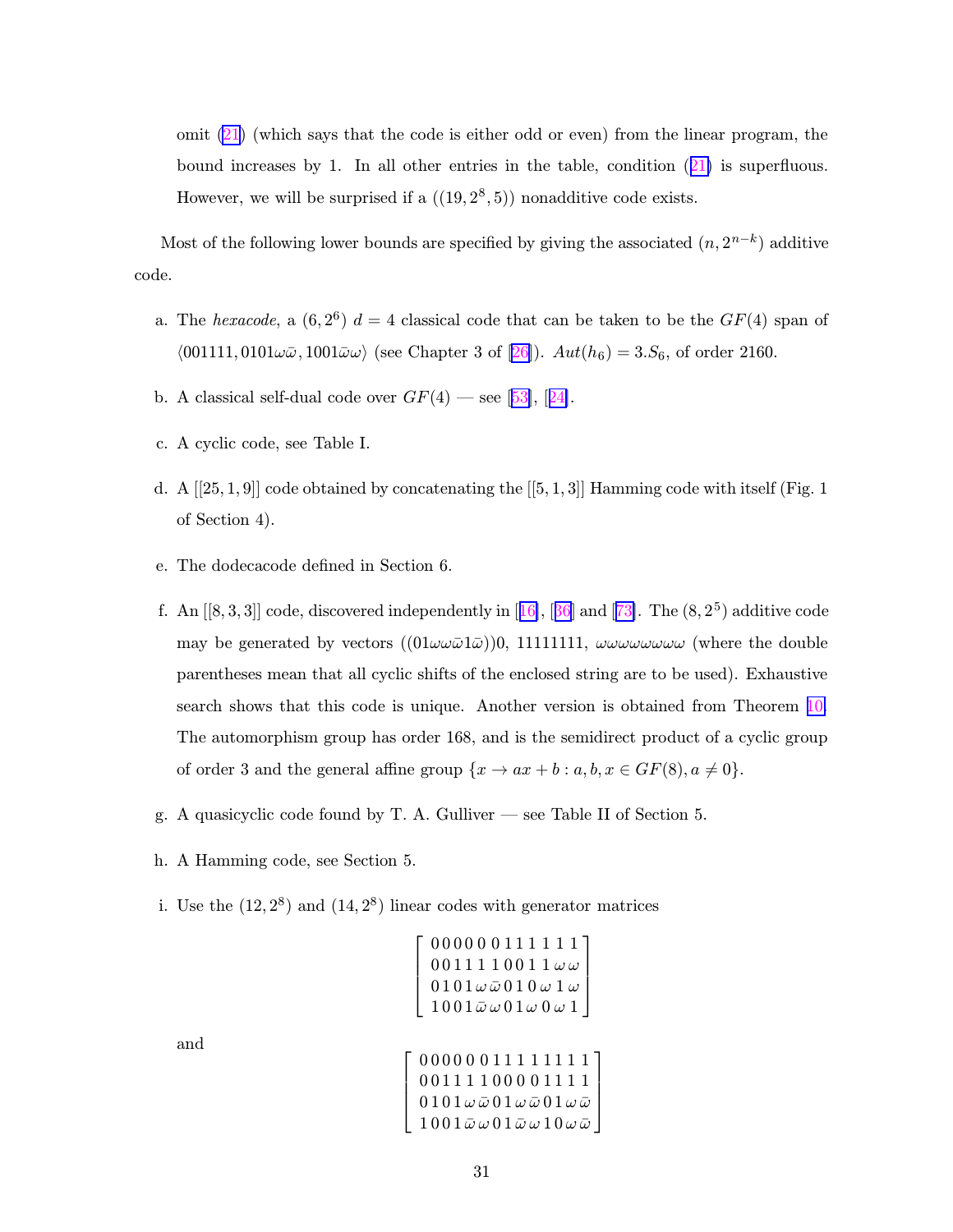respectively. Their automorphism groups have orders 720 and 8064, and both act transitively on the coordinates. The first of these can be obtained from the  $u|u+v$  construction (c.f. Theorem [12\)](#page-18-0) applied to the unique  $[[6, 4, 2]]$  and  $[[6, 0, 4]]$  codes.

- j. A [[17, 9, 4]] code, for which the corresponding  $(17, 2^8)$   $d = 12$  code C is a well-known linear code, a two-weight code of class TF3 [[14\]](#page-42-0). The columns of the generator matrix of C represent the 17 points of an ovoid in  $PG(3, 4)$ . Both C and  $C^{\perp}$  are cyclic, a generator for  $C^{\perp}$  being  $1\omega 1\omega 10^{12}$ . The weight distribution of C is  $A_0 = 1, A_{12} = 204, A_{16} = 51,$ and its automorphism group has order 48960.
- k. The  $[[16, 4, 5]]$  extended cyclic code spanned by

 $(\bar{\omega}\bar{\omega}0\omega1\omega111100111)0,$ 

together with vectors of all 1's and all  $\omega$ 's.

- s. By shortening one of the following codes using Theorem [7](#page-14-0) or its additive analogue: the  $[[21, 15, 3]]$  or  $[[85, 77, 3]]$  Hamming codes (see Section 5), the  $[[32, 25, 3]]$  Gottesman code (Theorem [10\)](#page-15-0), the  $[[40, 30, 4]]$  code given in Table II or the  $[[40, 33, 3]]$  code shown in Fig. 2.
- u. From the  $u|u + v$  construction (see Theorem [12\)](#page-18-0).
- v. The following  $(17, 2^6)$  code with trivial automorphism group found by random search:

```
\sqrt{ }

          0\,0\,1\,0\omegaພ\bar\omega 1\,1\,\omegaພ0\,0\,1\,1\bar\omega0\,0\,\omega\,1\,0\,\omega\,0ωω\bar\omega\,1\,1\,\omegaω\bar\omega\,1\,10 1 0 0 1 \omega 1 \omega \bar{\omega} \bar{\omega} 0 \bar{\omega} 1 \omega 0 \bar{\omega}0\omega0\omega\omega0\bar\omega1\bar\omega1\omega\bar\omega\omega1\omega\omega11\,0\,0\omegaō0\,0\,1\omegawō1ō\omega0ō1\omega001බබබ0බ0බ1 0 1 1 \omegaබ
                                                                                                               1
                                                                                                               \begin{array}{c} \begin{array}{c} \begin{array}{c} \begin{array}{c} \end{array} \\ \begin{array}{c} \end{array} \\ \begin{array}{c} \end{array} \\ \begin{array}{c} \end{array} \\ \begin{array}{c} \end{array} \end{array} \end{array}
```
Comparison of the table with the existing tables [[11\]](#page-41-0) of classical codes over  $GF(4)$  reveals a number of entries where it may be possible to improve the lower bound by the use of linear codes. For example, classical linear  $[30, 18, 8]$  codes over  $GF(4)$  certainly exist. If such a code can be found which contains its dual, we would obtain a  $[[30, 6, 8]]$  quantum code.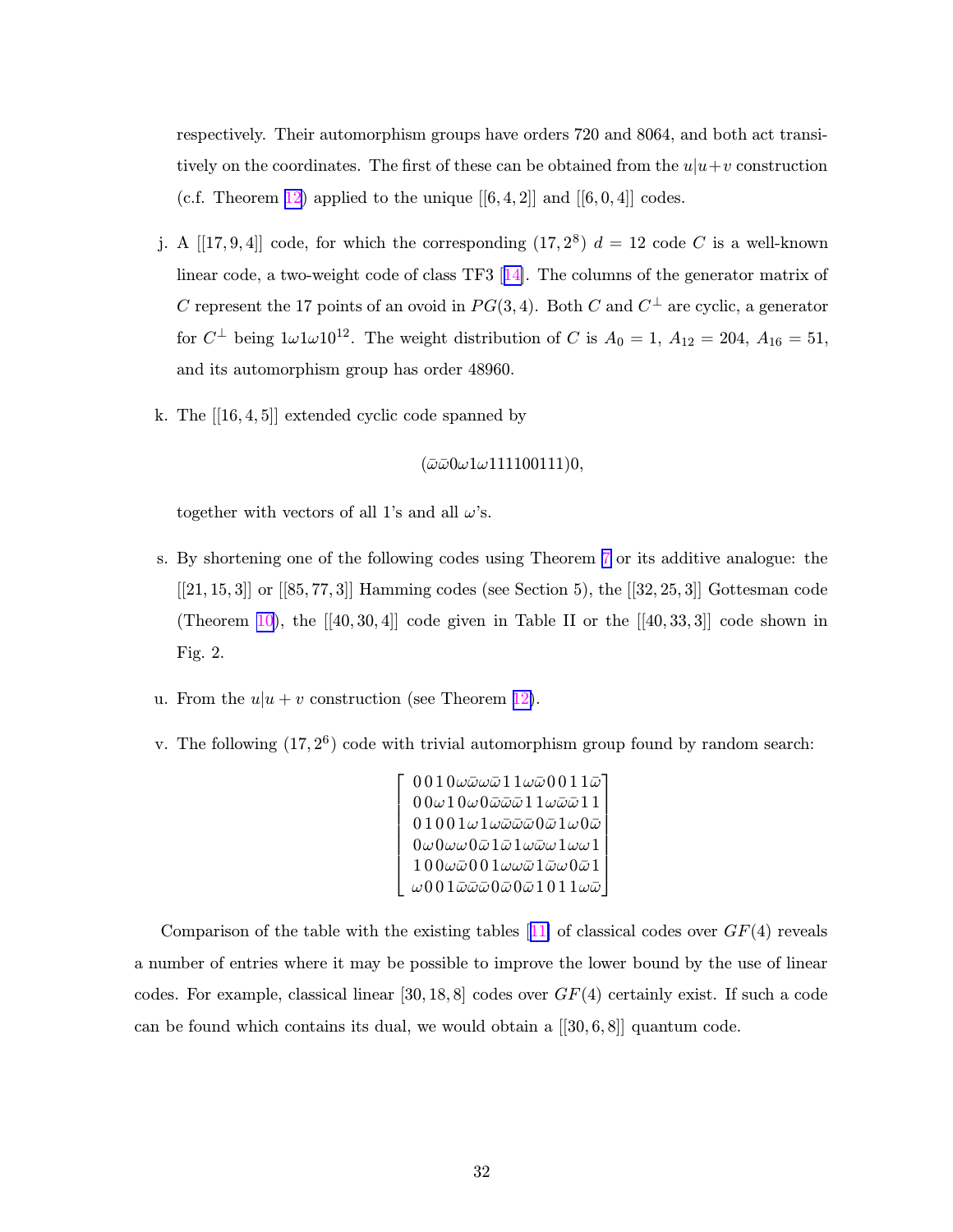| $\boldsymbol{k}$<br>$n \setminus$ | $\overline{0}$                  | $\mathbf{1}$     | $\overline{2}$ | 3                | $\overline{4}$           | $\overline{5}$ | $6\phantom{.}6$ | $\overline{7}$     |
|-----------------------------------|---------------------------------|------------------|----------------|------------------|--------------------------|----------------|-----------------|--------------------|
| $\overline{3}$                    | $\overline{2}$                  | $\overline{1}$   | $\mathbf{1}$   | $\overline{1}$   |                          |                |                 |                    |
| $\overline{4}$                    | $\overline{2}$                  | $\overline{2}$   | $\overline{2}$ | $\mathbf{1}$     | $\mathbf{1}$             |                |                 |                    |
| $\overline{5}$                    | $\overline{3}$                  | $h_{3}$          | $\overline{2}$ | $\mathbf{1}$     | $\mathbf{1}$             | $\mathbf{1}$   |                 |                    |
| $\overline{6}$                    | $a_4$                           | $3^\alpha$       | $\overline{2}$ | $\overline{2}$   | $\overline{2}$           | $1\,$          | $\mathbf{1}$    |                    |
| $\overline{7}$                    | $3^\beta$                       | ${}^{s}3$        | $\overline{2}$ | $\overline{2}$   | $\overline{2}$           | $\mathbf{1}$   | $\mathbf{1}$    | $\,1$              |
| 8                                 | $\real^{b}4$                    | ${}^{s}3$        | ${}^{s}3$      | $^f3$            | $\overline{2}$           | $\overline{2}$ | $\overline{2}$  | $\,1$              |
| $\overline{9}$                    | $\overline{4}$                  | ${}^s3$          | ${}^{s}3$      | $^s3$            | $\overline{2}$           | $\overline{2}$ | $\overline{2}$  | $\mathbf 1$        |
| 10                                | $\real^b4$                      | $\overline{4}$   | $\overline{4}$ | ${}^{s}3$        | ${}^{s}3$                | $\overline{2}$ | $\overline{2}$  | $\overline{2}$     |
| 11                                | $\overline{5}$                  | $\overline{5}$   | $\overline{4}$ | ${}^{s}3$        | ${}^{s}3$                | ${}^{s}3$      | $\overline{2}$  | $\overline{2}$     |
| 12                                | $\,{}^e6$                       | $5^\alpha$       | $\overline{4}$ | $\bf 4$          | $\,{}^{i}4$              | ${}^{s}3$      | ${}^{s}3$       | $\overline{2}$     |
| 13                                | $5^\beta$                       | $\bf 5$          | $\overline{4}$ | $\overline{4}$   | $\overline{4}$           | $3 - 4$        | ${}^s3$         | ${}^{s}3$          |
| 14                                | $\rm ^{b}6$                     | $\overline{5}$   | 95             | $4-5$            | $\overline{4}$           | $\overline{4}$ | $i_4$           | ${}^{s}3$          |
| 15                                | $c_{6}$                         | $\overline{5}$   | $\bf 5$        | $\bf 5$          | $g\!\!\!1_{\cal 4}\beta$ | $\overline{4}$ | $\overline{4}$  | $^s3^{\beta}$      |
| 16                                | $\boldsymbol{^{b}6}$            | $\overline{6}$   | $\,6$          | $\overline{5}$   | $\boldsymbol{k}_5$       | $4-5$          | $\overline{4}$  | $3-4$              |
| 17                                | $\overline{7}$                  | $\overline{7}$   | $\overline{6}$ | $5-6$            | $\overline{5}$           | $4-5$          | $4-5$           | $\overline{4}$     |
| 18                                | $b_{\mbox{\footnotesize{$8$}}}$ | $\overline{7}$   | $\,6\,$        | $5-6$            | $5-6$                    | $\overline{5}$ | $\sqrt{g}5$     | $\boldsymbol{4}$   |
| 19                                | $7^\beta$                       | $\overline{7}$   | $\overline{6}$ | $5-6$            | $5-6$                    | $5-6$          | $\overline{5}$  | $4-5$              |
| 20                                | $b\sqrt8$                       | $\overline{7}$   | $6 - 7$        | $5 - 7$          | $5-6$                    | $5-6\,$        | $5-6$           | $4-5$              |
| 21                                | $c_8$                           | $\overline{7}$   | $6-7$          | $6 - 7$          | $6 - 7$                  | $\,c6$         | $5-6$           | $^{c}5-6^{\alpha}$ |
| 22                                | $\boldsymbol{b}$ g              | $7 - 8$          | $6-8$          | $6 - 7$          | $6-7\,$                  | $6-7$          | $5-6$           | $5-6\,$            |
| 23                                | ${}^c8-9$                       | $7-9$            | $6-8$          | $6-8$            | $6-7$                    | $6-7$          | $5 - 7$         | $5-6$              |
| 24                                | $b_8 - 10$                      | $8-9^{\alpha}$   | $6-8$          | $6-8$            | $6-8$                    | $6-7\,$        | $6 - 7$         | $5 - 7$            |
| 25                                | ${}^{c}8-9^{\beta}$             | ${}^d 9$         | $7 - 8$        | $7 - 8$          | $7-8$                    | $7 - 8$        | $6 - 7$         | $5 - 7$            |
| 26                                | $8 - 10$                        | $9\phantom{.0}$  | $8-9$          | $8-9$            | 8                        | $7 - 8$        | $6-8$           | $5\,{-}\,8$        |
| 27                                | $9 - 10$                        | $\boldsymbol{9}$ | $9\phantom{.}$ | $\boldsymbol{9}$ | $8-9$                    | $7 - 8$        | $6-8$           | $5-8$              |
| 28                                | $10\,$                          | 10               | 10             | 9                | $8-9$                    | $7-9$          | $6-8$           | $6-8$              |
| 29                                | 11                              | 11               | 10             | $9 - 10$         | $8-9$                    | $7-9$          | $6-9$           | $6-8$              |
| 30                                | $b_{12}$                        | $11^{\alpha}$    | 10             | $9-10\,$         | $8 - 10$                 | $7-9$          | $6-9$           | $6\,{-}\,9$        |

Table III: Highest achievable minimal distance  $d$  in any  $[[n, k, d]]$  quantum-error-correcting code. The symbols are explained in the text.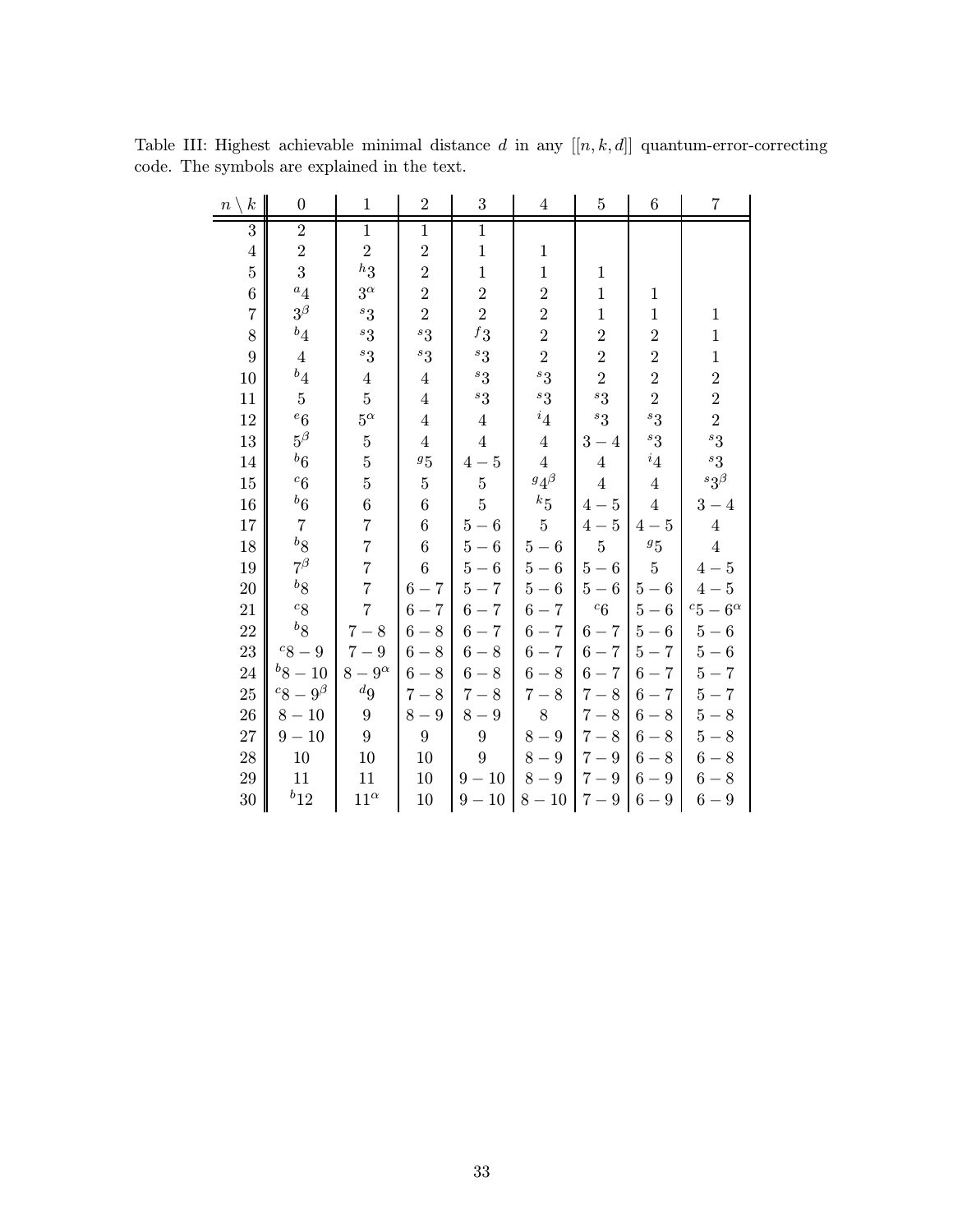| $\boldsymbol{k}$<br>$n \setminus$ | $8\,$          | $\boldsymbol{9}$ | 10             | 11             | $12\,$            | 13             | 14               | 15                    |
|-----------------------------------|----------------|------------------|----------------|----------------|-------------------|----------------|------------------|-----------------------|
| $\overline{3}$                    |                |                  |                |                |                   |                |                  |                       |
| $\overline{4}$                    |                |                  |                |                |                   |                |                  |                       |
| $\overline{5}$                    |                |                  |                |                |                   |                |                  |                       |
| $\overline{6}$                    |                |                  |                |                |                   |                |                  |                       |
| $\overline{7}$                    |                |                  |                |                |                   |                |                  |                       |
| 8                                 | $\mathbf 1$    |                  |                |                |                   |                |                  |                       |
| $\overline{9}$                    | $\mathbf{1}$   | $1\,$            |                |                |                   |                |                  |                       |
| 10                                | $\overline{2}$ | $\mathbf{1}$     | $\mathbf{1}$   |                |                   |                |                  |                       |
| 11                                | $\overline{2}$ | $\mathbf{1}$     | $\mathbf{1}$   | $\mathbf{1}$   |                   |                |                  |                       |
| 12                                | $\overline{2}$ | $\overline{2}$   | $\overline{2}$ | $\mathbf{1}$   | $\mathbf{1}$      |                |                  |                       |
| 13                                | $\overline{2}$ | $\overline{2}$   | $\overline{2}$ | $\mathbf 1$    | $\mathbf{1}$      | $\,1$          |                  |                       |
| 14                                | ${}^{s}3$      | $\overline{2}$   | $\overline{2}$ | $\overline{2}$ | $\overline{2}$    | $\mathbf 1$    | $\mathbf 1$      |                       |
| $15\,$                            | ${}^{s}3$      | ${}^{s}3$        | $\overline{2}$ | $\overline{2}$ | $\overline{2}$    | $\mathbf{1}$   | $\mathbf 1$      | $\mathbf{1}$          |
| 16                                | $^s3^{\beta}$  | ${}^{s}3$        | ${}^{s}3$      | $\overline{2}$ | $\overline{2}$    | $\overline{2}$ | $\overline{2}$   | $\mathbf{1}$          |
| $17\,$                            | $\overline{4}$ | $\frac{j_4}{2}$  | $^{s}3$        | $v_3$          | $\overline{2}$    | $\overline{2}$ | $\overline{2}$   | $\mathbf{1}$          |
| 18                                | $\bf 4$        | $\overline{4}$   | ${}^{s}3$      | ${}^{s}3$      | $2^{\beta}$       | $\overline{2}$ | $\overline{2}$   | $\overline{2}$        |
| 19                                | $4^{\gamma}$   | $\overline{4}$   | $3 - 4$        | ${}^{s}3$      | ${}^{s}3$         | $2^{\beta}$    | $\overline{2}$   | $\overline{2}$        |
| 20                                | $4-5$          | $\overline{4}$   | $^g4\!$        | $3-4$          | ${}^{s}3$         | ${}^{s}3$      | $\overline{2}$   | $\overline{2}$        |
| 21                                | $4-5$          | $4-5$            | $\overline{4}$ | $^s4$          | $3-4$             | ${}^{s}3$      | ${}^{s}3$        | $^h3$                 |
| 22                                | $4-6$          | $4-5$            | $4-5$          | $\overline{4}$ | $^s4$             | $3-4$          | ${}^s 3^{\beta}$ | ${}^{s}3$             |
| 23                                | $4-6$          | $4-6$            | $4-5$          | $4-5$          | $\ ^{c}4$         | $^s4$          | $3-4$            | ${}^{s}3$             |
| 24                                | $4-6$          | $4-6$            | $4-6$          | $4-5$          | $4-5$             | $\overline{4}$ | $^s4$            | $3 - 4$               |
| <b>25</b>                         | $4 - 7$        | $4-6$            | $4-6$          | $4-6$          | $4-5$             | $4-5$          | $\overline{4}$   | $\ensuremath{^{g_4}}$ |
| 26                                | $4 - 7$        | $4 - 7$          | $4-6$          | $4-6$          | $4-6$             | $4-5$          | $4-5$            | $\overline{4}$        |
| 27                                | $4-8$          | $5-7$            | $4 - 7$        | $4-6$          | $4-6$             | $4-5$          | $4-5$            | $4-5$                 |
| 28                                | $u_6-8$        | $5-8$            | $5-7$          | $5-7$          | $5-6$             | $5-6$          | $95-6$           | $4-5$                 |
| 29                                | $6-8$          | $5-8$            | $5-7$          | $5-7$          | $5-6$             | $5-6$          | $5-6$            | $4-5$                 |
| 30                                | $6-8\,$        | $5-8$            | $5-8$          |                | $5 - 7$   $5 - 7$ | $5-6$          | $5\mathrm{-}6$   | $4-6$                 |

## Table III cont.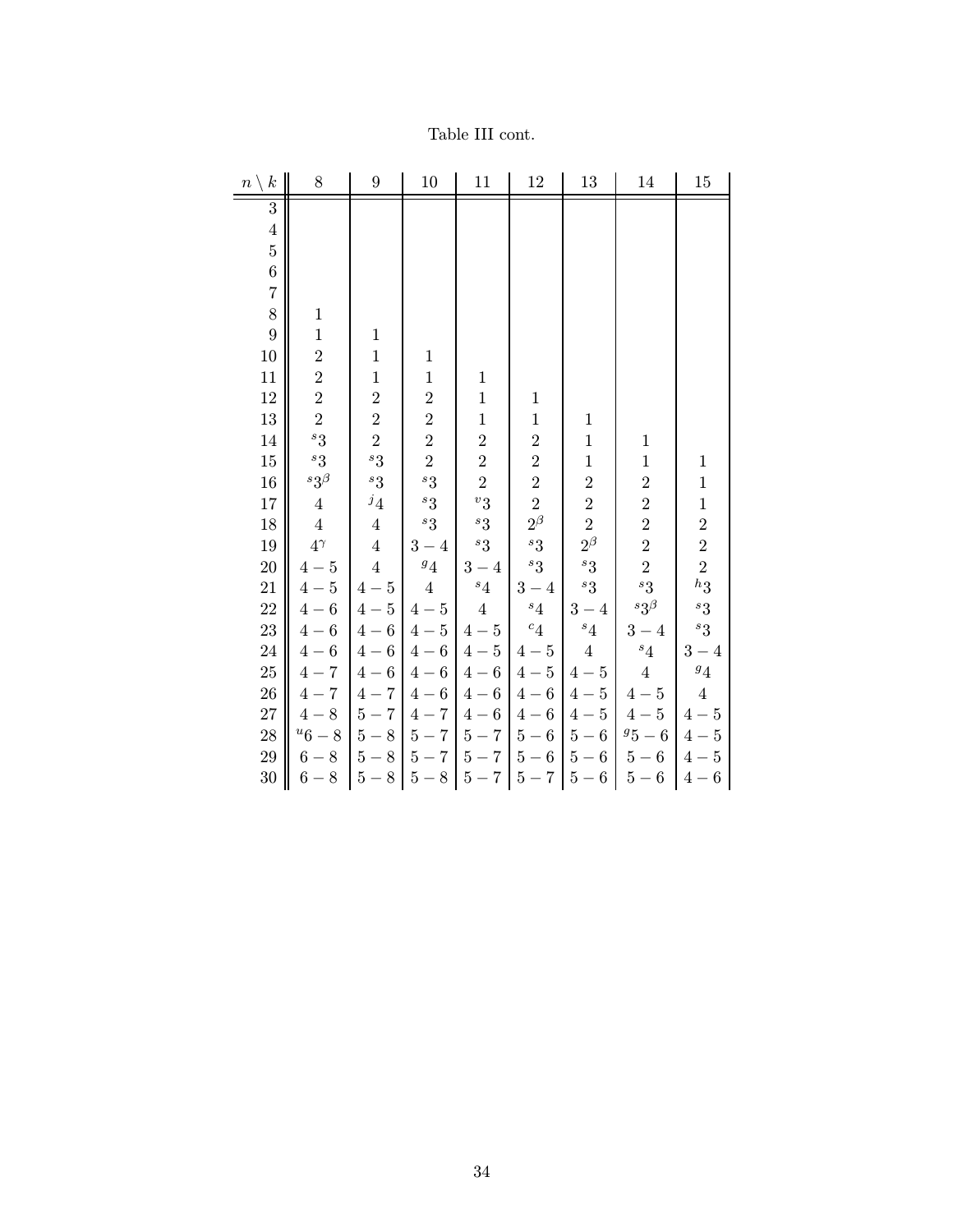| $\boldsymbol{k}$<br>$\boldsymbol{n}$ | 16                              | 17                                           | 18             | 19                                             | $20\,$                 | 21                                           | 22             | 23                      |
|--------------------------------------|---------------------------------|----------------------------------------------|----------------|------------------------------------------------|------------------------|----------------------------------------------|----------------|-------------------------|
| $\overline{3}$                       |                                 |                                              |                |                                                |                        |                                              |                |                         |
|                                      |                                 |                                              |                |                                                |                        |                                              |                |                         |
| $4\,5\,6\,7\,8$                      |                                 |                                              |                |                                                |                        |                                              |                |                         |
|                                      |                                 |                                              |                |                                                |                        |                                              |                |                         |
|                                      |                                 |                                              |                |                                                |                        |                                              |                |                         |
|                                      |                                 |                                              |                |                                                |                        |                                              |                |                         |
| $\overline{9}$                       |                                 |                                              |                |                                                |                        |                                              |                |                         |
| 10                                   |                                 |                                              |                |                                                |                        |                                              |                |                         |
| 11                                   |                                 |                                              |                |                                                |                        |                                              |                |                         |
| 12                                   |                                 |                                              |                |                                                |                        |                                              |                |                         |
| 13                                   |                                 |                                              |                |                                                |                        |                                              |                |                         |
| 14                                   |                                 |                                              |                |                                                |                        |                                              |                |                         |
| $15\,$                               |                                 |                                              |                |                                                |                        |                                              |                |                         |
| $15\,$                               |                                 |                                              |                |                                                |                        |                                              |                |                         |
| 16                                   | $\mathbf 1$                     |                                              |                |                                                |                        |                                              |                |                         |
| 17                                   | $\mathbf{1}$                    | $\mathbf{1}$                                 |                |                                                |                        |                                              |                |                         |
| 18                                   | $\overline{2}$                  | $\mathbf{1}$                                 | $\,1$          |                                                |                        |                                              |                |                         |
| 19                                   | $\frac{2}{2}$                   | $\mathbf{1}$                                 | $\mathbf{1}$   | $\mathbf{1}$                                   |                        |                                              |                |                         |
| <b>20</b>                            |                                 |                                              | $\overline{2}$ | $\mathbf{1}$                                   | $\mathbf 1$            |                                              |                |                         |
| 21                                   | $\overline{2}$                  |                                              | $\overline{2}$ |                                                | $\mathbf{1}$           | $\mathbf{1}$                                 |                |                         |
| 22                                   | $\overline{2}$                  | $\begin{array}{c} 2 \ 2 \ 2 \ 2 \end{array}$ | $\overline{2}$ | $\begin{array}{c} 1\\ 2\\ 2\\ 2\\ \end{array}$ | $\overline{2}$         | $\mathbf{1}$                                 | $\mathbf{1}$   |                         |
| 23                                   | $^{s}3$                         |                                              | $\overline{2}$ |                                                | $\overline{2}$         | $\mathbf{1}$                                 | $\mathbf{1}$   | $\mathbf{1}$            |
| 24                                   | $^{s}3$                         | ${}^{s}3$                                    | $\overline{2}$ |                                                | $\overline{2}$         |                                              | $\overline{2}$ | $\mathbf{1}$            |
| 25                                   | $3-4$                           | ${}^{s}3$                                    | $^{s}3$        |                                                | $\overline{2}$         |                                              | $\overline{2}$ | $\mathbf{1}$            |
| <b>26</b>                            | $\mathfrak{s}_4$                | $3-4$                                        | ${}^{s}3$      | ${}^{s}3$<br>${}^{s}3$                         | $\overline{2}$         | $\begin{array}{c} 2 \ 2 \ 2 \ 2 \end{array}$ | $\frac{2}{2}$  | $\overline{\mathbf{c}}$ |
| 27                                   | $\overline{4}$                  | $^s4$                                        | $3-4$<br>$s_4$ |                                                | ${}^{s}3$<br>${}^{s}3$ | ${}^{s}3$                                    | $\overline{2}$ | $\overline{2}$          |
| 28                                   | $\overline{4}$                  | $\boldsymbol{4}$<br>$\overline{4}$           |                | $3-4$                                          |                        | ${}^{s}3$                                    | ${}^{s}3$      | $\frac{2}{2}$           |
| 29                                   | $4\mathrm{-}5$                  |                                              | $\overline{4}$ | $3-4$                                          | $3-4$                  |                                              |                |                         |
| 30                                   | $-5$<br>$\overline{\mathbf{4}}$ | $4-5$                                        | $\overline{4}$ | $\overline{4}$                                 | $\frac{g_4}{4}$        | $3-4$                                        | ${}^{s}3$      | $^{s}3$                 |

Table III cont.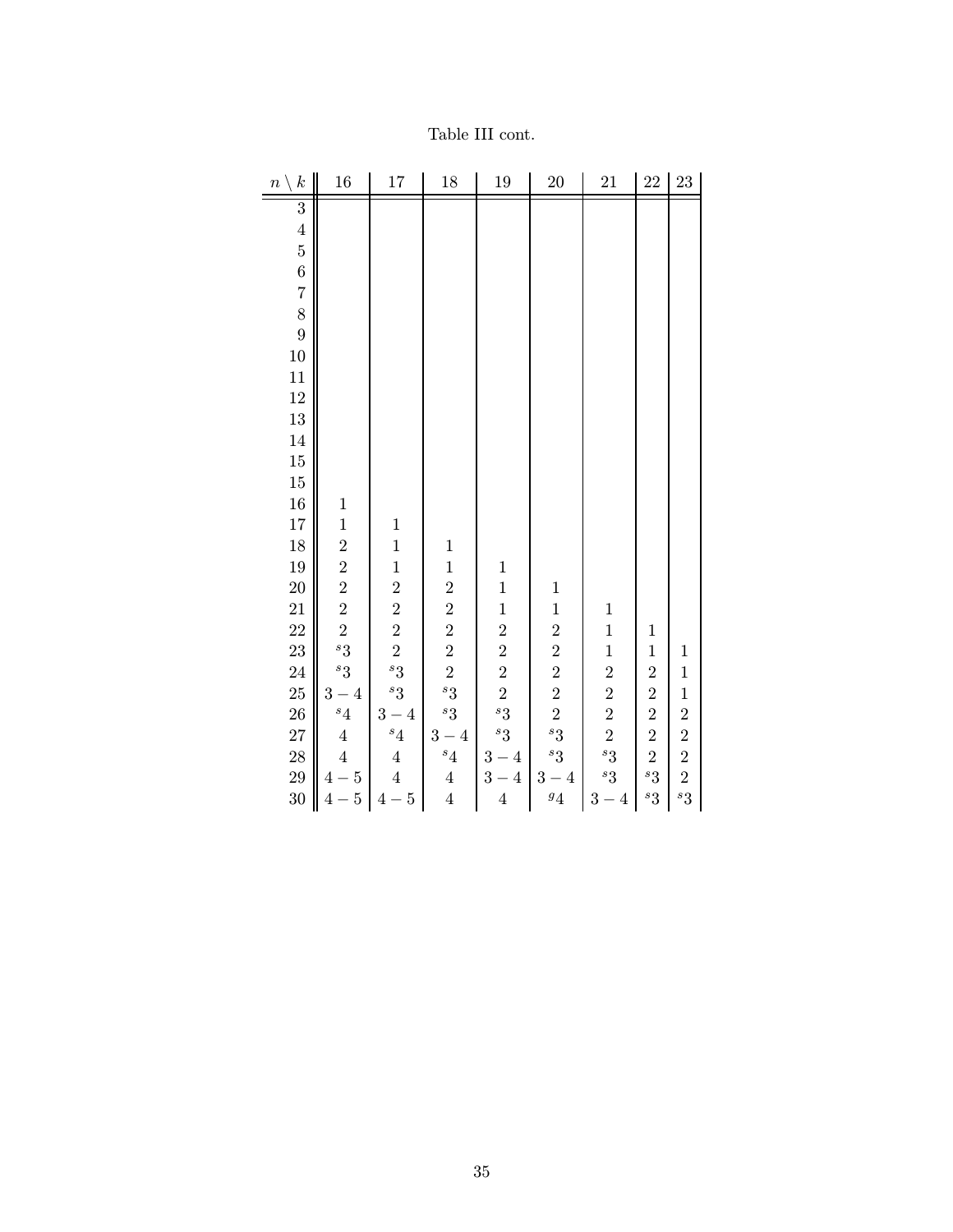### 9. Subsequent developments

In the nearly two years since the manuscripts of  $[16]$  $[16]$  and the present paper were first circulated there have been a number of further developments.

(i) While we showed in Section 2 that the Clifford group  $L$  suffices to encode additive codes, we did not give explicit recipes for doing so. Such recipes can now be found in Cleve and Gottesman [[21](#page-42-0)].

(ii) The Cleve and Gottesman technique applies only to real (not complex) codes. However, it can be shown [[58\]](#page-45-0) that any additive code is equivalent to a real additive code (and any linear code is equivalent to a real linear code), so this is not a severe restriction.

(iii) DiVincenzo and Shor  $[30]$  $[30]$  have shown how to correct errors in additive codes even when using imperfect computational gates. The techniques of Shor [[66\]](#page-45-0) for performing computations on encoded qubits using imperfect gates have been extended to general additive codes by Gottesman [\[37](#page-43-0)].

However, the most efficient methods currently known for fault-tolerant computation [[2\]](#page-41-0), [\[44](#page-44-0)], [[48\]](#page-44-0), [[75](#page-46-0)] use only Calderbank-Shor-Steane codes (cf. Theorem 9).

(iv) It turns out that the proofs of the lower bounds on the capacity of quantum channels given in Bennett et al. [[4](#page-41-0)], [[5\]](#page-41-0) and DiVincenzo, Shor and Smolin [[31\]](#page-43-0) can be restated in terms of additive codes. In particular, this implies that these bounds can be attained using additive codes.

(v) Cleve [[20\]](#page-42-0) has found a way to apply asymptotic upper bounds for classical binary codes to additive codes.

(vi) Steane [\[74](#page-46-0)] has extended Gottesman's [[36\]](#page-43-0) construction (compare Theorem [10\)](#page-15-0) to obtain quantum analogues of Reed-Muller codes. The smallest of these new codes has parameters  $[32, 10, 6]$ .

(vii) The upper bounds in the column headed  $k = 0$  in Table III (with the exception of the entries marked ' $\beta$ ') have an obvious pattern with period 6. Further investigation of this pattern has led to an  $n/3$  bound for quantum codes (cf. Theorem [17\)](#page-23-0) [[58\]](#page-45-0) and an analogous  $n/6$  bound for classical singly-even binary self-dual codes  $\sqrt{57}$ .

(viii) The main construction in this paper (described in Section 2) can be generalized to primes greater than 2. Some preliminary work along these lines has been done in [[2\]](#page-41-0), [[45\]](#page-44-0), [[46\]](#page-44-0),  $|60|$ .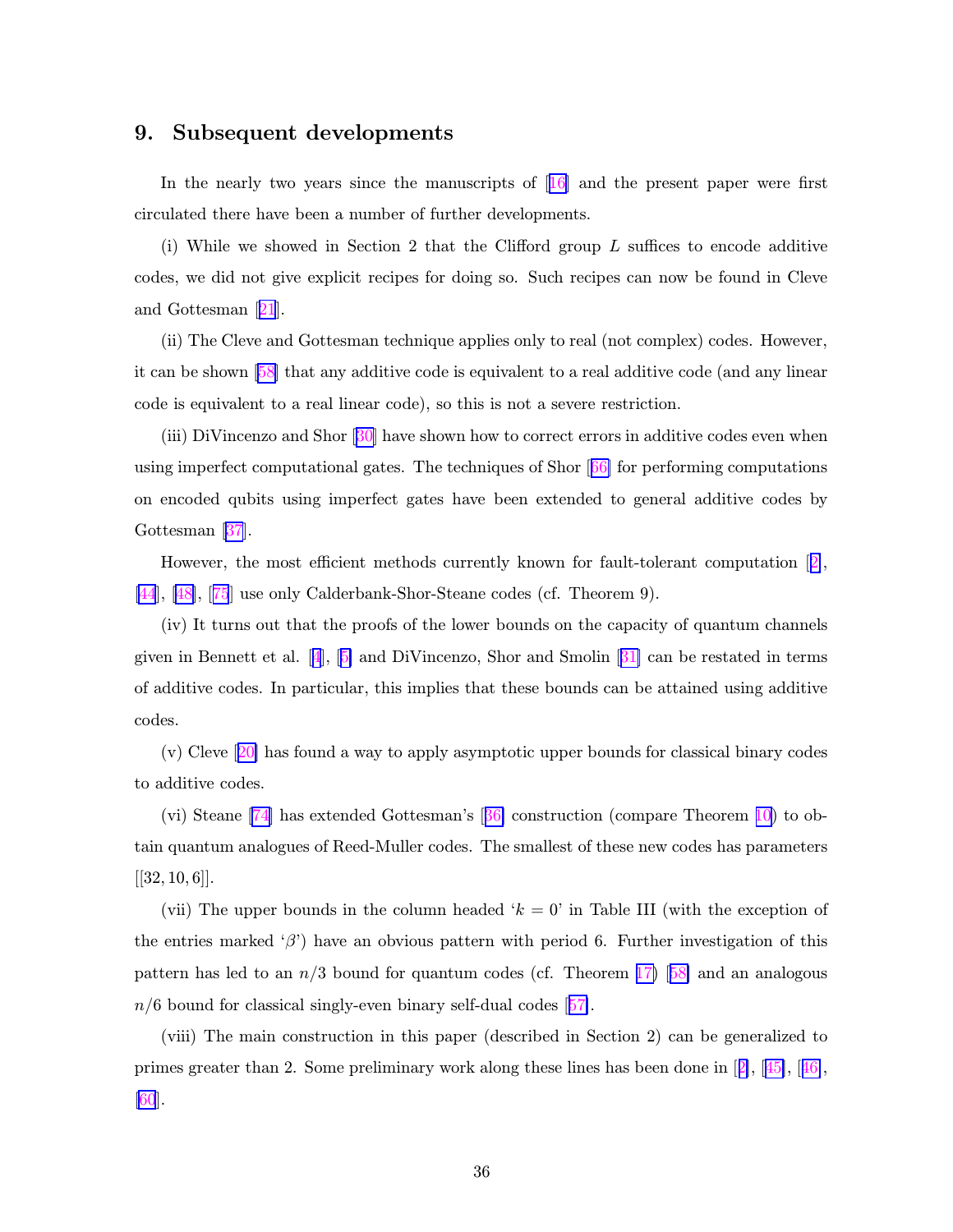(ix) There are analogues of parts  $(a)-(c)$  of Theorem [6](#page-13-0) for nonadditive codes. Parts  $(a)$ and (c) are trivial, while (b) now asserts that if a pure  $((n, K, d))$  codes exists with  $n \geq 2$  then an  $((n-1, 2K, d-1))$  code exists [[59\]](#page-45-0).

(x) How much of a restriction is it to use only additive quantum-error-correcting codes? We conjecture: Not much! So far essentially only one good nonadditive code has been found. This is the  $((5,6,2))$  code described in [[62](#page-45-0)]. The best comparable additive code is a  $((5,4,2))$  code. The  $((5, 6, 2))$  code can be used to construct a family of nonadditive codes with parameters  $((2m + 1, 3.2^{2m-3}, 2))$  for all  $m \ge 2$  [[61\]](#page-45-0). The  $((5, 6, 2))$  code is optimal in that there exists no  $((5,7,2))$  code. It is not known if this is true for other codes in the family. The next candidate for a good nonadditive code is at length 7, where we have unsuccessfully tried to find a  $((7, 1, 4))$  code.

(xi) Most of the upper bounds in this paper have only been proved to hold for additive codes. It turns out however that our strongest technique, the linear programming bound of Theorem [22,](#page-27-0) applies even to nonadditive codes with the appropriate definitions of  $W, W^{\perp}$  (see  $[67]$  $[67]$  and S (see [\[58\]](#page-45-0)). The sole change needed in the statement of Theorem [22](#page-27-0) is that  $2^k$  must be replaced by  $K$ .

As a consequence, all but eleven of the upper bounds in Table III (those marked ' $\beta$ ' or ' $\gamma$ ') apply equally to nonadditive codes.

(xii) The purity conjecture. As we have already remarked, in the range of Table III the linear programming bound for pure codes is no stronger than that for impure codes. Moreover, for several entries in the table a code meeting the linear programming bound must be pure. This suggests the following conjecture.

**Conjecture.** Let K be the largest number (not necessarily an integer) greater than 1 such that there exist polynomials W,  $W^{\perp}$ , S as in the nonadditive version of Theorem [22.](#page-27-0) Then for any such solution,

$$
W(1, y) = 1 + O(y^d) ,
$$

or in other words the weight enumerator is pure.

This conjecture, together with a monotonicity condition on solutions to Theorem [22,](#page-27-0) would imply the equivalence of the pure and impure linear programming bounds for general (additive or nonadditive) codes.

We have verified the conjecture for all  $n \leq 50$ .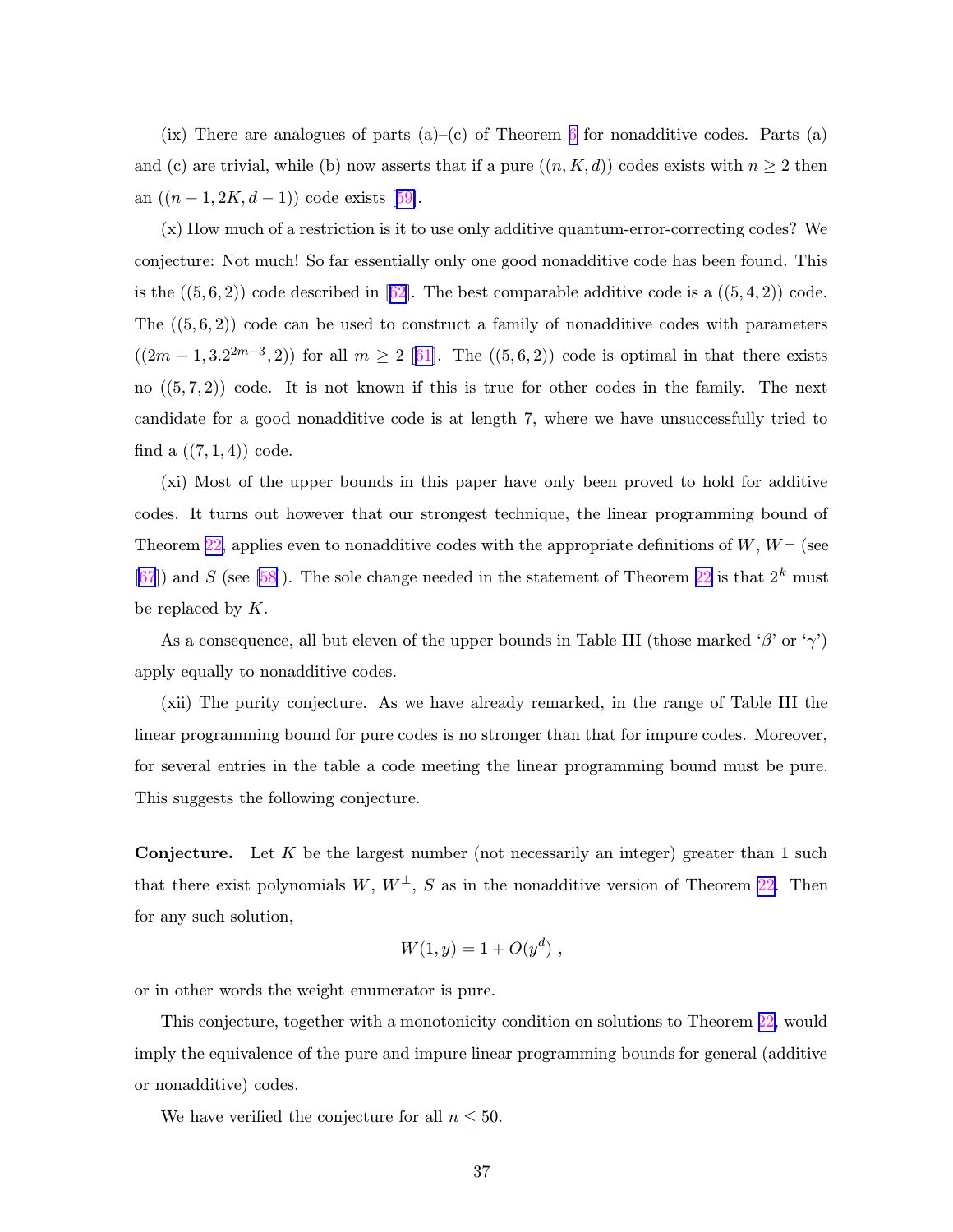(xiii) Referring to the above conjecture, cases in which the extremal  $K$  are powers of 2 are of particular interest. In the range  $n \leq 45$  these are listed in the following table. A question mark indicates that no code with these parameters is presently known.

Table IV: Putative extremal quantum-error-correcting codes  $((n, K, d))$  in which K is a power of 2.

| (a) $K = 2$ : |                                  |
|---------------|----------------------------------|
| ((5,2,3))     | (exists: Hamming code)           |
| ((11, 2, 5))  | (exists from dodecacode)         |
| ((17, 2, 7))  | (exists)                         |
| ((23, 2, 9))  | (?)                              |
| ((29, 2, 11)) | (exists: quadratic residue code) |
| ((35, 2, 13)) | (?)                              |
| ((41, 2, 15)) | (?)                              |

(b) Two infinite families:  $((2m, 2^{2m-2})$  $(0, 2), m \ge 1$  (exist)  $((n, 2^{n-2m}, 3)), n = (4^m - 1)/3, m \ge 2$  (exist: Hamming codes)

(c) Some apparently sporadic possibilities:

| ((18, 4096, 3))     | $(?, \text{ must be nonadditive})$ |
|---------------------|------------------------------------|
| ((16, 256, 4))      | $(?, \text{ must be nonadditive})$ |
| ((17, 512, 4))      | (exists)                           |
| $((22, 2^{14}, 4))$ | $(?, \text{ must be nonadditive})$ |
| $((27, 2^{15}, 5))$ | (?)                                |
| $((28, 2^{14}, 6))$ | (?)                                |
| ((40, 64, 13))      | (?)                                |
|                     |                                    |

There are also some candidates for which  $K$  is not a power of 2. The first of these is  $((5,6,2))$ , and as mentioned above we were able to find such a code. There is an infinite family of other candidates with  $d = 2$ , none of which can exist [[61\]](#page-45-0). The remaining possibilities for  $n\leq 45$  are:

```
((10, 24, 3))((13, 40, 4))((21, 7168, 4))((24, 49152, 4))((22, 384, 6))((22, 56, 7))((24, 24, 8))((39, 24, 13))
```
It would be very interesting to have an elegant combinatorial construction for any of these codes.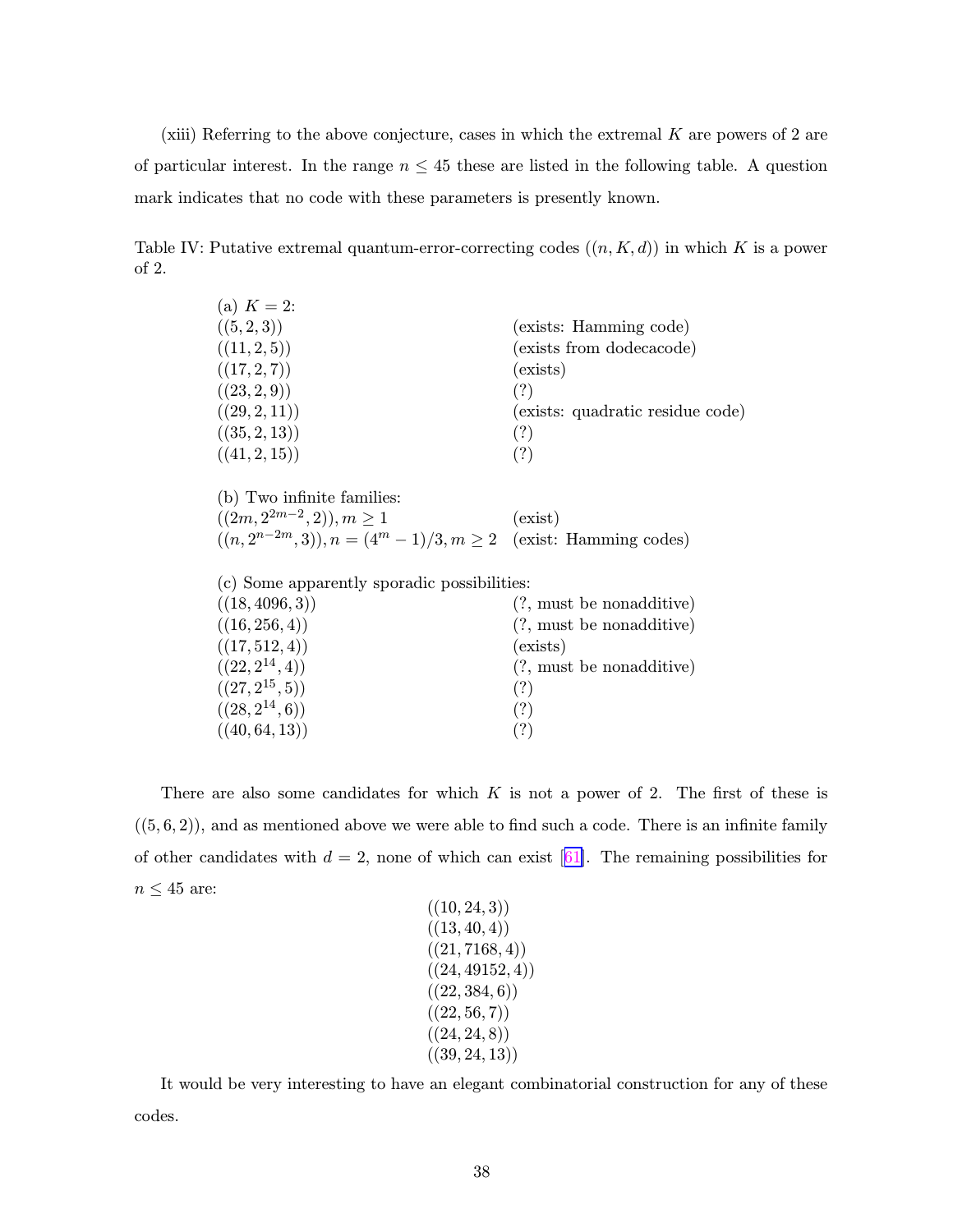(xiv) In Theorem [24](#page-30-0) we listed all sets of parameters of the form  $[[n, n-2d+2, d]]$  for which an additive code exists, and remarked that in each case the code is unique. In  $[61]$  $[61]$  this result is extended to nonadditive codes. In particular, any

$$
((2,1,2)), ((4,4,2)), ((5,2,3)), ((6,1,4))
$$

code is equivalent to the unique

$$
\lbrack\lbrack2,0,2\rbrack\rbrack,\lbrack\lbrack4,2,2\rbrack\rbrack,\lbrack\lbrack5,1,3\rbrack\rbrack,\lbrack\lbrack6,0,4\rbrack\rbrack
$$

additive code, respectively. On the other hand, for all  $n > 2$ , there exists a nonadditive  $((2n, 2^{2n-2}, 2))$  code.

(xv) There is a remarkable story behind this paper. About two years ago one of us (P.W.S.) was studying fault-tolerant quantum computation, and was led to investigate a certain group of  $8 \times 8$  orthogonal matrices. P.W.S. asked another of us  $(N.J.A.S.)$  for the best method of computing the order of this group. N.J.A.S. replied by citing the computer algebra system MAGMA  $[8]$  $[8]$  $[8]$ ,  $[9]$  $[9]$ ,  $[10]$ , and gave as an illustration the MAGMA commands needed to specify a certain matrix group that had recently arisen in connection with packings in Grassmannian spaces. This group was the symmetry group of a packing of 70 4-dimensional subspaces of  $\mathbb{R}^8$ that had been discovered by computer search [[22\]](#page-42-0). It too was an 8-dimensional group, of order 5160960. To our astonishment the two groups turned out to be identical (not just isomorphic)! We then discovered that this group was a member of an infinite family of groups that played a central role in a joint paper [[12](#page-42-0)] of another of the authors (A.R.C.). This is the family of real Clifford groups  $L_R$ , described in Section 2 (for  $n = 3$ ,  $L_R$  has order 5160960).

This coincidence led us to make connections which further advanced both areas of research (fault-tolerant quantum computing [[66\]](#page-45-0) and Grassmannian packings [[68\]](#page-45-0)).

While these three authors were pursuing these investigations, the fourth author (E.M.R.) happened to be present for a job interview and was able to make further contributions to the Grassmannian packing problem  $[13]$  $[13]$  $[13]$ . As the latter involved packings of  $2<sup>k</sup>$ -dimensional subspaces in  $2<sup>n</sup>$ -dimensional space, it was natural to ask if the same techniques could be used for constructing quantum-error-correcting codes, which are also subspaces of  $2<sup>n</sup>$ -dimensional space. This question led directly to  $[16]$  $[16]$  and the present paper. (Incidentally, he got the job.)

(xv) A final postscript. (a) At the 1997 IEEE International Symposium on Information Theory, V. I. Sidelnikov presented a paper "On a finite group of matrices generating orbit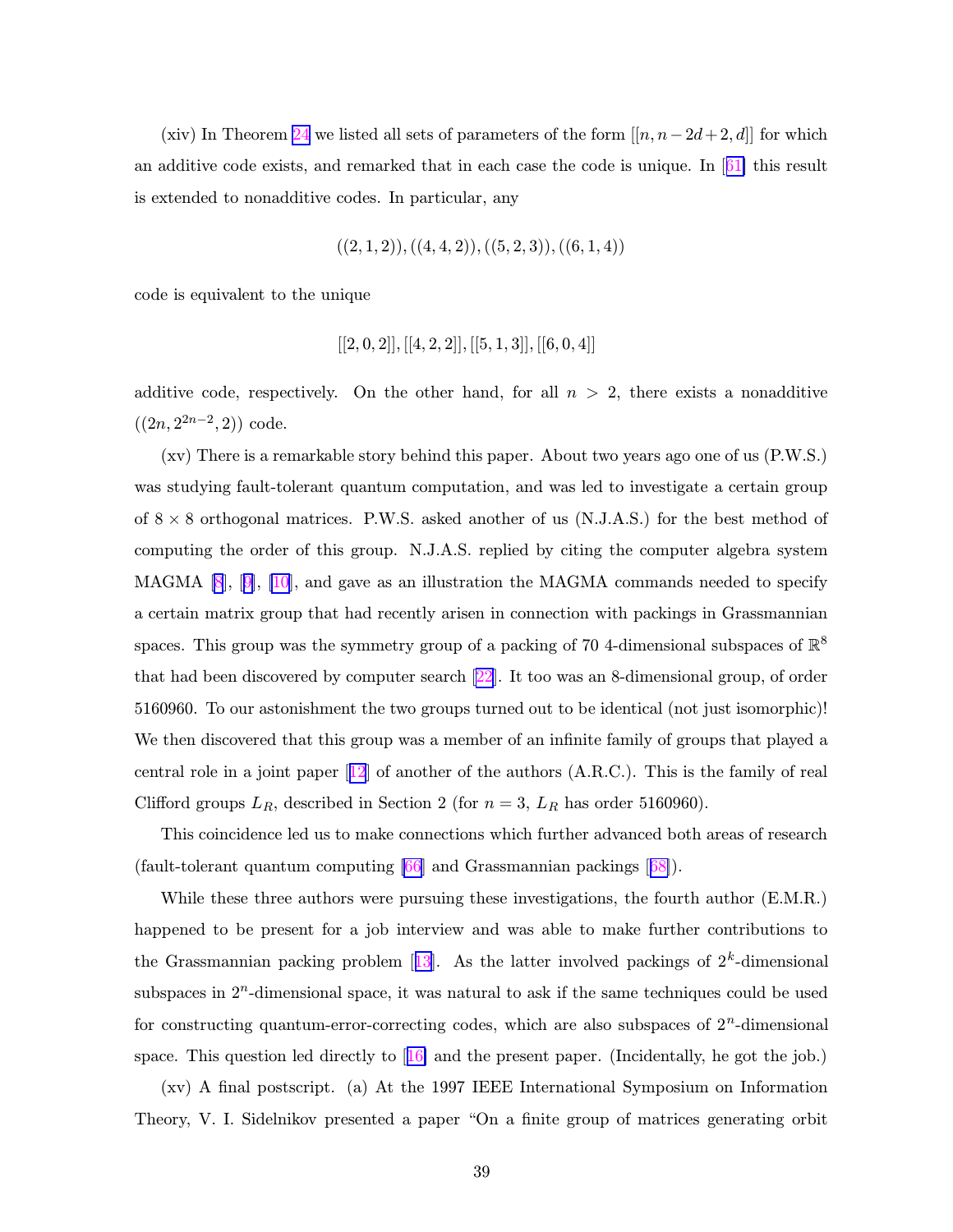codes on the Euclidean sphere"  $[70]$  $[70]$  (based on  $[69]$  $[69]$ ,  $[43]$  $[43]$ ). It was no surprise to discover that — although Sidelnikov did not identify them in this way — these were the Clifford groups appearing in yet another guise. (b) We have also recently discovered that the complex Clifford groups L described in Section 2 have also been studied by Duke [[33](#page-43-0)], Runge [[63\]](#page-45-0), [[64\]](#page-45-0), and Oura [\[56](#page-45-0)] in connection with multiple weight enumerators of codes and Siegel modular forms. (c) Many of the results in Section 6 were independently discovered by Höhn  $[40]$  $[40]$  who investigated self-dual codes over  $GF(4)$  in connection with lattices and vertex operator algebras.

#### Acknowledgements

We thank Aaron Gulliver for finding the quasi-cyclic codes mentioned in Section 5, and our colleague Ronald H. Hardin for his contributions to our search for interesting nonadditive codes. We also thank Patrick Solé for drawing our attention to the work of B. Runge and G. Höhn.

### Further Updates

(Mar. 1998) (a) More information on self-dual additive codes can be found in the survey article "Self-dual codes" by E.M.R. and N.J.A.S. in the Handbook of Coding Theory, edited by V. Pless et al. (North-Holland, 1998, in press).

(b) J. Bierbrauer and Y. Edel ("Quantum twisted codes", preprint) and A. M. Steane ("Enlargement of Calderbank Shor Steane quantum codes", LANL [quant-ph/9802061,](http://xxx.lanl.gov/abs/quant-ph/9802061) 24 Feb 1998) independently found  $[22, 5, 6]$  codes. There is in fact a  $[21, 5, 6]$  (cyclic) code, which has now been added to Tables I and III.

(c) It has been shown ("Monotonicity of the quantum linear programming bound", E.M.R., LANL [quant-ph/9802070](http://xxx.lanl.gov/abs/quant-ph/9802061)) that the linear programming bound for quantum codes is monotonic, in the sense that if a feasible enumerator for  $((n, K, d))$  exists, then a feasible enumerator for  $((n, K', d))$  exists for all real  $1 < K' \leq K$ .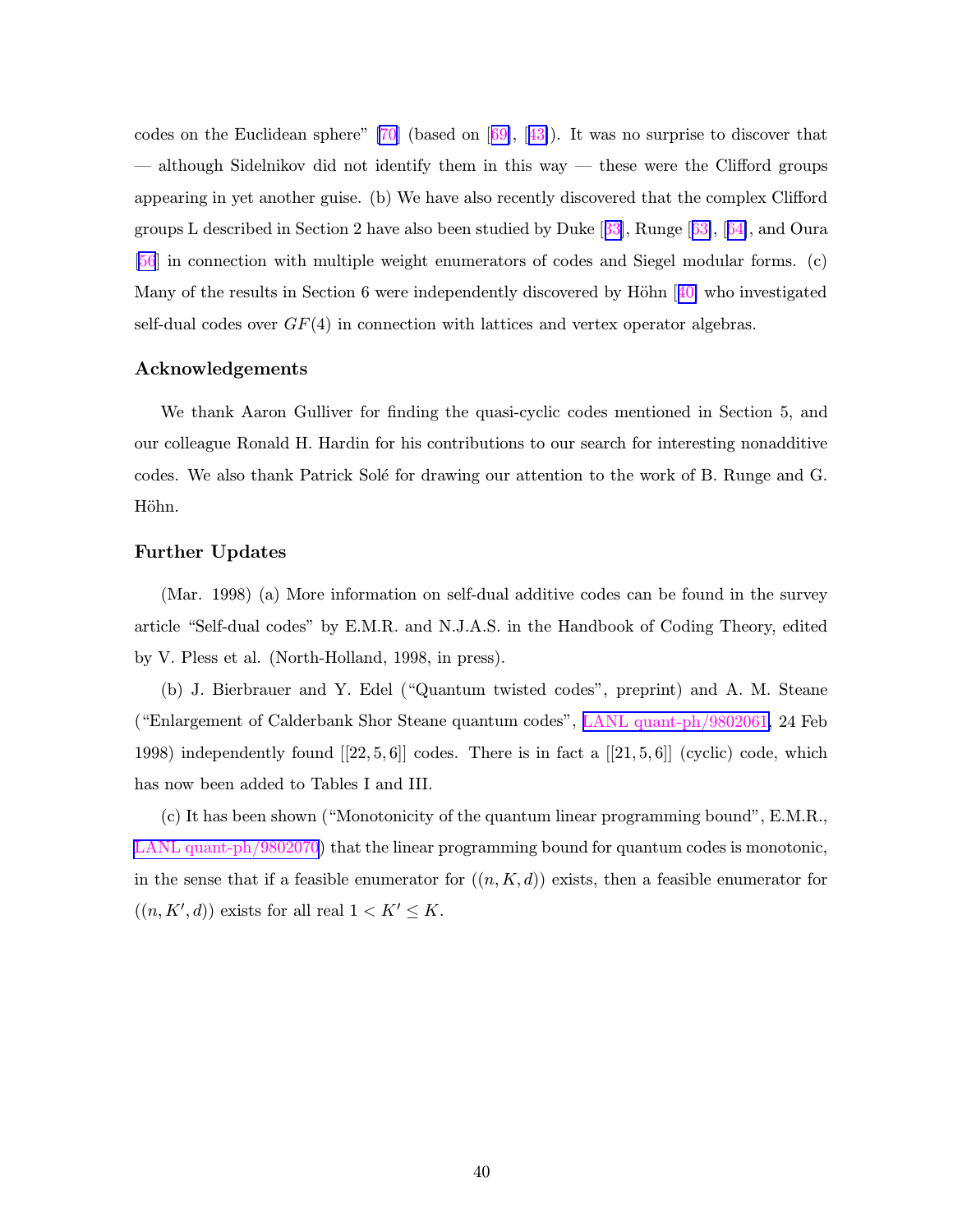## <span id="page-41-0"></span>References

- [1] M. Aschbacher, Finite Group Theory, Cambridge Univ. Press, 1986.
- [2] D. Aharonov and M. Ben-Or, "Fault-tolerant quantum computation with constant error," Proceedings of the 29th Annual ACM Symposium on Theory of Computing, ACM Press, 1997, 176–188; also LANL e-print [quant-ph/9611025.](http://xxx.lanl.gov/abs/quant-ph/9802061)
- [3] C. H. Bennett, G. Brassard, C. Crépeau, R. Jozsa, A. Peres and W. K. Wootters, "Teleporting an unknown quantum state via dual classical and EPR channels," Phys. Rev. Lett., 70, pp. 1895–1898 (1993).
- [4] C. H. Bennett, G. Brassard, S. Popescu, B. Schumacher, J. A. Smolin and W. K. Wootters, "Purification of noisy entanglement and faithful teleportation via noisy channels," Phys. *Rev. Lett.*, **76**, pp. 722–725 (1996); also LANL e-print [quant-ph/9511027.](http://xxx.lanl.gov/abs/quant-ph/9802061)
- [5] C. H. Bennett, D. DiVincenzo, J. A. Smolin and W. K. Wootters, "Mixed state entanglement and quantum error correction," Phys. Rev. A, 54 (1996) pp. 3824–3851; also [LANL](http://xxx.lanl.gov/abs/quant-ph/9802061) e-print [quant-ph/9604024.](http://xxx.lanl.gov/abs/quant-ph/9802061)
- [6] B. Bolt, T. G. Room and G. E. Wall, On Clifford collineation, transform and similarity groups I, J. Australian Math. Soc., 2 (1961), 60–79.
- [7] B. Bolt, T. G. Room and G. E. Wall, On Clifford collineation, transform and similarity groups II, J. Australian Math. Soc., 2 (1961), 80–96.
- [8] W. Bosma and J. Cannon, Handbook of Magma Functions, Sydney, May 22, 1995.
- [9] W. Bosma, J. J Cannon and G. Mathews, Programming with algebraic structures: Design of the Magma language, In: M. Giesbrecht (ed.), Proceedings of the 1994 International Symposium on Symbolic and Algebraic Computation, Oxford, July 20–22, 1994. Association for Computing Machinery, 1994, 52–57.
- [10] W. Bosma, J. Cannon and C. Playoust, The Magma algebra system I: The user language, J. Symb. Comp., to appear, 1998.
- [11] A. E. Brouwer, Tables of bounds on linear codes, in Handbook of Coding Theory, ed. V. Pless et al., to appear, 1998.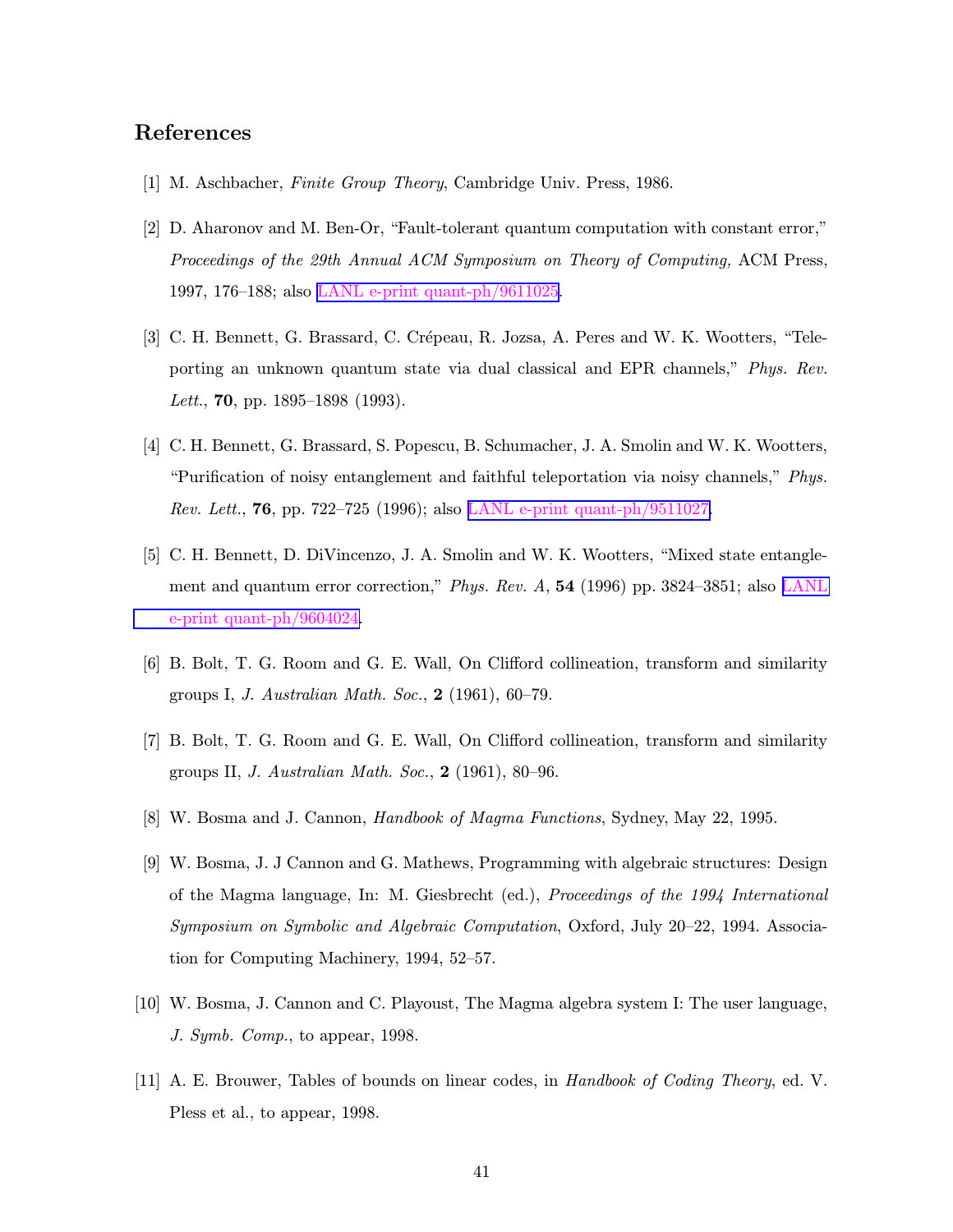- <span id="page-42-0"></span>[12] A. R. Calderbank, P. J. Cameron, W. M. Kantor and J. J. Seidel, "Z<sub>4</sub> Kerdock codes, orthogonal spreads, and extremal Euclidean line-sets," Proc. London Math. Soc., 75, pp. 436–480 (1997).
- [13] A. R. Calderbank, R. H. Hardin, E. M. Rains, P. W. Shor and N. J. A. Sloane, "A group-theoretic framework for the construction of packings in Grassmannian spaces," J. Algebraic Combinatorics, 1997 (submitted).
- [14] A. R. Calderbank and W. M. Kantor, "The geometry of two-weight codes," Bull. London Math. Soc., **118**, pp. 97-122 (1986).
- [15] A. R. Calderbank, W.-C. W. Li and B. Poonen, "A 2-adic approach to the analysis of cyclic codes," IEEE Trans. Inform. Theory, 43, pp. 977–986 (1997).
- [16] A. R. Calderbank, E. M. Rains, P. W. Shor and N. J. A. Sloane, "Quantum error correction and orthogonal geometry," Phys. Rev. Lett., 78, pp. 405–409 (1997); also LANL [e-print](http://xxx.lanl.gov/abs/quant-ph/9802061) [quant-ph/9605005.](http://xxx.lanl.gov/abs/quant-ph/9802061)
- [17] A. R. Calderbank and P. W. Shor, "Good quantum error-correcting codes exist," Phys. Rev. A, 54, pp. 1098–1105 (1996); also LANL e-print [quant-ph/9512032.](http://xxx.lanl.gov/abs/quant-ph/9802061)
- [18] B. W. Char et al., Maple V Library Reference Manual Springer-Verlag, NY, 1991.
- [19] C. Chevalley, The Construction and Study of Certain Important Algebras, Math. Soc. Japan, 1955. Reprinted with corrections in C. Chevalley, Collected Works, Springer-Verlag, Vol. 2, 1997.
- [20] R. Cleve, "Quantum stabilizer codes and classical linear codes," Phys. Rev. A, 55, 4054- 4059 (1997); also LANL e-print [quant-ph/9612048](http://xxx.lanl.gov/abs/quant-ph/9802061).
- [21] R. Cleve and D. Gottesman, "Efficient computations of encodings for quantum error correction," Phys. Rev. A., 56, pp. 76–82 (1997); also LANL e-print [quant-ph/9607030.](http://xxx.lanl.gov/abs/quant-ph/9802061)
- [22] J. H. Conway, R. H. Hardin, and N. J. A. Sloane, "Packing lines, planes, etc.: packings in Grassmannian space," Experimental Math., Vol. 5, 1996, pp. 139–159.
- [23] J. H. Conway, S. P. Norton, R. A. Parker and R. A. Wilson, ATLAS of Finite Groups, Oxford Univ. Press, 1985.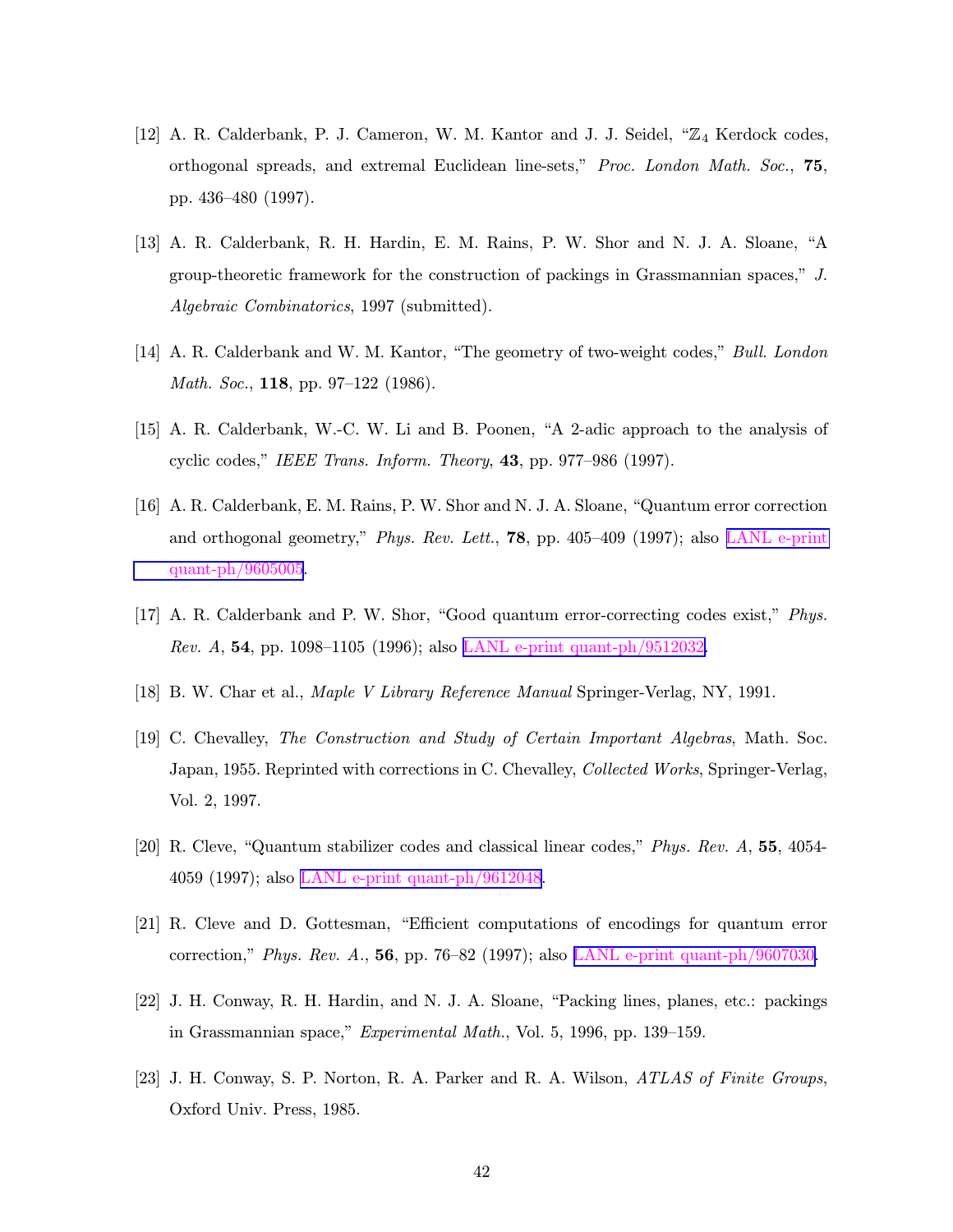- <span id="page-43-0"></span>[24] J. H. Conway, V. Pless, and N. J. A. Sloane, "Self-dual codes over  $GF(3)$  and  $GF(4)$  of length not exceeding 16," IEEE Trans. Information Theory, 25, pp. 312–322 (1979).
- [25] J. H. Conway and N. J. A. Sloane, "A new upper bound on the minimal distance of self-dual codes," IEEE Trans. Information Theory, Vol. 36, 1990, pp. 1319–1333.
- [26] J. H. Conway and N. J. A. Sloane, Sphere Packings, Lattices and Groups, Springer-Verlag, NY, 2nd. ed., 1993.
- [27] CPLEX Manual, CPLEX Organization Inc., Incline Village, Nevada, 1991.
- [28] P. Delsarte, "Bounds for unrestricted codes, by linear programming," Philips Res. Reports, 27, pp. 272–289 (1972).
- [29] D. Dieks, "Communication by EPR devices," Phys. Lett. A, 92, p. 271 (1982).
- [30] D. P. DiVincenzo and P. W. Shor, "Fault-tolerant error correction with efficient quantum codes," Phys. Rev. Lett., 77 (1996), pp. 3260–3263; also LANL e-print [quant-ph/9605031.](http://xxx.lanl.gov/abs/quant-ph/9802061)
- [31] D. P. DiVincenzo, P. W. Shor, and J. A. Smolin, "Quantum channel capacity of very noisy channels," LANL e-print [quant-ph/9706061.](http://xxx.lanl.gov/abs/quant-ph/9802061)
- [32] A. S. Drud, "CONOPT A large scale GRG code," ORSA J. Computing, 6, pp. 207–218 (1994).
- [33] W. Duke, On codes and Siegel modular forms, Internat. Math. Res. Notices 5 (1993), 125–136.
- [34] A. Ekert and C. Macchiavello, "Error correction in quantum communication," Phys. Rev. Lett., **77** (1996) pp. 2585–2588; also LANL e-print [quant-ph/9602022.](http://xxx.lanl.gov/abs/quant-ph/9802061)
- [35] R. Fourer, D. M. Gay and B. W. Kernighan, AMPL: A Modeling Language for Mathematical Programming, Scientific Press, San Francisco, 1993.
- [36] D. Gottesman, "A class of quantum error-correcting codes saturating the quantum Hamming bound," Phys. Rev. A,  $54$  (1996), pp. 1862–1868; also LANL [e-print](http://xxx.lanl.gov/abs/quant-ph/9802061) quant[ph/9604038](http://xxx.lanl.gov/abs/quant-ph/9802061).
- [37] D. Gottesman, "A theory of fault-tolerant quantum computation," LANL [e-print](http://xxx.lanl.gov/abs/quant-ph/9802061) quant[ph/9702029](http://xxx.lanl.gov/abs/quant-ph/9802061).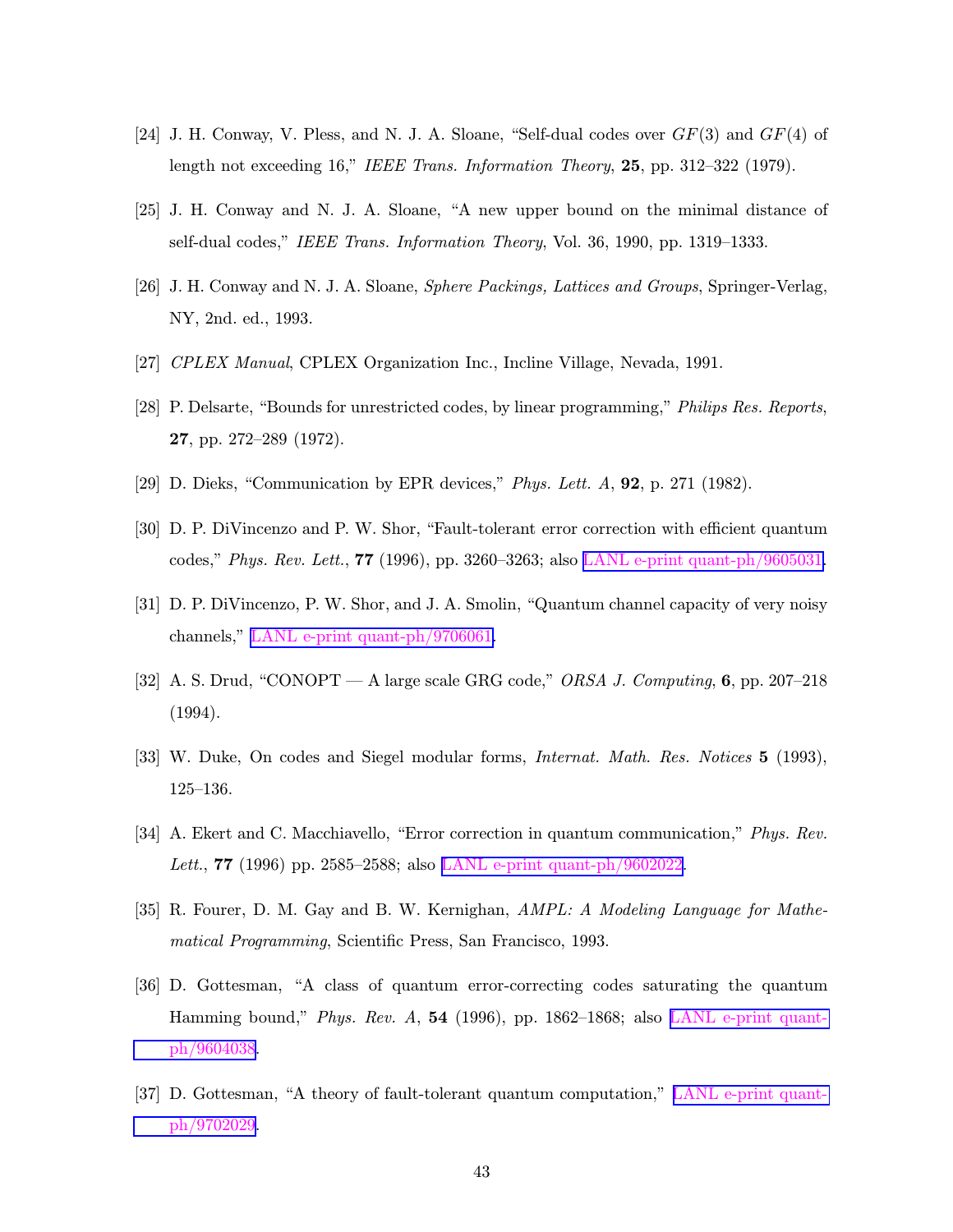- <span id="page-44-0"></span>[38] D. Gottesman, "Pasting quantum codes," LANL e-print [quant-ph/9607027.](http://xxx.lanl.gov/abs/quant-ph/9802061)
- [39] T. A. Gulliver and V. K. Bhargava, "Some best rate  $1/p$  and rate  $(p-1)/p$  systematic quasi-cyclic codes over  $GF(3)$  and  $GF(4)$ ," IEEE Trans. Information Theory, 38, pp. 1369–1374 (1992).
- [40] G. Höhn, "Self-dual codes over the Kleinian four group," Preprint, 16 August, 1996.
- [41] B. Huppert, Endliche Gruppen, Springer-Verlag, Berlin, 1967.
- [42] N. Jacobson, Basic Algebra II, Freeman, San Francisco, 1980.
- [43] L. S. Kazarin, "On the Sidelnikov group" (in Russian), preprint, 1997.
- [44] A. Kitaev, personal communication, 1997.
- [45] E. Knill, "Non-binary unitary error bases and quantum codes," LANL [e-print](http://xxx.lanl.gov/abs/quant-ph/9802061) quant[ph/9608037](http://xxx.lanl.gov/abs/quant-ph/9802061).
- [46] E. Knill, "Group representations, error bases and quantum codes," LANL [e-print](http://xxx.lanl.gov/abs/quant-ph/9802061) quant[ph/9608048](http://xxx.lanl.gov/abs/quant-ph/9802061).
- [47] E. Knill and R. Laflamme, "A Theory of Quantum Error-Correcting Codes," Phys. Rev. A, 55, 900-911 (1997); LANL e-print [quant-ph/9604034.](http://xxx.lanl.gov/abs/quant-ph/9802061)
- [48] E. Knill, R. Laflamme and W. Zurek, "Threshold accuracy for quantum computation," LANL e-print [quant-ph/9610011.](http://xxx.lanl.gov/abs/quant-ph/9802061)
- [49] F. R. Kschischang and S. Pasupathy, "Some ternary and quaternary codes and associated sphere packings," IEEE Trans. Information Theory, 38, pp. 227–246 (1992).
- [50] R. Laflamme, C. Miquel, J. P. Paz and W. H. Zurek, "Perfect quantum error correction code," Phys. Rev. Lett. 77 (1996) pp. 198–201; also LANL e-print [quant-ph/9602019.](http://xxx.lanl.gov/abs/quant-ph/9802061)
- [51] C. W. H. Lam and V. Pless, "There is no (24, 12, 10) self-dual quaternary code," IEEE *Trans. Information Theory*, **36**, pp. 1153–1156 (1990).
- [52] J. H. van Lint, Introduction to Coding Theory, Springer-Verlag, NY, 1982.
- [53] F. J. MacWilliams, A. M. Odlyzko, N. J. A. Sloane, and H. N. Ward, "Self-dual codes over  $GF(4)$ ," J. Combinatorial Theory, Series A, 25, pp. 288–318 (1978).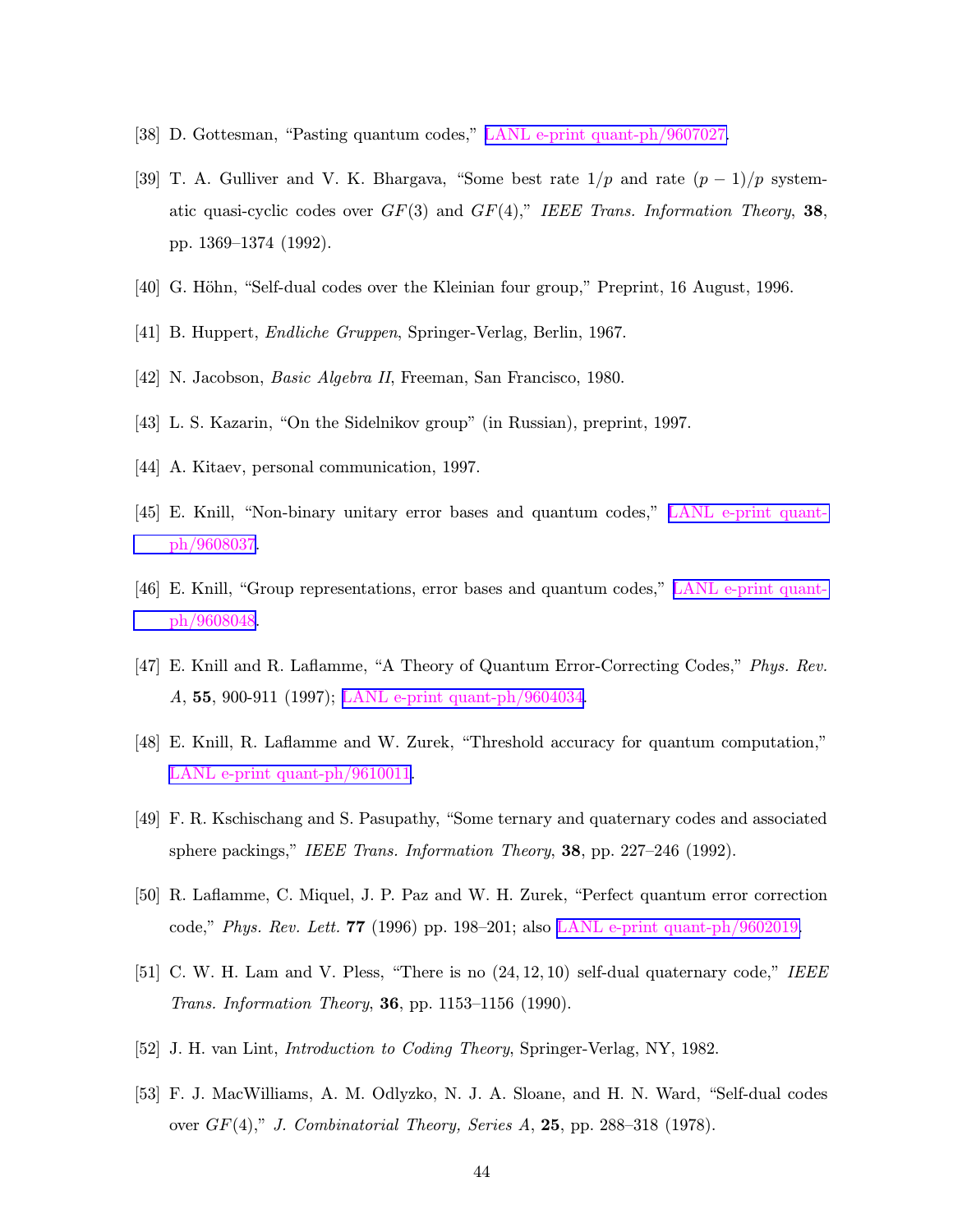- <span id="page-45-0"></span>[54] F. J. MacWilliams and N. J. A. Sloane, The Theory of Error-Correcting Codes, North-Holland, Amsterdam, 1977.
- [55] C. L. Mallows and N. J. A. Sloane, "An upper bound for self-dual codes," Information and Control, 22, pp. 188–200 (1973)
- [56] M. Oura, "The dimension formula for the ring of code polynomials in genus 4," Osaka J. Math., 34, pp. 53–72 (1997)
- [57] E. M. Rains, "Shadow bounds for self-dual codes," IEEE Trans. Inform. Theory, 44, pp. 134–139 (1998).
- [58] E. M. Rains, "Quantum shadow enumerators," LANL e-print [quant-ph/9611001.](http://xxx.lanl.gov/abs/quant-ph/9802061)
- [59] E. M. Rains, "Quantum weight enumerators," LANL e-print [quant-ph/9612015.](http://xxx.lanl.gov/abs/quant-ph/9802061)
- [60] E. M. Rains, "Nonbinary quantum codes," LANL e-print [quant-ph/9703048.](http://xxx.lanl.gov/abs/quant-ph/9802061)
- [61] E. M. Rains, "Quantum codes of minimum distance two," LANL [e-print](http://xxx.lanl.gov/abs/quant-ph/9802061) quant[ph/9704043](http://xxx.lanl.gov/abs/quant-ph/9802061).
- [62] E. M. Rains, R. H. Hardin, P. W. Shor, and N. J. A. Sloane, "A nonadditive quantum code," Phys. Rev. Lett. 79 pp. 953–954 (1997); also LANL e-print [quant-ph/9703002.](http://xxx.lanl.gov/abs/quant-ph/9802061)
- [63] B. Runge, On Siegel modular forms I, J. Reine Angew. Math. 436 (1993), 57–85.
- [64] B. Runge, On Siegel modular forms II, Nagoya Math. J. 138 (1995), 179–197.
- [65] P. W. Shor, "Scheme for reducing decoherence in quantum memory," Phys. Rev. A, 52, p. 2493 (1995).
- [66] P. W. Shor, "Fault-tolerant quantum computation," Proc. 37th Sympos. Foundations of Computer Science, IEEE Computer Society Press, 1996, pp. 56–65; also LANL [e-print](http://xxx.lanl.gov/abs/quant-ph/9802061) [quant-ph/9605011.](http://xxx.lanl.gov/abs/quant-ph/9802061)
- [67] P. W. Shor and R. Laflamme, "Quantum analog of the MacWilliams identities in classical coding theory," Phys. Rev. Lett. **78**, pp. 1600-1602 (1997); also LANL [e-print](http://xxx.lanl.gov/abs/quant-ph/9802061) quant[ph/9610040](http://xxx.lanl.gov/abs/quant-ph/9802061).
- [68] P. W. Shor and N. J. A. Sloane, "A family of optimal packings in Grassmannian manifolds," J. Algebraic Combinatorics, 1998 (to appear).